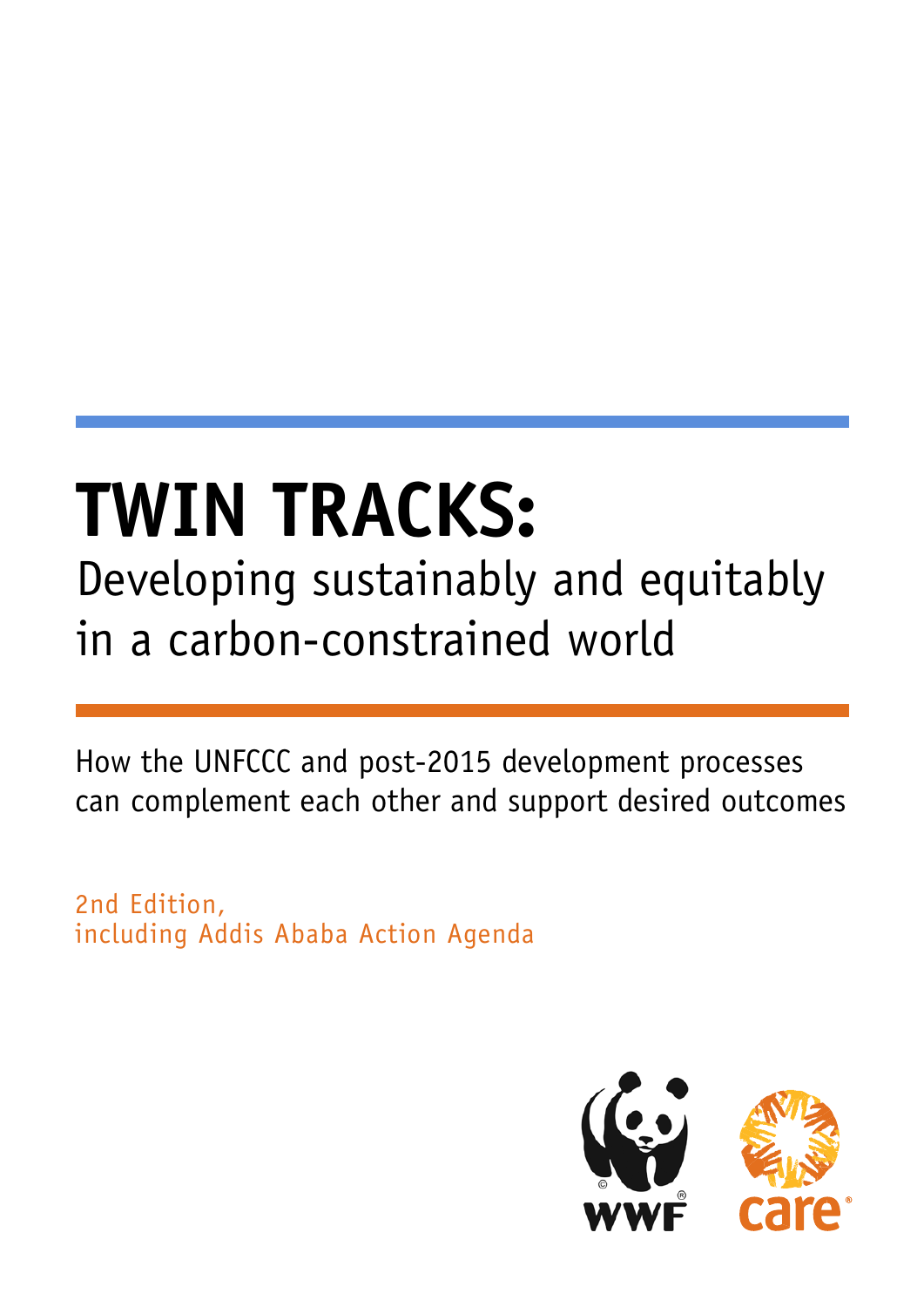### **Foreword**

This year, 2015, world leaders will have to take a series of decisions that will have profound impacts on the wellbeing of our planet and its people. The outcomes of the UN post-2015 development summit in September and the UN climate meeting in Paris in December could help to set a trajectory for a safer and fairer world. The question is whether we have the political ambition to take the bold decisions that are needed to tackle poverty and preserve the health of people and planet? Frankly, there is no other responsible path to take.

The last 20 years have seen unprecedented economic development lift millions of men, women and children out of poverty, but this has come at a high cost to the future sustainability of our one planet. One of the aims of the Millennium Development Goals, to half extreme poverty, has already been reached 5 years ago, although most of this is due to action in a few high-population countries. However, many critical global challenges remain that might undo this development: 1.2 billion people still live below the poverty line, inequality continues to rise, some women and vulnerable girls remain highly marginalised, our planet is on a trajectory for global temperature increases well above 2 degrees. We are degrading ecosystems and bio-diversity and breaching the capacity of the Earth to absorb the impacts of our natural resource consumption and generation of waste. Clearly the world and its prospects for future sustainability are in a precarious state and there is an urgent need for action.

CARE International and WWF recognise the inter-connected and inter-dependent nature of the world we live in. We know we will not eradicate poverty if there is runaway climate change, and will in any case have effectively to adapt to some climate change impacts, and put a stop to resource degradation. We will not be able to mitigate climate change and reduce environmental degradation if we maintain our carbon and resource intensive lifestyles and don't address the different dimensions of poverty comprehensively. Only by bringing our complementary skills and perspectives together, we can achieve our common aim of a more equitable world where all people live with dignity and nature thrives.

'Twin Tracks: Developing Sustainably and Equitably in a Carbon-Constrained World' analyses the current draft frameworks under the UNFCCC and UN post-2015 development framework processes. It illustrates the critical, interlinked importance of both processes and the need for them to eradicate poverty and promote sustainable lifestyles for a low-carbon world. This report is intended to be a resource for government representatives and for climate and development practitioners involved in either or both negotiations. Our analysis reveals substantial opportunities for mutual support towards many outcomes, and highlights where further agreements and ambition is required to accelerate progress towards a low-carbon, equitable and sustainable future.

The scale of the challenges we must meet to change towards a sustainable and equitable future is sizeable and often daunting. But solutions are available, and a future without tackling climate change or poverty would be terrible for all of humanity. The global community must, for the sake of this generation and all that follow, be doubly successful in delivering real outcomes this year. Our world and its people must no longer wait – the time for action is now and we urge leaders to recognise and act boldly upon the inter-dependency of our common future.



Dril Dunt

David Nussbaum **Chair of WWF's Global Climate & Energy Initiative, and Chief Executive, WWF–UK**



Dr. Wolfgang Jamann **Secretary General and CEO, CARE International**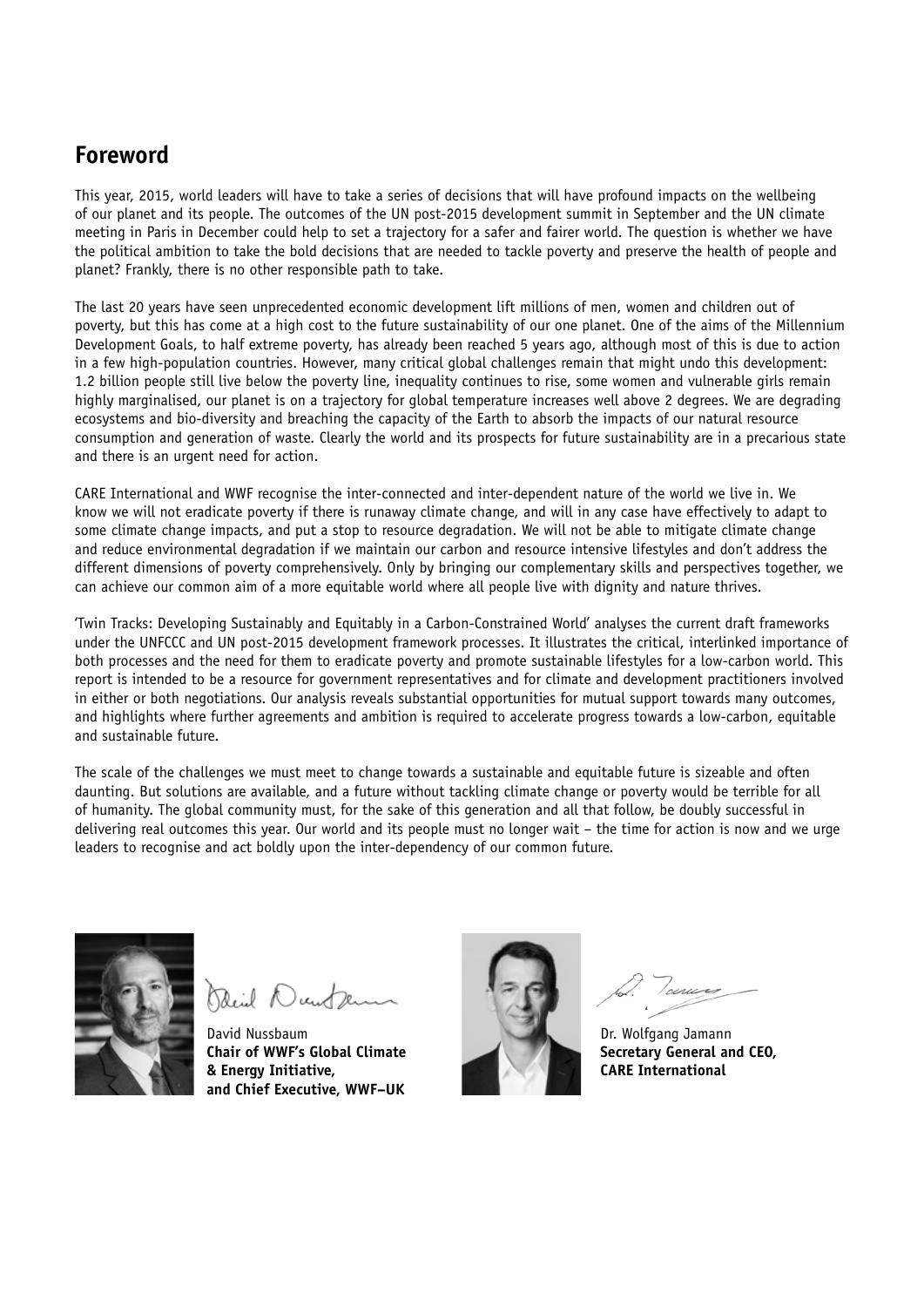### **IN A NUTSHELL…**

- The adoption of major international policy frameworks in 2015 provides a key opportunity for tackling the interlinked twin challenges of sustainable development and poverty eradication, and climate change. This opportunity must be seized.
- The twin character must be reflected in these agreements by having a strong and visible climate change narrative (including a climate goal) in the post-2015 development framework, and a clear recognition of the sustainable development needs and contributions of climate action in the Paris climate agreement.
- The detailed analysis of the existing agreements, institutions and processes contained in this paper clearly shows that substantial synergies and opportunities exist for mutual support towards main outcomes, which have received little attention so far. Realising these synergies can help countries in an ambitious implementation of these frameworks once they are agreed.
- The analysis also reveals areas where further agreements and ambition are required in order to accelerate the just transition to zero net emission<sup>1</sup> (later in the document also referred to as 'zero-emissions') and climate-resilient development.

### **INTRODUCTION**

2015 is an important year. It provides opportunities for the global community to address the twin challenges of climate change and poverty eradication, respectively through the United Nations Framework Convention on Climate Change (UNFCCC) and Post-2015 development processes. The latter agenda includes the Sustainable Development Goals (SDGs) and the Financing for Development Process (FfD).

Understanding and realising the synergies between these parallel and interlinked processes will be vital if the goals of either are to be successfully achieved. Although both processes approach their aims from different starting points, they both recognise the need to eradicate poverty, and both require a just transition towards equitable and sustainable economies and societies. We cannot deliver sustainable development without tackling climate change, and we cannot tackle climate change without addressing the root causes of poverty, inequality and unsustainable development patterns.

Greenhouse gas emissions, which have historically been largely caused by the wealthier minority in the world, need to be reduced at speeds and to levels that are commensurate with enabling humanity, and the rest of life on Earth, to avoid the worst impacts of climate change. Unless human development follows a new, sustainable and equitable path, climate impacts will increase and, in many cases, overwhelm societies. If the opportunity afforded by these conferences is not seized, progress made on development may erode, or even in some cases be reversed. The poorest and most marginalised segments of the population, often women and children, are most vulnerable to climate impacts, and are the most threatened in achieving sustainable development or even enjoying their basic human rights.

The **purpose of this paper and its infographics** is to provide an overview of the mutually supportive elements of the UNFCCC and Post-2015 SDG process to be the basis for further discussions. It seeks to draw out the areas where the two processes have common interests and to enable those more familiar with one process to better understand the other.

This **2nd edition** is updated taking into account the 'Addis Ababa Action Agenda' as the outcome of the Financing for Development conference held in mid-July. It also includes references to the final draft of the post-2015 development agenda, published on 8 July.

 $^{\rm 1}$  Zero net emissions should be achieved by reducing fossil fuel emissions to [near] zero by 2050, phasing in 100% renewable energy and restoring ecosystems (both to restore carbon storage capabilities and to biodiversity).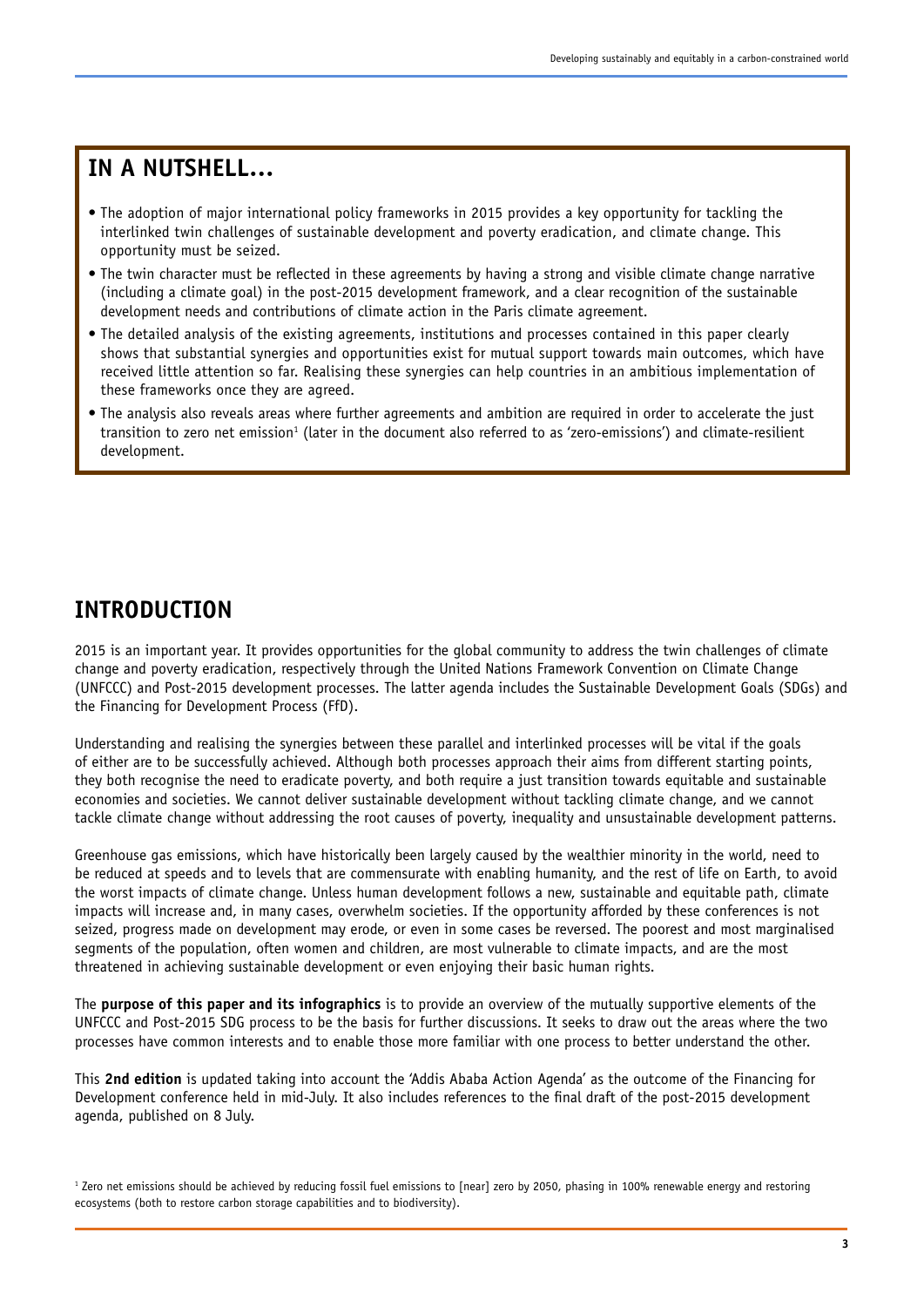### **AIM, PRINCIPLES, TIMELINE**

#### WHAT THE **UNFCCC PROCESS CONTRIBUTES**

Aim to prevent dangerous climate change

Protect the climate system for the benefit of present and future generations of humankind

Paris agreement will be applicable to all Parties

Action based on principles, incl. (CBDR&RC2 ),precautionary principle and equity

Promotion of sustainable development

Global temperature limitation goal  $(<2/1.5°C)$ 

Ongoing implementation, with new agreement to set the path for post-2020

### **WHAT IS STILL NEEDED**

Provisions that climate action shall promote realisation of human rights and gender equality as part of Paris agreement, at all levels of action

Agreement to pursue a just transition to climate-resilient and zero-emission development in order to achieve sustainable development, poverty eradication and prosperity

Taking needs of poor and vulnerable communities fully into account

Recognition that insufficient mitigation action has direct impacts on the need for adaptation and ultimately on the level of irreversible loss and damage that will be suffered

#### **DESIRED OUTCOME**

Achieve a just transition to sustainable development and poverty eradication, where dangerous climate change is avoided and natural resources are preserved

#### **HOW THE TWO PROCESSES ARE MUTUALLY SUPPORTIVE**

Both processes draw their principles from the Rio Principles, including CBDR and equity, and refer to the right to sustainable development

The timelines for both processes overlap directly

The UNFCCC framework works to prevent dangerous climate change and limit its impacts, which have the potential to reverse development gains. Post-2015 action through SDGs can drive ambition and support implementation of legally-binding agreements in UNFCCC

#### **WHAT THE POST-2015 PROCESS CONTRIBUTES**

Aim to eradicate poverty and achieve sustainable development

> Universally applicable to all countries

Guided by the Rio Principles, including CBDR and equity

Integrates environmental conservation into several aspects of social and economic decision-making

More holistic vision and approach to global development challenges

SDGs implemented from 2016-2030

### **WHAT IS STILL NEEDED**

Firm and universally agreed commitment to sustainable development as the aim for post-2015

An explicit statement that sustainable development is impossible in a climate-impacted world in the post-2015 declaration

Maintaining explicit reference to a balanced approach to the three dimensions of Sustainable Development (as currently outlined in para 5 of the declaration)

A firm commitment to poverty eradication and sustainable development as equally important agendas and mutually reinforcing elements (for example in para 3 of the declaration)

<sup>2</sup> Common but differentiated responsibilities and respective capabilities; the OWG outcome document explicitly mentions "common but differentiated responsibilities", but not "respective capabilities"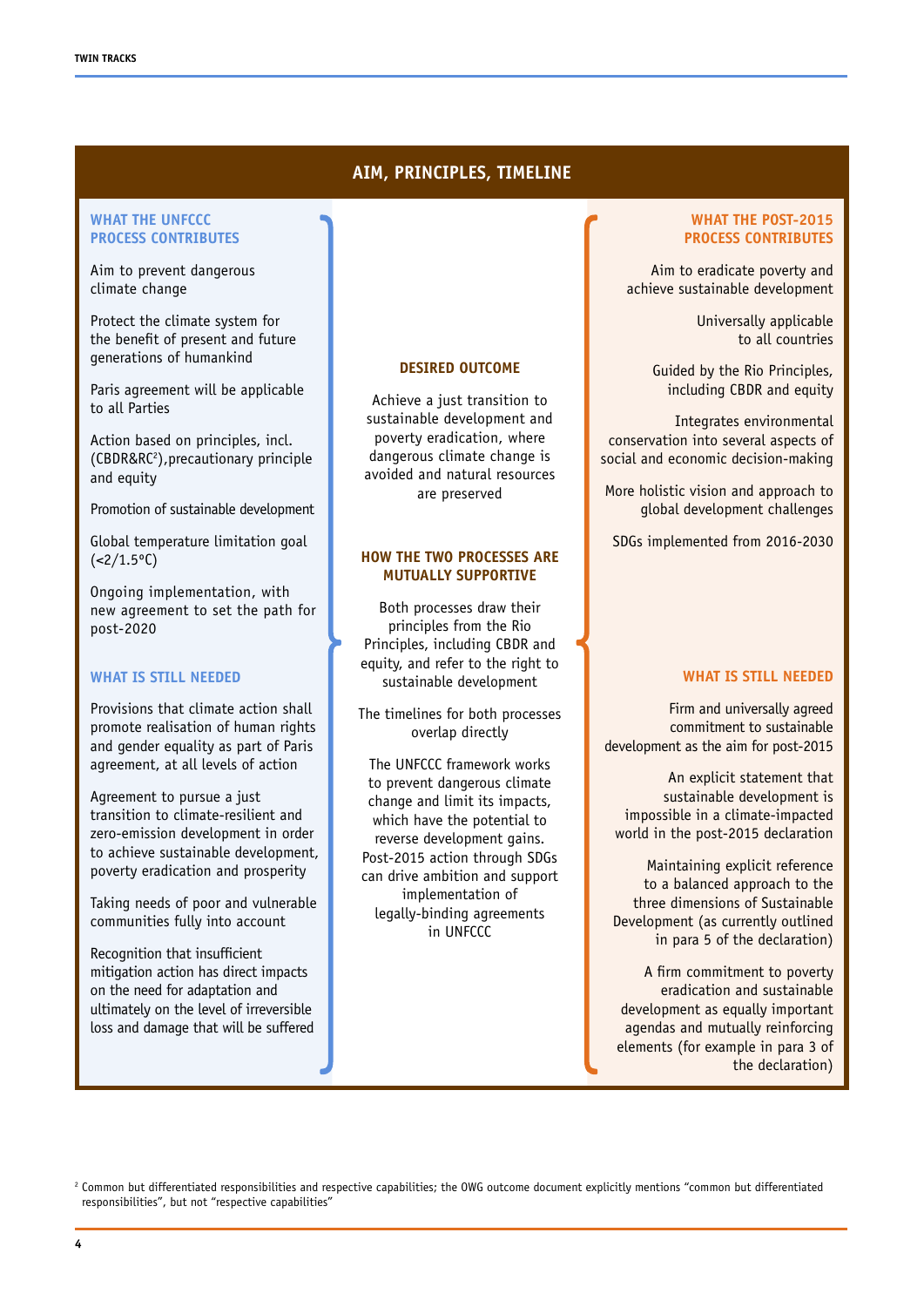### **MITIGATION**

### WHAT THE **UNFCCC PROCESS CONTRIBUTES**

Global temperature limitation goal  $(<2/1.5°C)$ 

National GHG emission mitigation pledges/commitments (pre- and post-2020) and reporting

### **WHAT IS STILL NEEDED**

Long-term emission reduction goal (e.g. in the form of a full fossil fuel emissions phase-out by 2050 and a target for 100% renewables)

A ratchet-up cycle based on a 5-year commitment period, which increasingly moves towards ambitious mitigation commitments by all countries (differentiated according to capability and responsibility)

Framework to ensure equitable mitigation actions in line with global goal

Agreement to phase out fossil fuel subsidies

Ensure accountability and implementation of additional initiatives to advance pre-2020 mitigation (incl. from UN climate summit)

#### **DESIRED OUTCOME**

Just transition to zero-emission sustainable development (mitigation) and avoid dangerous climate change

#### **HOW THE TWO PROCESSES ARE MUTUALLY SUPPORTIVE**

The sectors which are most important for mitigation (energy, agriculture, forests, transport, etc) covered under the SDGs

For pre-2020, rapid SDG implementation can foster action in all countries across sectors

Post-2020, the SDG implementation can create synergies with implementation under the Paris Agreement

### **WHAT THE POST-2015 PROCESS CONTRIBUTES**

SDG targets with emission relevance in sectors: agriculture, energy, sustainable consumption and production, infrastructure, cities, policy integration and forests

### **WHAT IS STILL NEEDED**

Reference to 2/1.5ºC target, phase out of greenhouse gas emissions and pre-2020 gap in the declaration(e.g. in para 27) to sign post to climate deal in Paris

Mitigation indicators for relevant sectors, including the goals for energy, transport, agriculture, infrastructure and land use/forestry, recognising co-benefits to be agreed by March 2016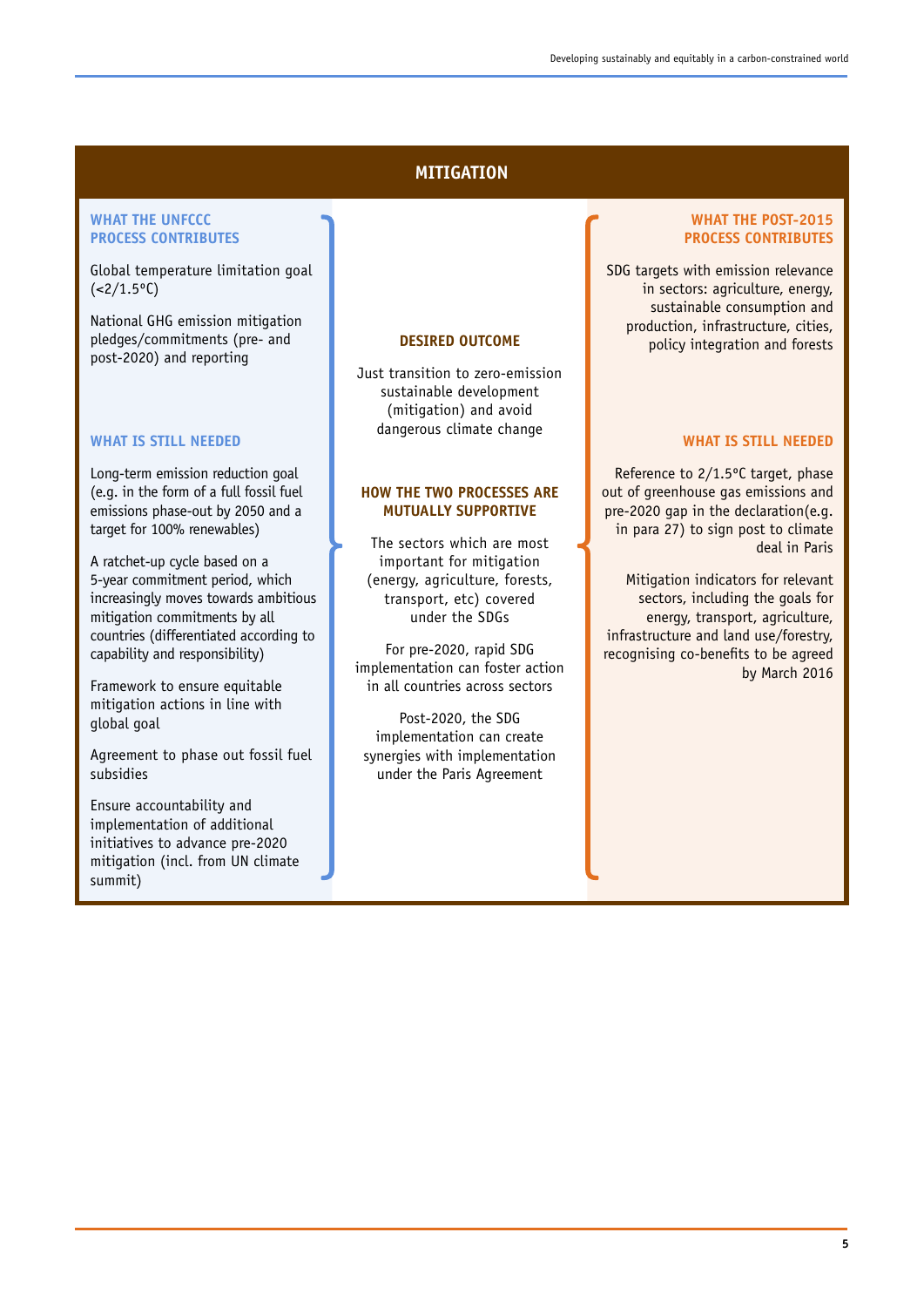### **ADAPTATION and LOSS & DAMAGE associated with climate change impacts**

#### WHAT THE **UNFCCC PROCESS CONTRIBUTES**

Promotion of enhanced action on adaptation of vulnerable countries, people, communities and ecosystems

Cooperation and support for developing countries through Cancun Adaptation Framework, National Adaptation Plans (NAPs) process etc

Means of implementation for adaptation

Institutions (e.g. Adaptation Committee, Warsaw International Mechanism on Loss and Damage, climate funds)

### **WHAT IS STILL NEEDED**

Global adaptation goal guiding global cooperation

Anchoring loss and damage in the Paris agreement and provision of additional finance

Cycles of national efforts on adaptation

Post-2020 public finance support goals for adaptation

Strengthened attention to the rights and needs of the poor and vulnerable people

#### **DESIRED OUTCOME**

Safeguarding sustainable development through addressing climate impacts

#### **HOW THE TWO PROCESSES ARE MUTUALLY SUPPORTIVE**

Both processes recognise the importance of addressing climate change impacts

UNFCCC established architecture should be regarded as instrumental to countries' SDG efforts

Most likely, adaptation efforts (and potentially action on loss and damage) will be further strengthened through a Paris agreement and the SDG implementation

### **WHAT THE POST-2015 PROCESS CONTRIBUTES**

Several targets reflect particular attention to the poor and most vulnerable people, communities, ecosystems and countries

Resilience (as entry point for climate resilience of people, communities and ecosystems) is integrated in several targets, including targets 1.5 on building the resilience of the poor and vulnerable, 13.1 on strengthening resilience and adaptive capacity to climate-related hazards and 13.2 on integrating climate change measures into national planning

### **WHAT IS STILL NEEDED**

Highlighting the importance of integrating climate risks and adaptation across the framework in the declaration (in addition to suggested language on resilience)

Provision of adequate means of implementation for above targets

Forensically embedding climate adaptation into the indicators of the 17 goals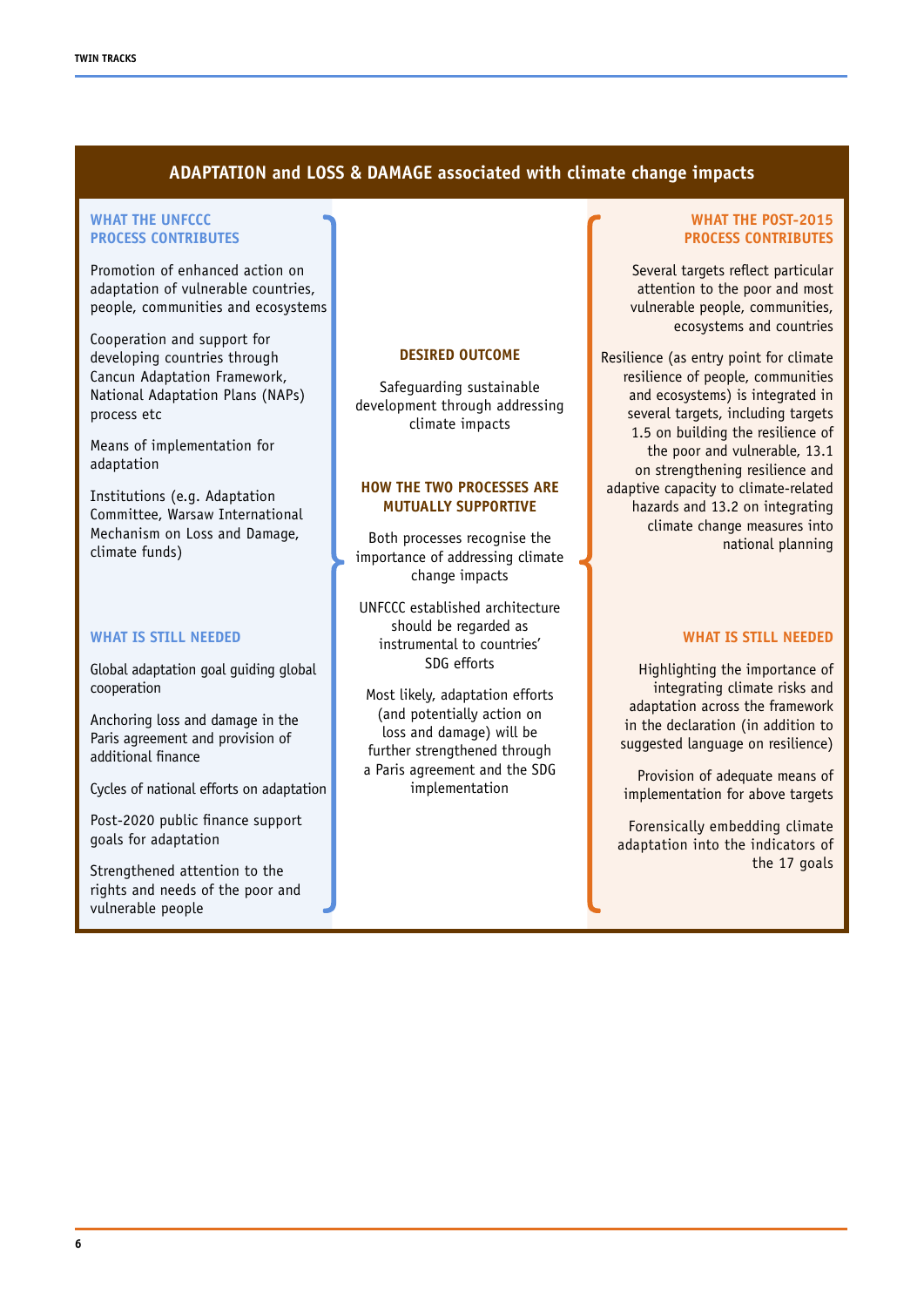### **ENERGY**

#### WHAT THE **UNFCCC PROCESS CONTRIBUTES**

The Kyoto Protocol identifies energy as a key source of GHGs and encourages improved energy efficiency and increased use of renewables

Also calls for the phasing out of detrimental subsidies in greenhouse gas emitting sectors

Energy addressed in efforts to raise mitigation ambition in UNFCCC process, including pre-2020 commitments

### **WHAT IS STILL NEEDED**

Agreement to phase out all fossil fuel emissions and phase in a 100% renewable energy future with sustainable energy access for all, as early as possible, but not later than 2050

Discussion about how to effectively implement UN Climate Summit commitments

Strong mandate to institutions under the Convention including the Green Climate Fund and the Technology Mechanisms to support specific high impact initiatives in e.g. renewable energy, energy efficiency, cities and reduction of deforestation

#### **DESIRED OUTCOME**

Universal access to (and efficient use of) affordable, reliable, sustainable, clean zero-emission energy

#### **HOW THE TWO PROCESSES ARE MUTUALLY SUPPORTIVE**

Both processes identify energy as an important sector for both development and mitigation. They call for policies that improve access to energy and reduce impacts on the climate system which makes them mutually supportive

#### **WHAT THE POST-2015 PROCESS CONTRIBUTES**

SDG 7 to ensure universal access to sustainable and modern energy and its targets to double energy efficiency and increase renewables, in line with the SE4ALL initiative

Target 12.c to rationalise inefficient fossil fuel subsidies

#### **WHAT IS STILL NEEDED**

Strong and relevant indicators, implementation plans and follow up and review mechanism at global, regional and national level

References to sustainable energy access and clear commitment to renewable energies throughout the declaration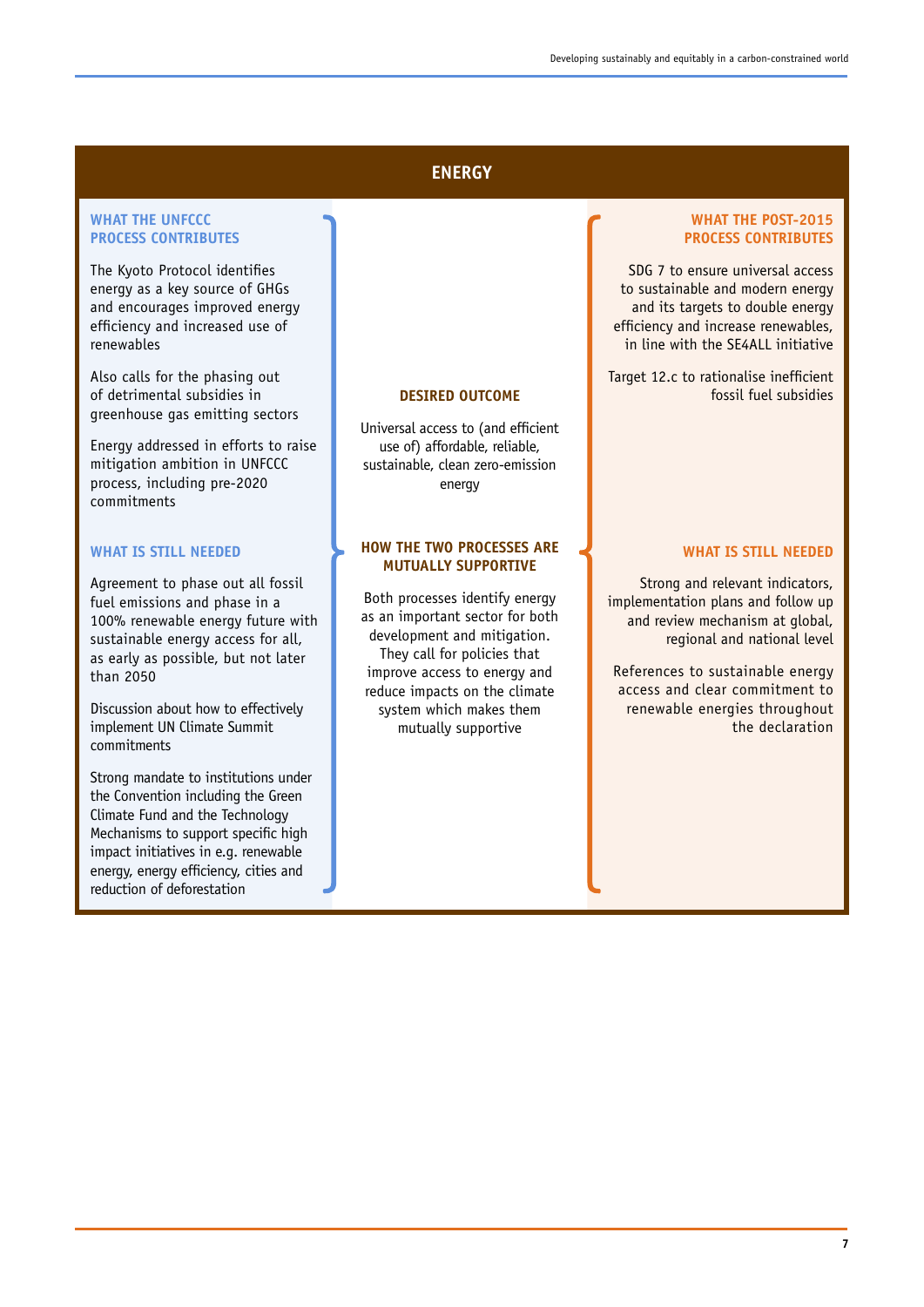### **AGRICULTURE**

#### WHAT THE **UNFCCC PROCESS CONTRIBUTES**

Agriculture identified as a key sector for adaptation and mitigation in UNFCCC and Kyoto Protocol

SBSTA work programme on agriculture 2015/2016

Adaptation finance often addressing agriculture

### **WHAT IS STILL NEEDED**

Recognition of the need to address climate change in a way that contributes to food and nutrition security in 2015 treaty

Commitment for integrated approach to sustainable, equitable, productive and resilient lowemission agriculture (mitigation and adaptation)

Ensure accountability and implementation of agriculture-related initiatives to advance pre-2020 action (incl. from UN climate summit)

### **DESIRED OUTCOME**

A sustainable, productive, equitable and resilient, lowemission agricultural system that provides food and nutrition security for all

### **HOW THE TWO PROCESSES ARE MUTUALLY SUPPORTIVE**

Both processes recognise agriculture as a key sector for poverty eradication and climate mitigation and adaptation. They both call for the implementation of policies that will promote food and nutrition security, which makes them mutually supportive

### **WHAT THE POST-2015 PROCESS CONTRIBUTES**

SDG 2 and its targets, in particular Target 2.4 which promotes sustainable and resilient agricultural practices that strengthen the capacity for adaptation and target 2.5 to preserve biodiversity

#### **WHAT IS STILL NEEDED**

Strong and relevant indicators, implementation plan and follow up and review mechanism at global, regional and national levels

Clear linkage between agriculture interventions and forest management to enhance biodiversity for food security outcomes

Mention of water and agriculture link, as agriculture is the biggest freshwater consumer, and climate change will increasingly affect water security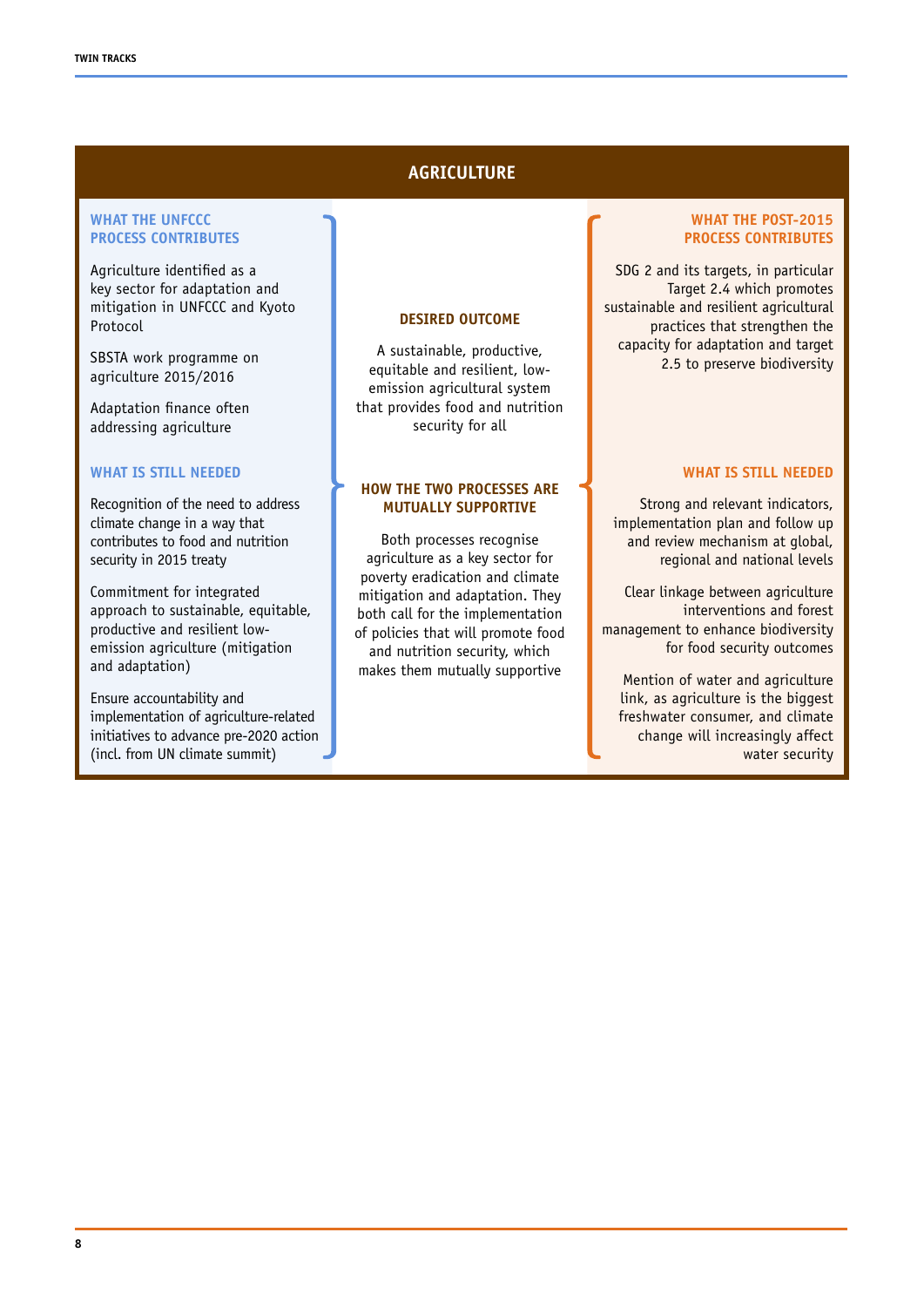### **FORESTS**

### WHAT THE **UNFCCC PROCESS CONTRIBUTES**

Recognises forests as an important carbon sink or source and as an important contributor to adaptation

Has established the REDD+ mechanism and decided that the Green Climate Fund will play a major role in delivering finance for REDD+

REDD+ framework includes seven environmental and social safeguards including biodiversity

### **WHAT IS STILL NEEDED**

A goal to halt deforestation and forest degradation

Ensure accountability and implementation of forest-related initiatives to advance pre-2020 action (incl. from UN climate summit)

Integration of forest and land sector in new climate agreement in a sustainable and rights-based manner, incl. through ensuring all Parties consider the forest and land sector in their Intended Nationally Determined Contributions (INDCs)

### **DESIRED OUTCOME**

Sustainably and equitably managed forests that help halt and reverse forest loss and its emissions, provide natural habitat for species, sustainable livelihoods and preserve genetic diversity

### **HOW THE TWO PROCESSES ARE MUTUALLY SUPPORTIVE**

Both processes identify forests as a key action area and call for the sustainable management and restoration of forests, which will contribute to mitigation, climate resilience and the protection of resources that provide vital services e.g. livelihoods, food and shelter

### **WHAT THE POST-2015 PROCESS CONTRIBUTES**

SDG 15 and its targets which aim to protect, restore and sustainably manage forests and halt deforestation

#### **WHAT IS STILL NEEDED**

Agreement on a quantitative target for afforestation and reforestation globally (currently substantially increase) in target 15.2

Strong and relevant indicators, implementation plan and follow up and review mechanism at the global, regional and national levels

Clear linkage between agriculture interventions and forest management to enhance biodiversity for food security outcomes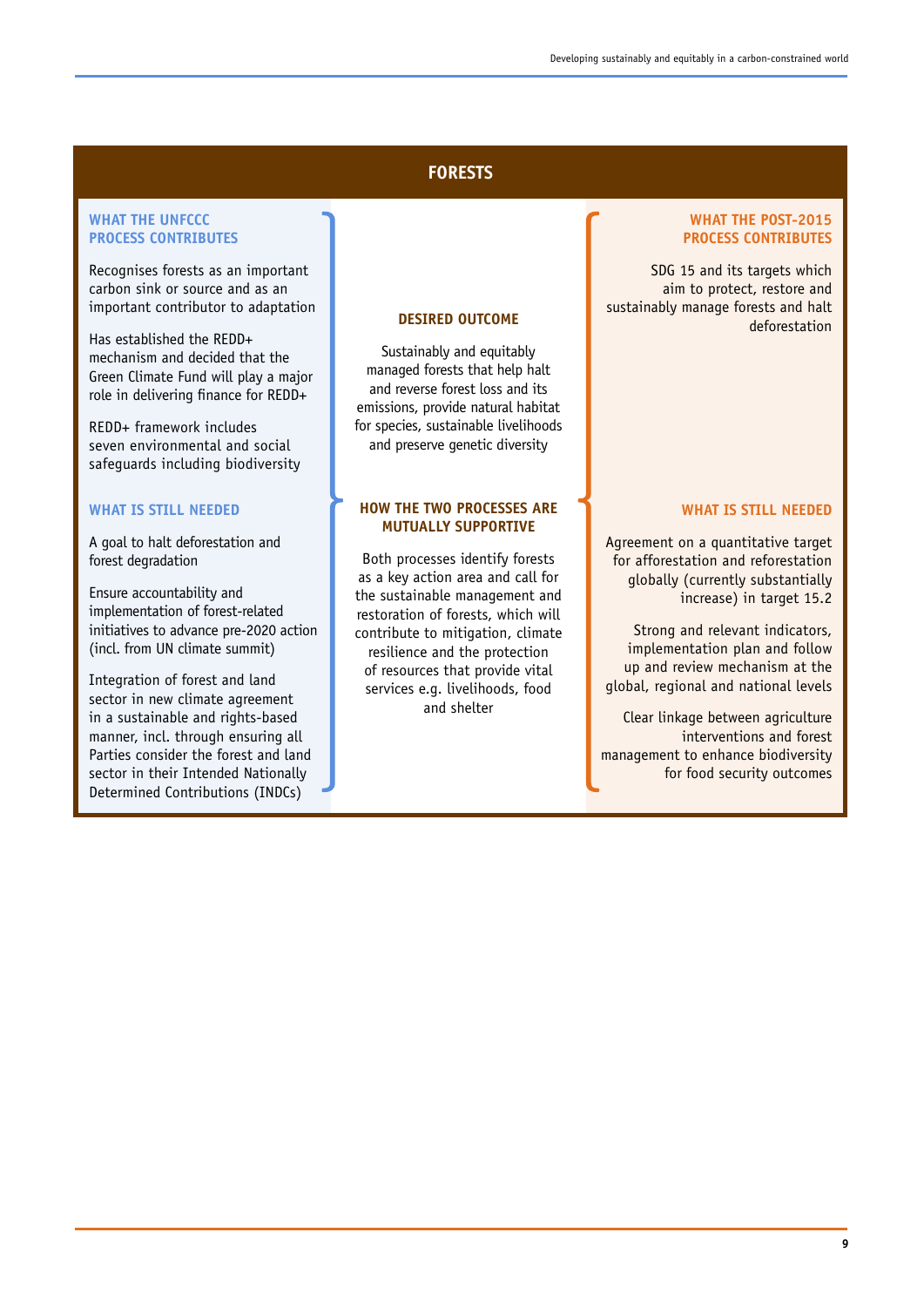### **FINANCE**

#### WHAT THE **UNFCCC PROCESS CONTRIBUTES**

Aims to mobilise funding for climate actions in developing countries

Various financial institutions under UNFCCC to support adaptation actions

Goal by developed countries to mobilise US\$100bn annually by 2020 for climate action in developing countries

#### **WHAT IS STILL NEEDED**

Clear and predictable roadmap (incl. public finance increase) by developed countries for the US\$100bn by 2020 annually

Expand climate finance contributions from developing countries with comparable capabilities as developed countries

Agreed definition of additionality (e.g., climate finance above and beyond existing development finance commitments)

Agreement that all non-explicit climate finance (incl. ODA and domestic) should be 'climate smart'

Establishment of new finance sources which can support both SD and climate action (such as international transport)

Decision on innovative financing mechanisms which generate additional climate finance

#### **DESIRED OUTCOME**

Financial frameworks and adequate, predictable and sustainable funding for developing countries, which incentivise environmental sustainability and drive climate-resilient and zero net emission development everywhere

### **HOW THE TWO PROCESSES ARE MUTUALLY SUPPORTIVE**

The outcomes of the Financing for (Sustainable) Development (FF(S)D) Conference will affect the post-2015 summit as well as Paris UNFCCC COP in December 2015

Both processes could be better mutually supportive and avoid counterproductive interference if the FF(S)D process would commit to making development finance climate-proof and climate finance pro-poor

The SDGs refer to existing financial commitments under the UNFCCC, thereby recognising that countries will need to live up to their climate finance commitments to avoid blocking progress in development

#### **WHAT THE POST-2015 PROCESS CONTRIBUTES**

SDG Target 13.a, Target 10.b, Target 15.a & b, Target 17.3, Target 17.16 further reinforce on the financial commitment for the fulfilment of the objective of UNFCCC and Sustainable Development Goals

The Addis Ababa Action Agenda (AAAA) as outcome of the Third Financing for Development Conference which took place in July 2015

The AAAA includes references to climate change as global challenge impacting on vulnerable communities (paras 3, 65, 103), to the UNFCCC and the Paris COP (para 59), to the Green Climate Fund and a 50:50 balance between finance for adaptation and mitigation (para 61) and to development finance being climate-resilient (para 62)

#### **WHAT IS STILL NEEDED**

Clarity on how the outcome from Addis will be integrated into the outcome document for the post-2015 agenda

Clarity on funding sources to implement the AAAA and the wider post-2015 development framework

Clarity on relationship of climate and development finance, including agreed definition of additionality (e.g., climate finance above and beyond existing development finance commitments)

> Establishment of new finance sources which can support both SD and climate action (such as international transport)

> > Commitment to phase out all fossil fuel subsidies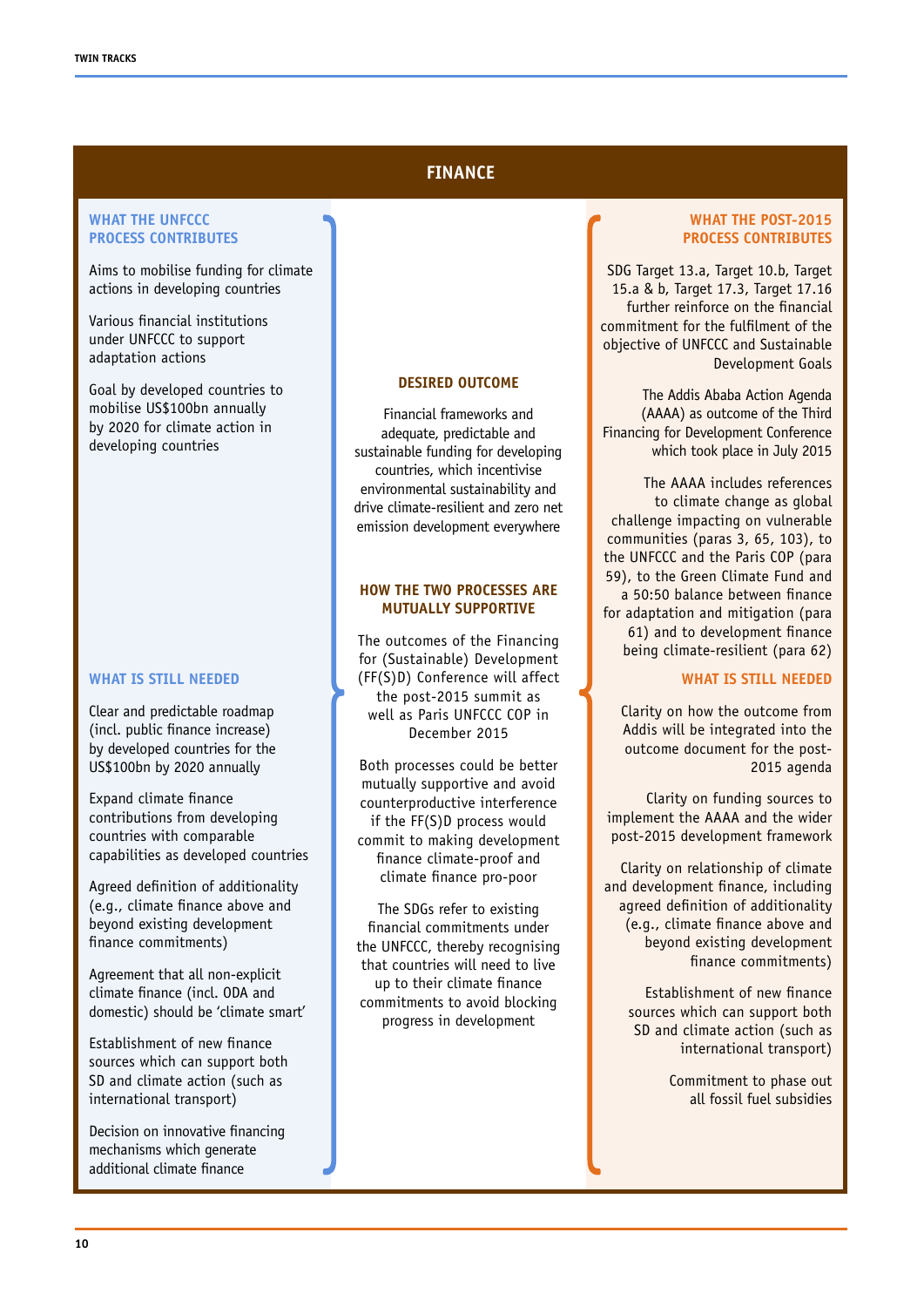### **MONITORING and ACCOUNTABILITY**

### WHAT THE **UNFCCC PROCESS CONTRIBUTES**

Regular reporting procedures for

- Developed countries (National Communications every 4 years, Biennial Reports every 2 years) covering actions and financial support; Annual National GHG Inventory reports
- Developing countries (National Communications, Biennial Update reports on mitigation and support received every 2 years, voluntary including a National GHG Inventory)

Review mechanisms

### **WHAT IS STILL NEEDED**

Defined categories of mitigation activity, appropriate to countries' differing levels of development, and common metrics associated with each (economy-wide carbon budgets at least for developed countries)

Further alignment of metrics and indicators for adaptation

System-wide gender equality standards for data generation, disaggregation and progress reporting

### **DESIRED OUTCOME**

Effective and coherent monitoring and reporting to achieve sustainable action progress and mutual and citizen accountability, with transparent data and role for civil society

### **HOW THE TWO PROCESSES ARE MUTUALLY SUPPORTIVE**

The UNFCCC process could inspire post-2015 to a bottom-up approach to initial differentiation with an independent body reviewing the commitments

It would be in the best interests of all countries if both processes use the same indicators and metrics where possible

### **WHAT THE POST-2015 PROCESS CONTRIBUTES**

The follow-up and review section of the final draft post-2015 outcome document provides an outline of the follow up and review mechanisms at the global, regional and national levels. The global process will take place under the High Level Political Forum for Sustainable Development (HLPF)

Open Working Group preamble: disaggregation of data and statistics by income, gender, age, race, ethnicity, migratory status, disability, geographic location and other characteristics relevant in national contexts

### **WHAT IS STILL NEEDED**

Further development and definition of the follow-up and review mechanisms at the global, regional and national levels

An independent review body to guide the national differentiation of targets, where required

Indicators to support monitoring and accountability and guidance for national reporting and review processes

> System-wide gender equality standards for data generation, disaggregation and progress reporting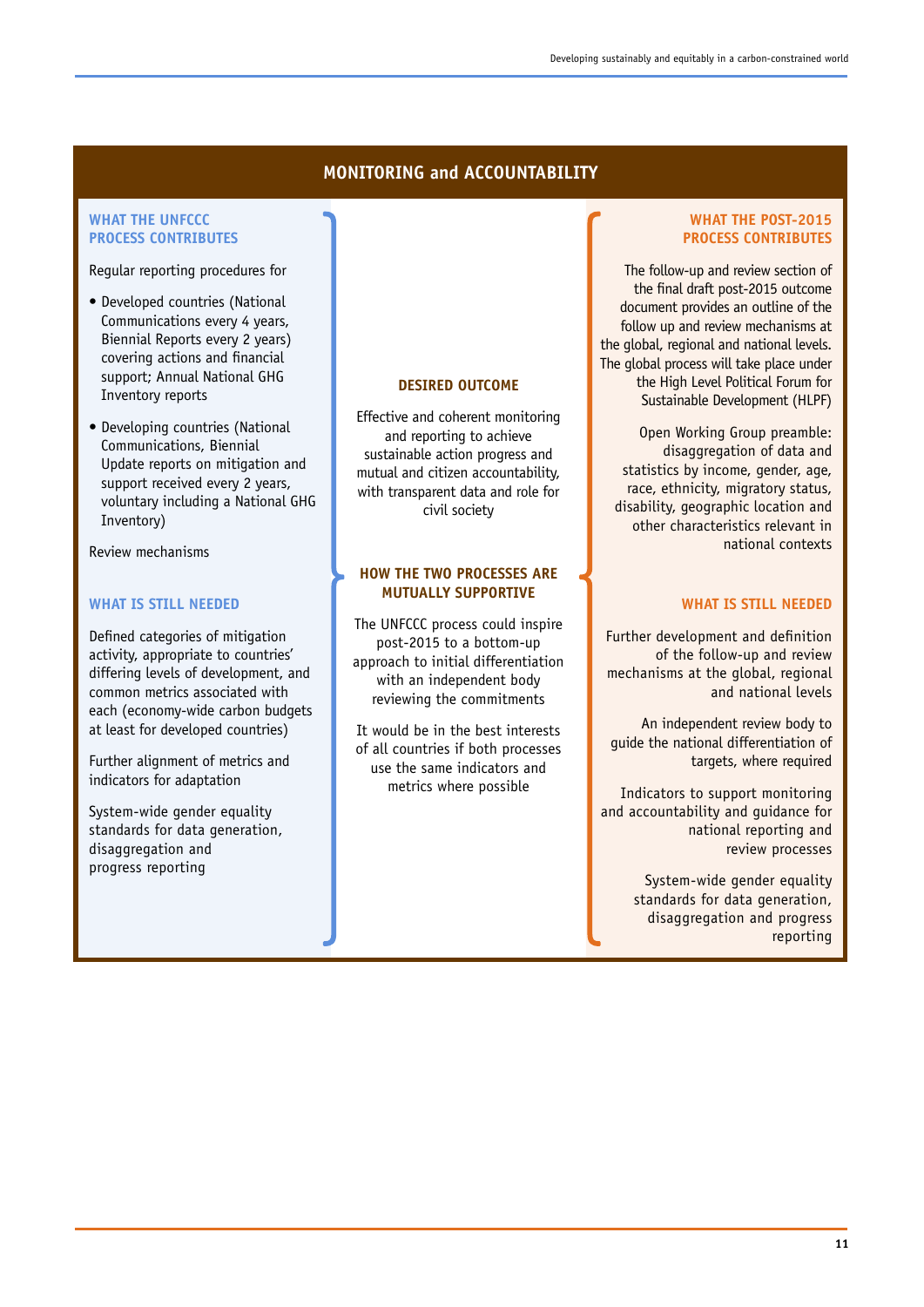### **IMPLEMENTATION**

#### WHAT THE **UNFCCC PROCESS CONTRIBUTES**

Call for all countries to develop low-emission development strategies, with support for developing countries

Continuous planning at national level for adaptation

All countries are encouraged to enter commitments

Technical Expert Meetings where actions and solutions are discussed

### **WHAT IS STILL NEEDED**

Requirement for all countries to prepare low-emission development strategies (in line with the global goal to phase out fossil fuel emissions by 2050) and integrate climate resilience

Clear guidance from the Technical Expert Meetings on how specific actions can be scaled up and how the UNFCCC could support such actions

#### **DESIRED OUTCOME**

National strategies to implement zero-emission, sustainable development while eradicating extreme poverty

### **HOW THE TWO PROCESSES ARE MUTUALLY SUPPORTIVE**

National level implementation of both processes can only be efficient and sensible if it takes place in an integrated manner across departments and sectors. Integrated strategies will increase efficiency and benefits for both poverty eradication and a just transition to zero net emission development. Siloed implementation would – especially when it comes to implementation – have detrimental effects and risk cancelling out successes on both sides

### **WHAT THE POST-2015 PROCESS CONTRIBUTES**

All countries are committed to implementing the SDGs. National ownership of implementation, concrete calls for integrating climate change measures and ecosystems and biodiversity values into national development strategies

National sustainable development strategies are expected to incorporate the SDGs and targets and use global and national indicators to report on progress

### **WHAT IS STILL NEEDED**

Guidance for design and implementation for national sustainable development strategies

> Clarity on funding sources for Means of Implementation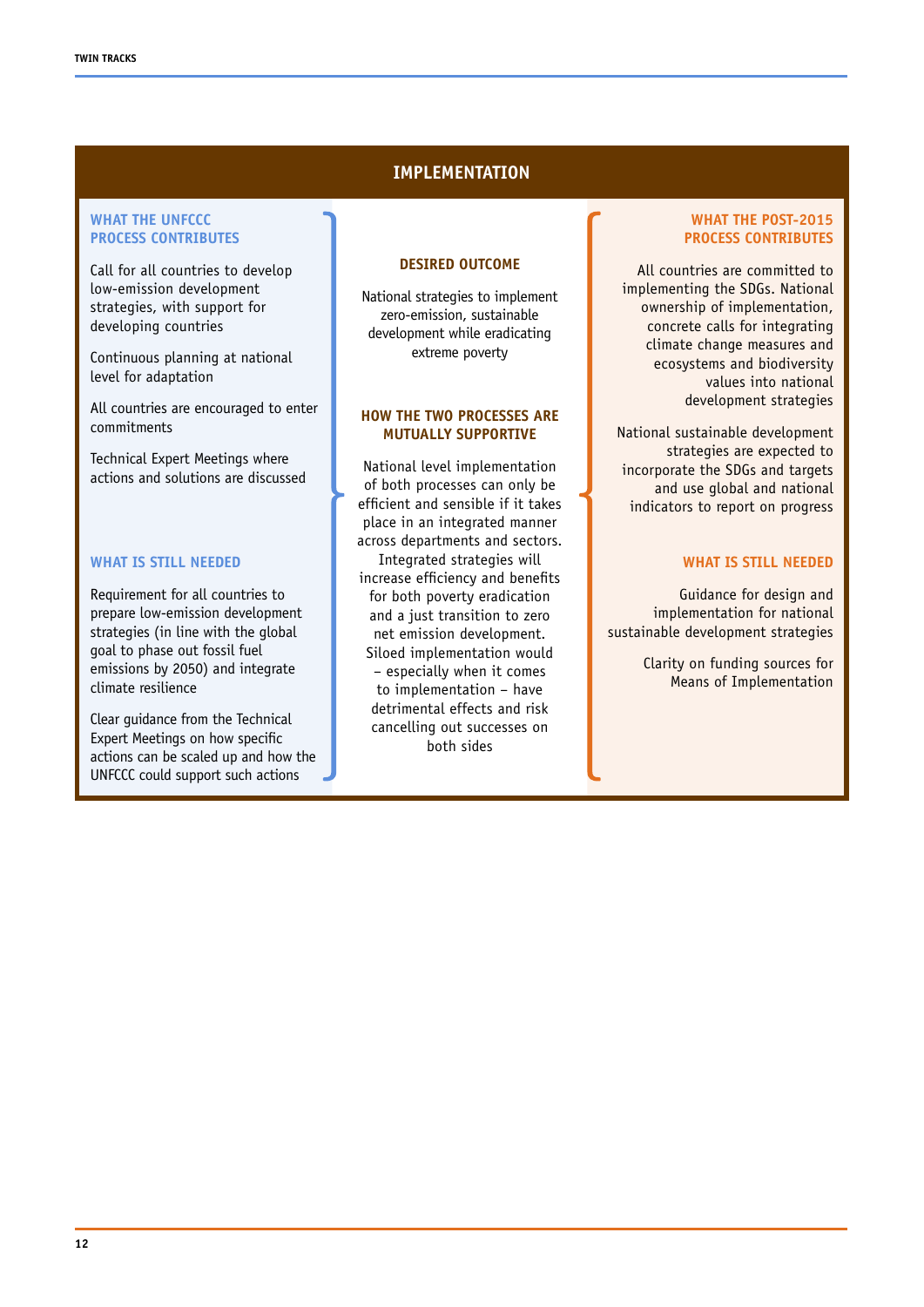### **CONCLUSIONS**

2015 can be a turning point. With the two UN agreements on sustainable development and climate change action, the world can decide to change direction and take the path towards an equitable and sustainable, low-emission future. The coincident timing of two key moments in the post-2015 sustainable development agenda and the UNFCCC process affords a rare opportunity for humanity to define its common future in a way that will help to ensure that continued human economic development does not cause irreversible destruction of the environmental systems on which we rely for our economic and social development. At the same time, the two processes can help underpin sustainable development strategies in each country, and attract the financial, capacity building and technical support for those who need it. This will help to achieve the eradication of poverty, sustainable development and a good quality of life for present and future generations.

This review of the synergies between the two processes demonstrates that the post-2015 framework and especially the SDGs offer a focus for countries to consider the low-emission sustainable development of their energy and transport systems, industries, agriculture, infrastructure, cities and how they use natural resources in ways that restore and protect our global natural capital. Climate change represents a real threat to the existing and future progress of human development. To ensure that the goals of the post-2015 development process can be achieved, development needs to proceed in a manner that is climate change compatible, i.e. tending towards zero net emission and resilience to already unavoidable climate impacts. At the same time, the UNFCCC process has much to gain from coordinating with the SDGs since most of their concerns – from priority sectors for mitigation to all aspects of adaptation, as well as equity considerations – are relevant to the post-2015 development agenda and consequently in countries' development and the development of finance plans.

As the post-2015 development process will make its decisions first, in September, this summit will set the tone for the UNFCCC Paris COP21 in November/December. For this tone to be a positive one, it is crucial that climate provisions within the SDGs are visible, well-resourced and provide a strong mandate for action, including through keeping a dedicated climate change goal and promoting climate integration across relevant goals and targets. If, for fear of prejudging the outcomes of the UNFCCC, climate gets low visibility and weak action in the post-2015 development framework, it would set a very negative tone for Paris. The Heads of States and Governments Summit on post-2015 development is an opportunity to send a strong signal from the world's leaders that they consider development inseparable from strong mitigation and adaptation efforts in the face of climate change. It is highly positive that the SDG climate goal has been agreed, but climate needs to be integrated through other SDG goals by setting emissions/carbon indicators for relevant goals, including for energy, transport, infrastructure and forests. This can complement economy-wide targets made by some countries in the UNFCCC process and help to promote their domestic decarbonisation as soon as possible, but no later than 2050. For countries pledging sectoral goals, these could be the same for both processes. Reporting, monitoring, reviewing and verification procedures for these emissions/carbon indicators should be developed and implemented under the UNFCCC to avoid creating an administrative burden. But including them in the SDGs creates a stronger motivation to consider climate by the ministries responsible for these sectors more than the UNFCCC alone could deliver. Adaptation indicators are also highly relevant to certain goals, including for ending poverty and hunger, ensuring healthy lives, achieving gender equality, ensuring access to water, making cities and infrastructure resilient, and increasing marine and terrestrial ecosystem resilience. Taking into account the agreements on the Sendai Framework for Disaster Risk Reduction offers further benefits for coherent implementation. The 'Addis Ababa Action Agenda' as the outcome of the FFD process now provides a framework towards a more integrated approach to financing sustainable development, but left the issue of scaling-up climate finance to the climate negotiations in advance of COP21. This will help build momentum for a stronger outcome in Paris.

When it comes to implementing the outcomes of both processes, this will need an integrated, cross-ministerial effort. Siloed implementation would set countries up for failure to achieve either climate or development goals. In order for the synergies between the two processes to be realised, there needs to be cooperation and coordination between the post-2015 and UNFCCC processes themselves to set out political parameters to ensure joined up thinking. Preparing national sustainable development strategies that incorporate climate change considerations affords the best way for each country to plan policies and actions that are appropriate to its national circumstances, while achieving the globally defined goals of each process in the context of a long-term vision for sustainable development and providing an indication of its trajectory to get there. For these strategic plans to be implemented optimally, implementing institutions need to be aware of commitments made in both processes and engage in national level planning so that resources can be brought to bear where they are needed.

If the sustainable development and climate change processes act coherently, then we have an unprecedented opportunity to develop a world that will eradicate extreme poverty at the same time as preventing dangerous anthropogenic interference with the climate system. Successfully achieving this common goal must be the aim for both the UNFCCC and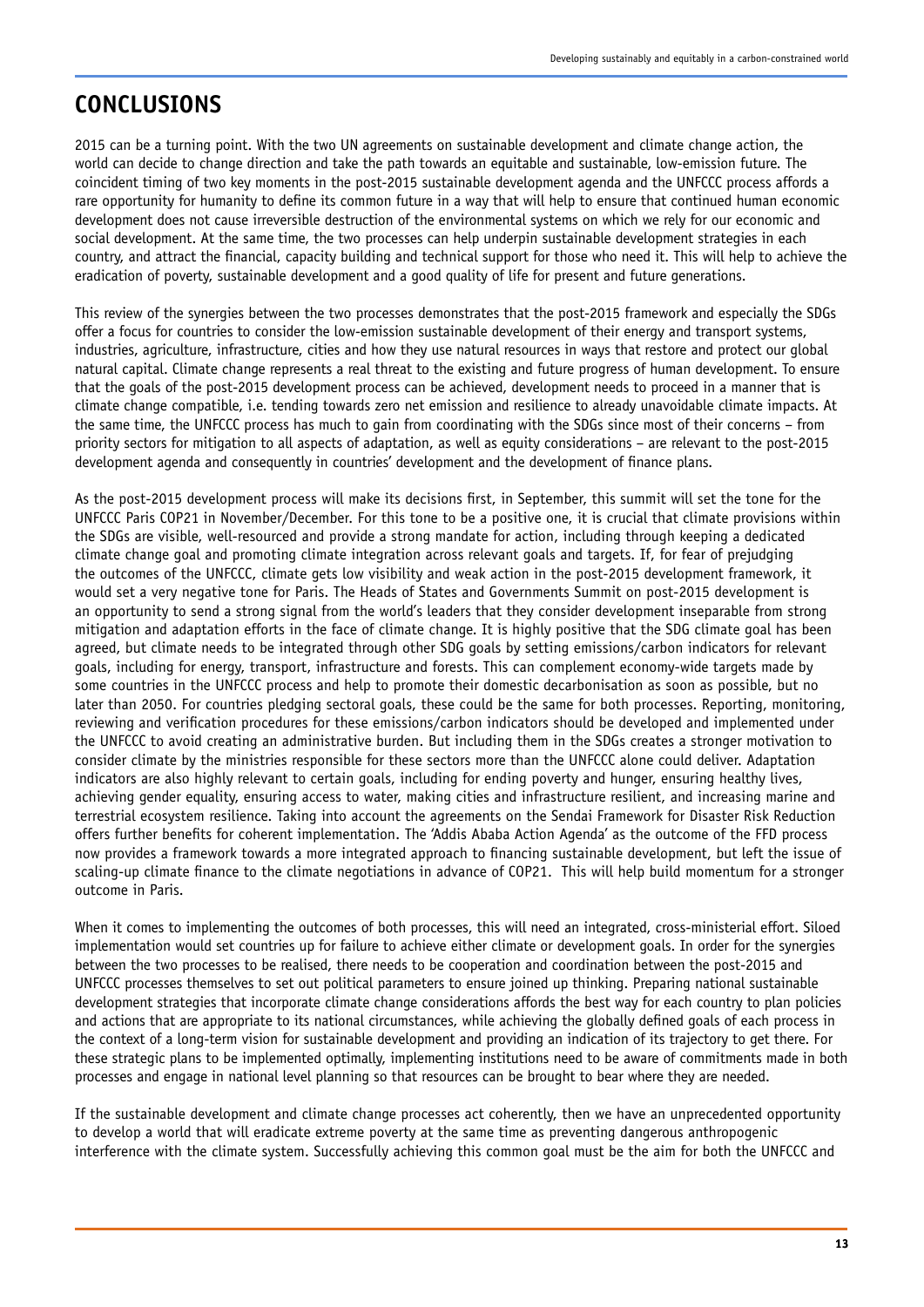post-2015 development processes.

### **Recommendations for next steps:**

- The SDGs and UNFCCC processes are interdependent for achieving success. Without sustainable development, the threat of climate change cannot be averted and without action on climate change mitigation and adaptation, development achievements could be stalled or reversed.
- Each process needs to deliver on different aspects of a just transition to zero-emission, climate-resilient sustainable development. The UNFCCC needs to set the overall level of climate ambition, for example 100% renewables and the phasing out of fossil fuel emissions by 2050. This goal must be backed by mid-term targets and mechanisms to ensure that countries ramp up their efforts continually in order to reach the associated fair and ambitious national contributions level of emissions reductions required to keep warming below 1.5°C above pre-industrial levels. Furthermore, the UNFCCC should advance robust reporting, monitoring, reviewing and verification systems. It needs to scale-up mechanisms to achieve adaptation, including a global goal for adaptation, and to provide support for losses and damages suffered when adaptation capabilities are exceeded. It also needs to ensure channels by which means of implementation (MOI) – finance, technology and capacity building – can be increased and reached where they are needed.
- The SDGs have a far broader remit, covering social, economic and wider environmental issues. Setting climate-sensitive indicators under relevant SDGs is one way in which climate considerations can be integrated into achieving broader sustainable development for both mitigation and adaptation. These indicators could complement the UNFCCC agreement, e.g. by setting sectoral-level indicators that will help drive a just transition to zero-emission, climate-resilient sustainable development and which are consistent and ideally the same for countries that have put forward sectoral targets in the UNFCCC.
- Applying climate-sensitive indicators, for adaptation and mitigation under relevant SDGs would provide development, finance and infrastructure ministries in all countries with a clear requirement to integrate climate considerations into national and sectoral planning for the sake of a more resilient and sustainable development. In the case of adaptation, this should also take into account indicators agreed in the Sendai Framework for Disaster Risk Reduction.
- Developing national sustainable development strategies, which aim to eventually result in zero emissions, will be an important means to ensure both UNFCCC and SDG outcomes are coherently implemented in ways appropriate to each country and adequate in light of the global ambition required, while engaging cross-ministerial cooperation to achieve them. This is also implied in the SDGs Goal 13.2, as well as consistent with agreements under the UNFCCC to promote low-emission development strategies, develop National Adaptation Plans, etc.
- Ensuring implementation of both process outcomes at the national level is not too burdensome. When implementing the SDGs, countries should use existing UNFCCC reporting formats and methodologies, where appropriate and possible, for any climate indicators that would be applied.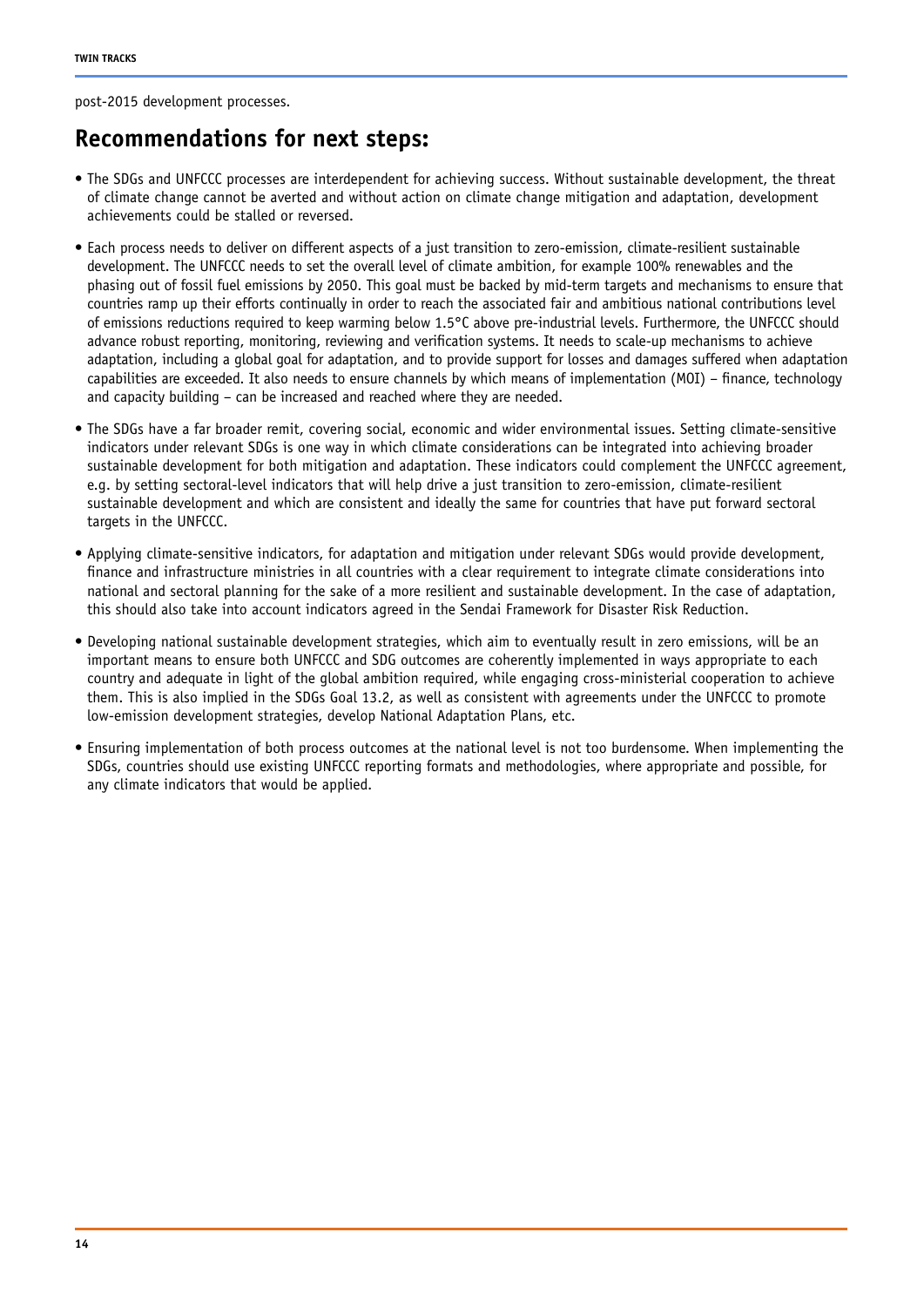## **CONTENTS**

| The particular challenges faced by African countries, LDCs, SIDS and landlocked developing countries21 |  |
|--------------------------------------------------------------------------------------------------------|--|

|--|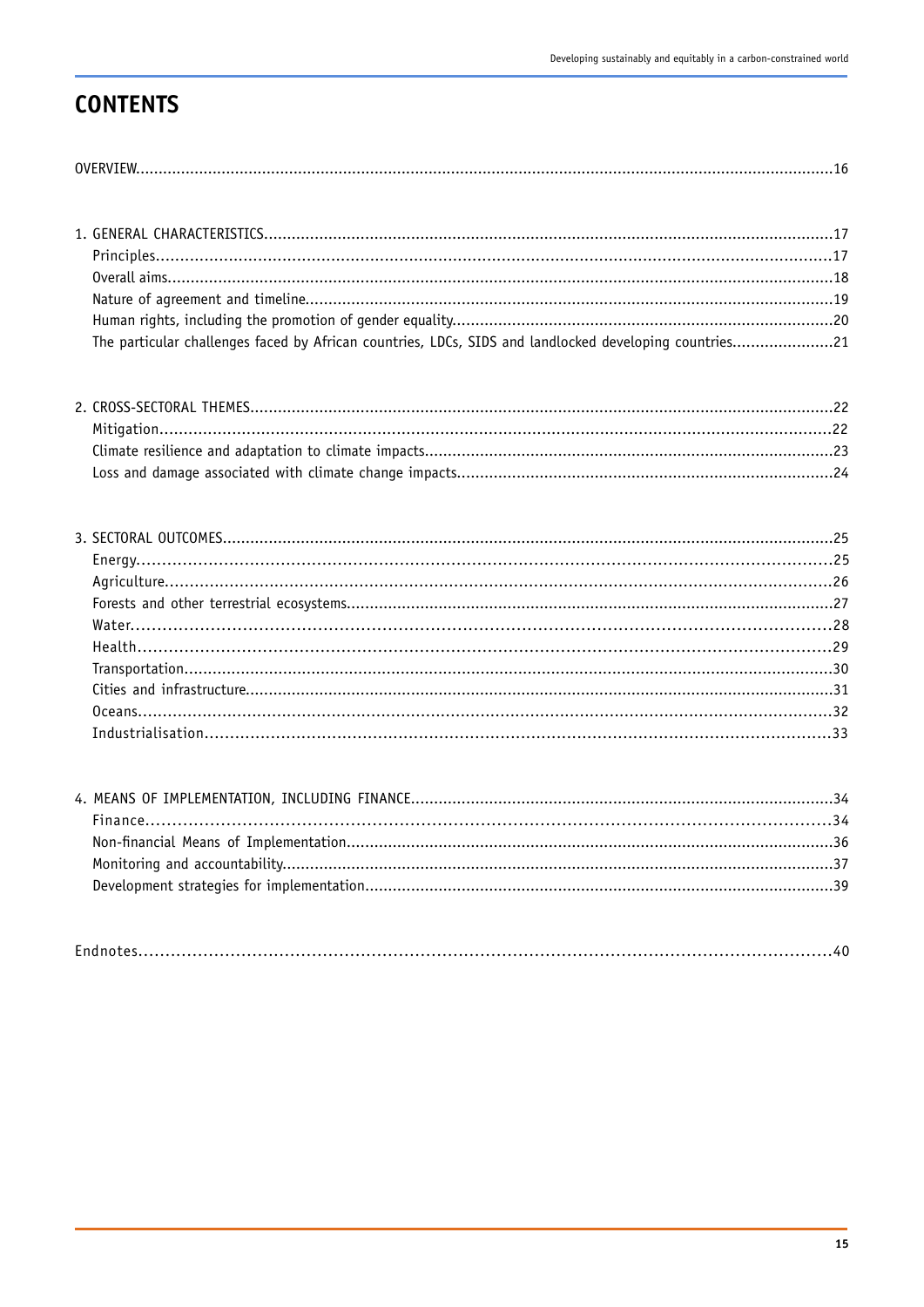### **OVERVIEW**

This section elaborates on the above infographics and includes additional details. They quote existing language and identify relevant concepts from both processes, so that they can be used for mutual reinforcement. Each quotation or element is identified by its source. In the case of the UNFCCC, this means stating whether the source is the Convention, Kyoto Protocol or a decision. In the case of post-2015 development, it is identified whether the language comes from a goal or target as agreed by the Open Working Group (OWG), the UN Secretary General's report, the Addis Ababa Action Agenda (AAAA) or the draft post-2015 summit outcome document. Where a goal or target is from the OWG, no extra endnotes are provided since the source is always the same and is referenced here.<sup>†</sup> The paper also identifies areas that still need to be addressed in both processes in the hope and expectation that these gaps might be addressed in the course of the ongoing negotiations in both processes. For the summary section and the infographic, for reasons of brevity, the areas and aspects regarded most important were selected and partially merged.

Of course, there is already a degree of cross-pollination of ideas between the processes:

|        | <b>UNFCCC</b>                                                                                                                                                                                         | <b>POST-2015 DEVELOPMENT</b>                                                                                                                                                                                                                                                                                                  |
|--------|-------------------------------------------------------------------------------------------------------------------------------------------------------------------------------------------------------|-------------------------------------------------------------------------------------------------------------------------------------------------------------------------------------------------------------------------------------------------------------------------------------------------------------------------------|
|        | Draft decision: The 'Geneva document' which is the basis for the<br>Paris outcome document and will be discussed in Bonn in June<br>currently includes a preambular reference to the post-2015 agenda | SDG 13: Take urgent action to combat climate change and its<br>impacts* * * Acknowledging that the UNFCCC is the primary<br>international, intergovernmental forum for negotiating the global<br>response to climate changeii                                                                                                 |
|        |                                                                                                                                                                                                       | OWG preamble/Annex 3 outcome doc: limiting temperature<br>increases to <2°C or 1.5°C and reference to the UNFCCC process <sup>iii</sup>                                                                                                                                                                                       |
| AGREED |                                                                                                                                                                                                       | Post-2015 final draft: Looking ahead to the COP 21 conference in<br>Paris in December <sup>iv</sup>                                                                                                                                                                                                                           |
|        |                                                                                                                                                                                                       | AAAA: We acknowledge that the United Nations Framework<br>Convention on Climate Change and the Conference of the Parties<br>thereto is the primary international, intergovernmental forum<br>for negotiating the global response to climate change. We<br>welcome the Lima call for climate action and we are encouraged      |
|        |                                                                                                                                                                                                       | by the commitment of the Conference of the Parties to reaching<br>an ambitious agreement in Paris in 2015 that is applicable<br>to all parties and that reflects the principle of common but<br>differentiated responsibilities and respective capabilities, in the<br>light of different national circumstances <sup>v</sup> |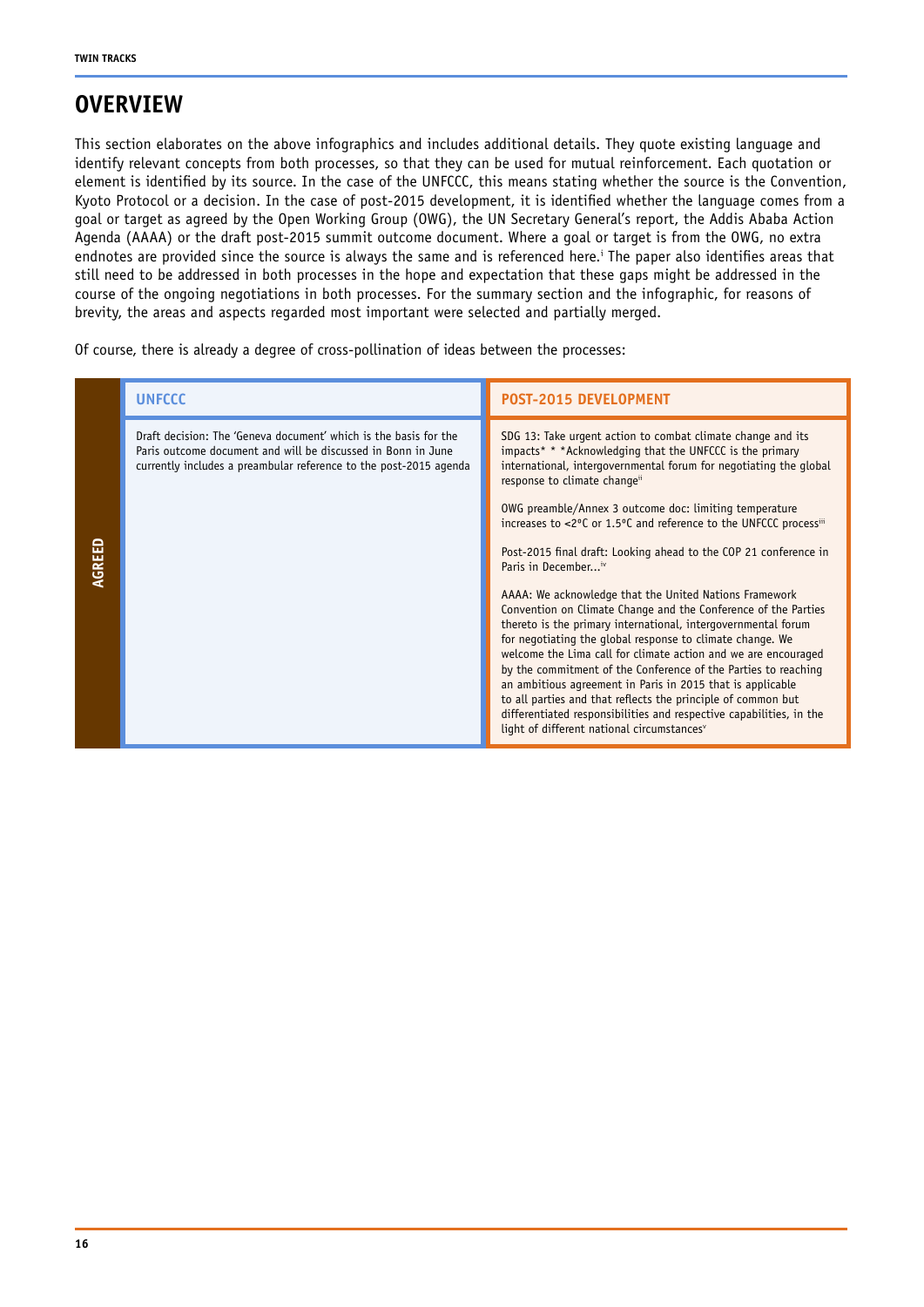### **1. GENERAL CHARACTERISTICS**

### **Principles**

|                        | <b>UNFCCC</b>                                                                                                                                                                                                                                                                                                                                                                                                                                  | <b>POST-2015 DEVELOPMENT</b>                                                                                                                                                                                                                                                                                                                                                                                                                                                                                                                                                                                                                                                                                                                                                                                                                     |
|------------------------|------------------------------------------------------------------------------------------------------------------------------------------------------------------------------------------------------------------------------------------------------------------------------------------------------------------------------------------------------------------------------------------------------------------------------------------------|--------------------------------------------------------------------------------------------------------------------------------------------------------------------------------------------------------------------------------------------------------------------------------------------------------------------------------------------------------------------------------------------------------------------------------------------------------------------------------------------------------------------------------------------------------------------------------------------------------------------------------------------------------------------------------------------------------------------------------------------------------------------------------------------------------------------------------------------------|
| AGREED                 | UNFCCC: Common but differentiated responsibilities and respective<br>capabilities (CBDRRC)vi<br>UNFCCC: Full consideration for the special circumstances of<br>developing countries, particularly the most vulnerable to the<br>adverse effects of climate changevii<br>UNFCCC: Equityvii<br>UNFCCC: Precautionary measuresix<br>UNFCCC: Promotion of sustainable development, integrated with<br>national development programmes <sup>x</sup> | OWG preamble/Annex 3 outcome doc: Guided by the Rio<br>Principles, including principles on common but differentiated<br>responsibilities (CBDR) and equity<br>OWG preamble/Annex 3 outcome doc: Guided by the principles of<br>the UN Charter. The importance of freedom, peace and security,<br>respect for all human rights, including the right to development<br>and the right to an adequate standard of living, including the<br>right to food and water, the rule of law, good governance, gender<br>equality, women's empowerment and the overall commitment to<br>just and democratic societies for development<br>Post-2015 final draft: We reaffirm all the principles of the Rio<br>Declaration on Environment and Development, including, inter<br>alia, the principle of common but differentiated responsibilities. <sup>xi</sup> |
| NEEDED<br><b>STILL</b> | Promote the survival of all species and ecosystems<br>Taking into full consideration the needs and rights of the<br>poorest and most vulnerable countries and their inhabitants                                                                                                                                                                                                                                                                | Clarity as to whether CBDR applies only to the environmental<br>dimension or the entire framework                                                                                                                                                                                                                                                                                                                                                                                                                                                                                                                                                                                                                                                                                                                                                |

### **HOW THE TWO PROCESSES SUPPORT EACH OTHER**

In general, the UNFCCC and post-2015 development agendas are guided by many of the same principles, notably equity and common but differentiated responsibilities, to achieve the aim of sustainable development. The UNFCCC focuses more on equity between countries, while the post-2015 process focuses also on equity within countries and between social groups.

The right to sustainable development is enshrined in both processes. UNFCCC's ultimate objective includes the aim of ensuring that food production is not threatened by global temperature increase and the commitment that all Parties "cooperate in preparing for adaptation to the impacts of climate change; develop and elaborate appropriate and integrated plans for coastal zone management, water resources and agriculture". As part of the Cancun Agreements from 2010, governments also "emphasised that Parties should, in all climate change related actions, fully respect human rights", providing an important link to the right to food, etc, which anyhow requires further operationalisation.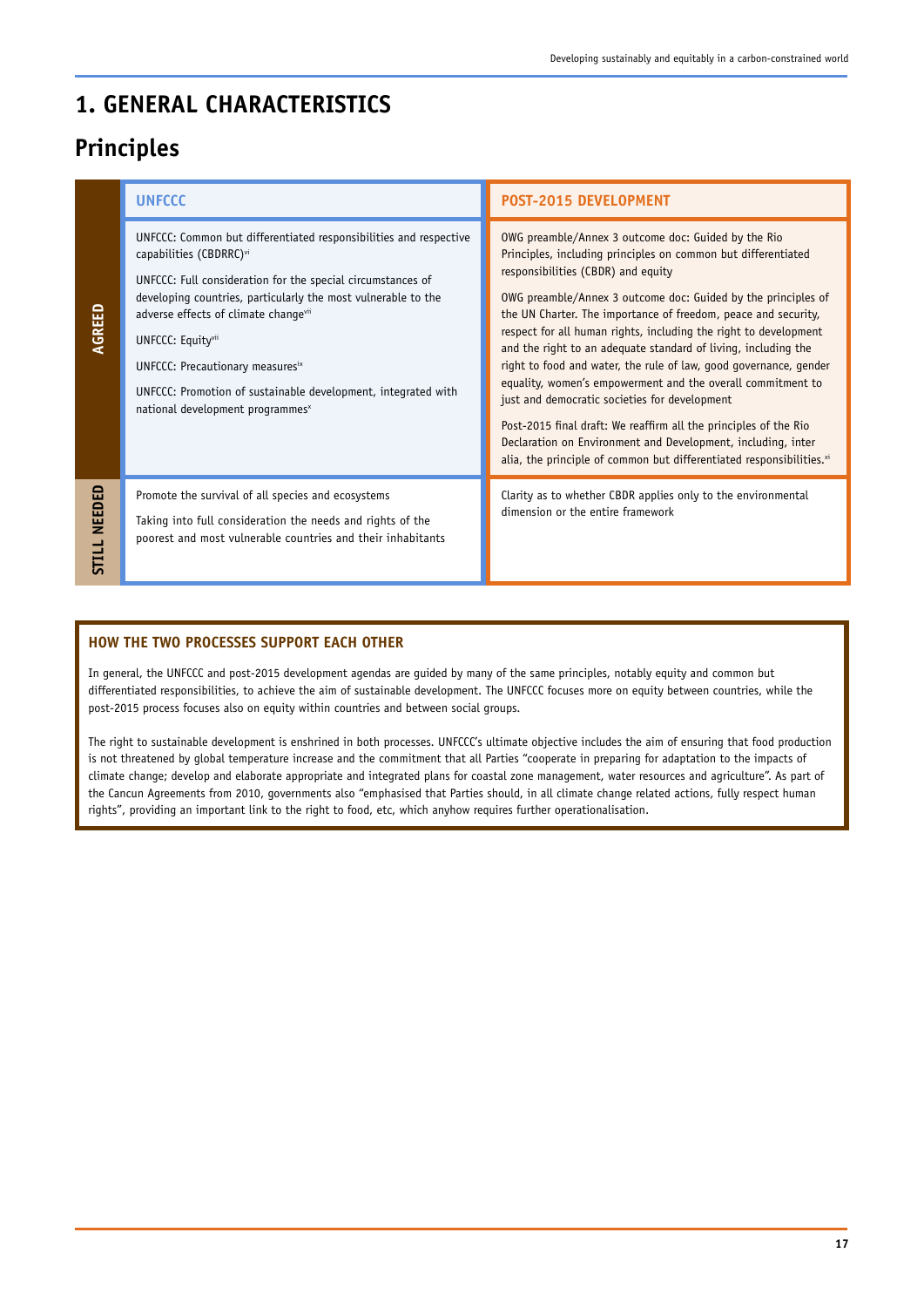# **Overall aims**

|        | <b>UNFCCC</b>                                                                                                                                                                                                                                                                                                                                                                                                                                                                                                                                                                                                                                                                                                                                                                                                                                                                                                                                                                                                                                                                                                                                                                                                                                                                                                                                                                          | <b>POST-2015 DEVELOPMENT</b>                                                                                                                                                                                                                                                                                                                                                                                                                                                                                                                                                                                                                                                                                                                                                                                                                                                                                                                                                                                                                                                                                                                                                                                                                                                                                                                                                                                                                                                                                                                                                                                                                                                                                                                                                                                                                                                                                                  |
|--------|----------------------------------------------------------------------------------------------------------------------------------------------------------------------------------------------------------------------------------------------------------------------------------------------------------------------------------------------------------------------------------------------------------------------------------------------------------------------------------------------------------------------------------------------------------------------------------------------------------------------------------------------------------------------------------------------------------------------------------------------------------------------------------------------------------------------------------------------------------------------------------------------------------------------------------------------------------------------------------------------------------------------------------------------------------------------------------------------------------------------------------------------------------------------------------------------------------------------------------------------------------------------------------------------------------------------------------------------------------------------------------------|-------------------------------------------------------------------------------------------------------------------------------------------------------------------------------------------------------------------------------------------------------------------------------------------------------------------------------------------------------------------------------------------------------------------------------------------------------------------------------------------------------------------------------------------------------------------------------------------------------------------------------------------------------------------------------------------------------------------------------------------------------------------------------------------------------------------------------------------------------------------------------------------------------------------------------------------------------------------------------------------------------------------------------------------------------------------------------------------------------------------------------------------------------------------------------------------------------------------------------------------------------------------------------------------------------------------------------------------------------------------------------------------------------------------------------------------------------------------------------------------------------------------------------------------------------------------------------------------------------------------------------------------------------------------------------------------------------------------------------------------------------------------------------------------------------------------------------------------------------------------------------------------------------------------------------|
| AGREED | UNFCCC: Ultimate objectivestabilisation of greenhouse gas<br>concentrations in the atmosphere at a level that would prevent<br>dangerous anthropogenic interference with the climate system.<br>Such a level should be achieved within a timeframe sufficient to<br>allow ecosystems to adapt naturally to climate change, to ensure<br>that food production is not threatened and to enable economic<br>development to proceed in a sustainable manner<br>Decision: Affirms that climate change is one of the greatest<br>challenges of our time and that all Parties share a vision<br>for long-term cooperative actionincluding through the<br>achievement of a global goal, on the basis of equity and in<br>accordance with common but differentiated responsibilities<br>and respective capabilities <sup>xii</sup><br>Decision: also recognises the need to consider strengthening<br>the long-term global goal on the basis of the best available<br>scientific knowledge, including in relation to a global average<br>temperature rise of 1.5°Cxiii 3<br>UNFCCC: Affirming that responses to climate change should be<br>coordinated with social and economic development in an integrated<br>manner taking into full account the legitimate priority needs of<br>developing countries for the achievement of sustained economic<br>growth and the eradication of povertyxiv | OWG preamble/Annex 3 outcome doc: Poverty eradication,<br>changing unsustainable and promoting sustainable patterns of<br>consumption and production and protecting and managing the<br>natural resource base of economic and social development are<br>the overarching objectives of and essential requirements for<br>sustainable development<br>Post-2015 final draft: This Agenda is a plan of action for people,<br>planet and prosperity that also seeks to strengthen universal<br>peace in larger freedom. All countries acting in collaborative<br>partnership will implement the plan. We are resolved to free the<br>human race from the tyranny of poverty and want and to heal<br>and secure our planet for present and future generations. We are<br>determined to take the bold and transformative steps needed to<br>shift the world on to a sustainable path. As we embark on this<br>collective journey, we pledge that no one will be left behind. <sup>xv</sup><br>Outcome of high level event: Recognising the intrinsic<br>interlinkage between poverty eradication and promotion of<br>sustainable development, we underline the need for a coherent<br>approach which integrates in a balanced manner the three<br>dimensions of sustainable development <sup>xvi</sup><br>AAAA:  Environmental degradation, climate change, and other<br>environmental risks threaten to undermine past successes and<br>future prospects. We need to ensure that our development efforts<br>enhance resilience in the face of these threats. <sup>xvii</sup><br>UNSG Report: A new era demands a new vision and a responsive<br>framework. Sustainable development, enabled by the<br>integration of economic growth, social justice and environmental<br>stewardship, must become our global guiding principle and<br>operational standard Sustainable development is, in short, the<br>pathway to the futurexviii |
| NEEDED | Long-term goal for emission reductions, such that global emissions<br>peak as soon as possible and no later than 2020, and decline<br>drastically afterwards, leading to zero fossil fuel emissions by 2050.<br>Vision for what a zero-emission 2050 would look like, including<br>for a world powered by 100% renewable energy. Global emission<br>budget of 1,000Gt $CO2$ from 2012 onwards <sup>xiv</sup><br>Global adaptation goal on building resilience of all people,<br>community and ecosystem from climate change impacts. The<br>global adaptation goal should be the combination of qualitative<br>and quantitative goals and should include finance. Institution<br>and readiness objectives<br>Agreement to pursue a just transition to climate-resilient and zero-<br>emission development in order to achieve sustainable development,<br>poverty eradication and prosperity (options in Geneva text)                                                                                                                                                                                                                                                                                                                                                                                                                                                                  | A firm commitment to the dual and equal agenda of poverty<br>eradication and sustainable development as mutually reinforcing<br>elements in para 3 of the declaration                                                                                                                                                                                                                                                                                                                                                                                                                                                                                                                                                                                                                                                                                                                                                                                                                                                                                                                                                                                                                                                                                                                                                                                                                                                                                                                                                                                                                                                                                                                                                                                                                                                                                                                                                         |

<sup>3</sup> This review was initiated in 2013, with a report of the findings published on 20 March 2015. Parties will consider the recommendations and make their decisions at COP21 in Paris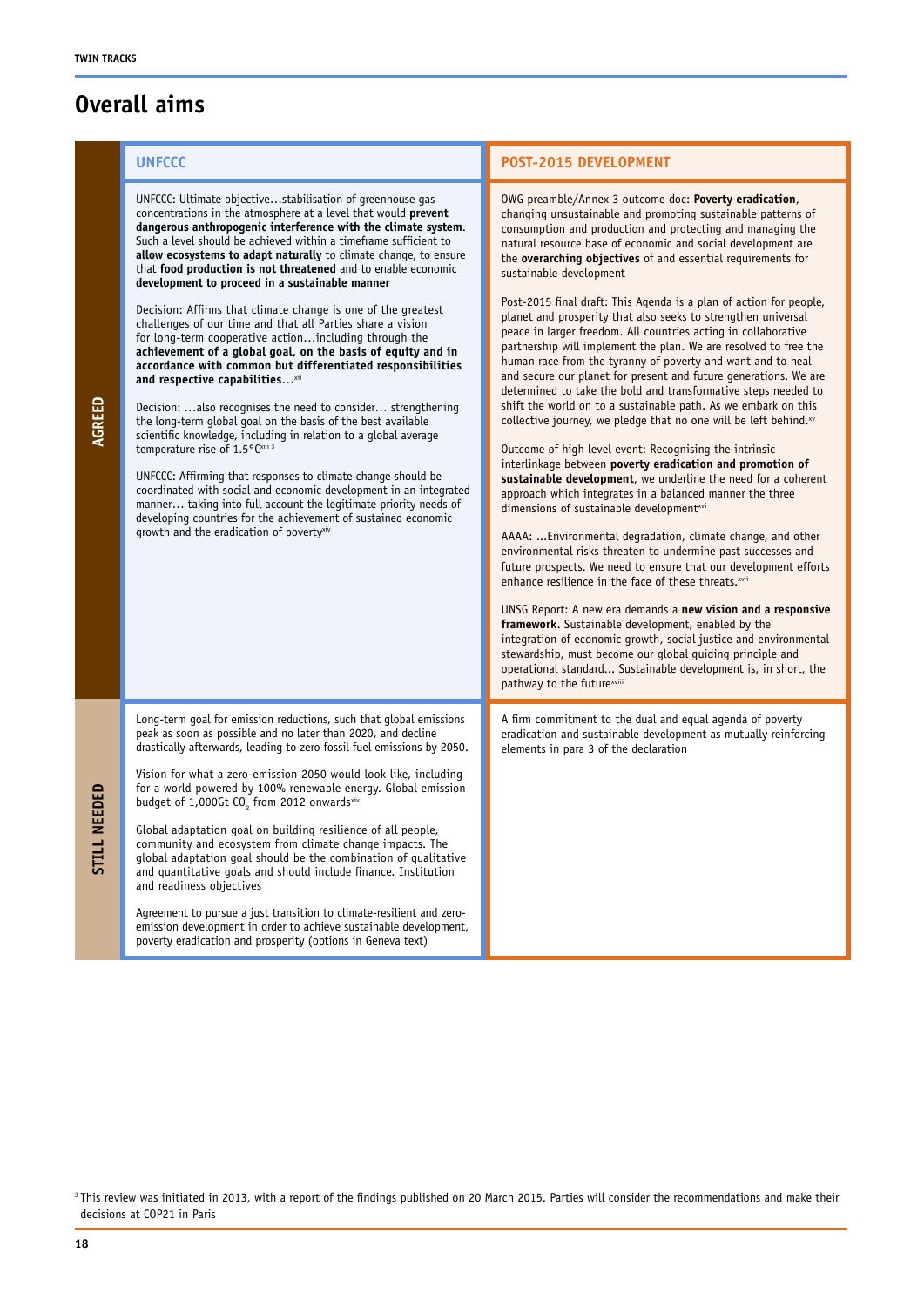The two processes have mutually supporting overall aims: there is general agreement that poverty cannot be eradicated and sustainable development cannot be achieved without tackling climate change. Without sustainable development there will be neither the zero-emission development nor climate resilience required to address the threat of climate change. Without addressing climate change, climate impacts, both as extreme weather events and as long-term changes to the climate system, will erode and even reverse progress already made in development, and will threaten the permanence of future development gains. The post-2015 process references the UNFCCC for this reason. Within the UNFCCC, development activities are a big part of mitigation action, while adaptation action essentially aims at safeguarding development and is therefore often integrated. Therefore, the UNFCCC should welcome adaptation and mitigation targets in the post-2015 framework and the Paris outcome could acknowledge the important role they will play in the implementation of UNFCCC outcomes.

There are differences in referencing the temperature limitation goal: in UNFCCC governments agreed to consider strengthening the below 2ºC goal to 1.5ºC because of severe climate change risks; while, for example, the UNSG's synthesis report only refers to 2ºC. The first of the periodic reviews related to the 1.5ºC goal concluded in June 2015. On that basis, governments can return to that matter in the final phase of the post-2015 negotiations to reflect it appropriately. However, being consistent with the UNFCCC language would be the logical step.

There are proposals by governments for agreeing longer-term goals on emission reduction (e.g. for 2050) that would give scope to develop longterm visions of the transition to societies that have achieved zero-emission, climate-resilient and sustainable development – an outcome that the post-2105 framework also aspires to.xix

### **Nature of agreement and timeline**

|               | <b>UNFCCC</b>                                                                                                                                                                                                                                                                                                                                                                                        | <b>POST-2015 DEVELOPMENT</b>                                                                                                                                                                                                                                                                                                 |
|---------------|------------------------------------------------------------------------------------------------------------------------------------------------------------------------------------------------------------------------------------------------------------------------------------------------------------------------------------------------------------------------------------------------------|------------------------------------------------------------------------------------------------------------------------------------------------------------------------------------------------------------------------------------------------------------------------------------------------------------------------------|
| AGREED        | Decision: Paris agreements will be "a protocol, another legal<br>instrument or an agreed outcome with legal force under the<br>Convention applicable to all Parties"xx<br>Decisions: Pre-2020 agreements covering 2015-2020, post-2020<br>agreements covering 2020-2025 and/or 2020-2030, with the<br>possibility of a long-term 2050 goal with revisions/commitment<br>periods in regular intervals | A universal framework that applies to all countries<br>A voluntary, visionary agreement that will help to focus resources,<br>public and political attention<br>Most targets have the deadline of 2030, some due in 2020. The<br>SDGs will be implemented after they are agreed in 2015 with<br>reviews at regular intervals |
| <b>NEEDEI</b> | The exact legal form remains to be decided and different issues may<br>be contained in agreements with different legal character, which<br>could include a protocol, COP decisions, or other legal instruments<br>Legally-binding triggers for mitigation (potentially 3 or 5 years                                                                                                                  | A strong set of global indicators that link outcomes in different<br>goal areas and quidance for the development of indicators for<br>national and regional monitoring<br>A strong accountability framework to enable national                                                                                               |
| STILL         | with longer-term indicative targets) and finance cycles<br>Mitigation commitments that are internationally legally binding                                                                                                                                                                                                                                                                           | implementation<br>Clarity on follow-up and review process and how it will be embedded<br>in the UN system, especially the High-Level Political Forum (HLPF)                                                                                                                                                                  |

#### **HOW THE TWO PROCESSES SUPPORT EACH OTHER**

An internationally legally binding agreement for climate action, with appropriate compliance provisions, is preferable to voluntary agreements, but the legal form of the Paris Agreement – whether there is indeed a Paris Protocol at all, and if so, which provisions will be included in that treaty and in COP decisions – will be a subject of negotiation this year. The post-2015 framework, especially if supported by a strong MOI package and accountability framework, will at a minimum galvanise action and direct resource flows, as happened with the Millennium Development Goals (MDGs). Coherence in the frameworks and a coordinated approach in implementation will support both frameworks and their outcomes.

Both processes have different timelines for implementation: the post-2015 process will run to 2030, while the UNFCCC currently has commitments to 2020 and a workstream on raising pre-2020 mitigation ambition. The UNFCCC is still to decide whether the next phase of commitments will run to 2025 or to 2030, or indeed both, with binding 2025 targets and indicative ones for 2030. In any case the SDGs, taking over from the MDGs after 2015, could support a lot of commitments agreed for both pre- and post-2020 in the UNFCCC, and could also contribute towards the pre-2020 workstream's aim to increase levels of mitigation.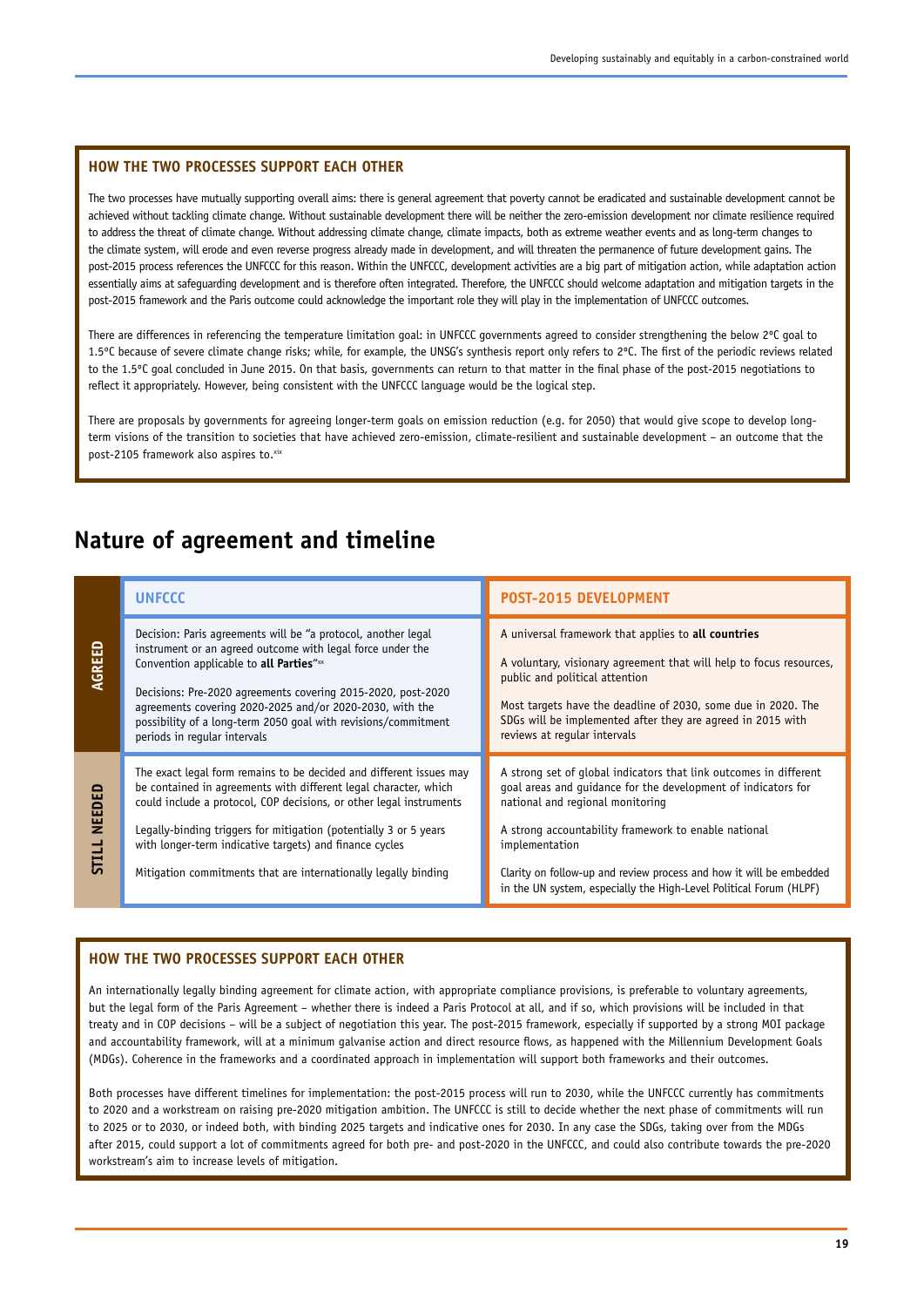### **Human rights, including the promotion of gender equality**

|              | <b>UNFCCC</b>                                                                                                                                                                                                                                                                                                                                                                                                                                                                                                                                                                                                                                                                                                                                                                                                                                                                                                                                 | <b>POST-2015 DEVELOPMENT</b>                                                                                                                                                                                                                                                                                                                                                                                                                                                                                                                                                                                                                                                                                                                                                                                                                                                                                                                                                                                                                                                                                                                                                                                                                                                                                                                                                                                                                                                                                                                                                                                                                                                                                                                                                                                                                                                                                                                                                                                                                                                                                                                                    |
|--------------|-----------------------------------------------------------------------------------------------------------------------------------------------------------------------------------------------------------------------------------------------------------------------------------------------------------------------------------------------------------------------------------------------------------------------------------------------------------------------------------------------------------------------------------------------------------------------------------------------------------------------------------------------------------------------------------------------------------------------------------------------------------------------------------------------------------------------------------------------------------------------------------------------------------------------------------------------|-----------------------------------------------------------------------------------------------------------------------------------------------------------------------------------------------------------------------------------------------------------------------------------------------------------------------------------------------------------------------------------------------------------------------------------------------------------------------------------------------------------------------------------------------------------------------------------------------------------------------------------------------------------------------------------------------------------------------------------------------------------------------------------------------------------------------------------------------------------------------------------------------------------------------------------------------------------------------------------------------------------------------------------------------------------------------------------------------------------------------------------------------------------------------------------------------------------------------------------------------------------------------------------------------------------------------------------------------------------------------------------------------------------------------------------------------------------------------------------------------------------------------------------------------------------------------------------------------------------------------------------------------------------------------------------------------------------------------------------------------------------------------------------------------------------------------------------------------------------------------------------------------------------------------------------------------------------------------------------------------------------------------------------------------------------------------------------------------------------------------------------------------------------------|
| AGREED       | Decision: Emphasises that Parties should, in all climate change<br>related actions, fully respect human rightsxxi<br>Decision: UNFCCC gender decisions from Dohaxxii and Lima Work<br>Programme on Gender <sup>xxiii</sup> further agrees that enhanced action on<br>adaptation should follow a country-driven, gender-sensitive,<br>participatory and fully transparent approach xxiv<br>Green Climate Fund governing instrument: GCF requested to<br>follow a "gender-sensitive approach" Secretariat tasked to<br>"integrate gender considerations into the preparation of draft policy<br>documents", and to prepare a "draft gender policy and action plan"<br>(approved on an interim basis in March 2015)<br>Decision: advance the understanding of how loss and damage<br>affects those segments of the population that are already<br>vulnerable owing to geography, gender, age, indigenous or<br>minority status, or disabilityxxv | OWG preamble/Annex 3 outcome doc: Rio+20 outcome<br>reaffirmed the importance of freedom, peace and security,<br>respect for all human rights and the importance of the Universal<br>Declaration of Human Rights, as well as other international<br>instruments relating to human rights and international law<br>Goals and OWG preamble: Gender equality goal (number 5 and its<br>targets) and references (e.g. 1b, 4.5, 4.7, 13b)<br>UNSG Report: Empower women and girls. The new agenda must<br>ensure the equal rights of women and girls, their full participation<br>in the political, economic and public spheres and zero tolerance<br>for violence <sup>xxvi</sup><br>Post-2015 final draft: The new Agenda is guided by the purposes and<br>principles of the Charter of the United Nations, including full respect<br>for international law. It is grounded also in the Universal Declaration<br>of Human Rights, international human rights treaties and other<br>instruments such as the Declaration on the Right to Development <sup>xxvii</sup><br>This is an Agenda which encompasses all human rights. It will<br>work to ensure that human rights and fundamental freedoms are<br>enjoyed by all without discrimination on grounds of race, colour,<br>sex, age, language, religion, culture, migratory status, political or<br>other opinion, national or social origin, economic situation, birth,<br>disability or other status <sup>xxviii</sup><br>Working for gender equality and the empowerment of women and<br>girls will make a crucial contribution to progress across all the<br>goals and targets. The achievement of full human potential and of<br>sustainable development is not possible if one half of humanity<br>continues to be denied its full human rights and opportunities.<br>Women and girls must enjoy equal access to education, economic<br>resources and political participation as well as equal opportunities<br>with men and boys for employment and leadership. All forms of<br>gender inequality, discrimination and violence against women and<br>children, both boys and girls, will be combattedxxix |
| STILL NEEDED | Human rights as well as gender equality provisions are included in<br>the Geneva negotiation text on the 2015 treaty, but remain to be<br>agreed by Parties and to be applied at all levels of climate action                                                                                                                                                                                                                                                                                                                                                                                                                                                                                                                                                                                                                                                                                                                                 |                                                                                                                                                                                                                                                                                                                                                                                                                                                                                                                                                                                                                                                                                                                                                                                                                                                                                                                                                                                                                                                                                                                                                                                                                                                                                                                                                                                                                                                                                                                                                                                                                                                                                                                                                                                                                                                                                                                                                                                                                                                                                                                                                                 |

### **HOW THE TWO PROCESSES SUPPORT EACH OTHER**

Both the UNFCCC and post-2015 development processes have solid provisions on gender considerations. The Green Climate Fund's (GCF) mandate and recent approval of an interim gender policy and action plan take this an important step further in concrete implementation activities under the UNFCCC. Although the UN Human Rights Council has expressed concern that climate change "poses an immediate and far-reaching threat to people and communities around the world,"xxx human rights are not yet strongly embedded in the climate negotiations. However, the negotiating text contains language that would assert these rights to be respected in the Paris Agreement.

The SDGs, like the MDGs, avoid directly referencing human rights in goals and targets but the post-2015 declaration should reference them at least as clearly as the Millennium Declaration did.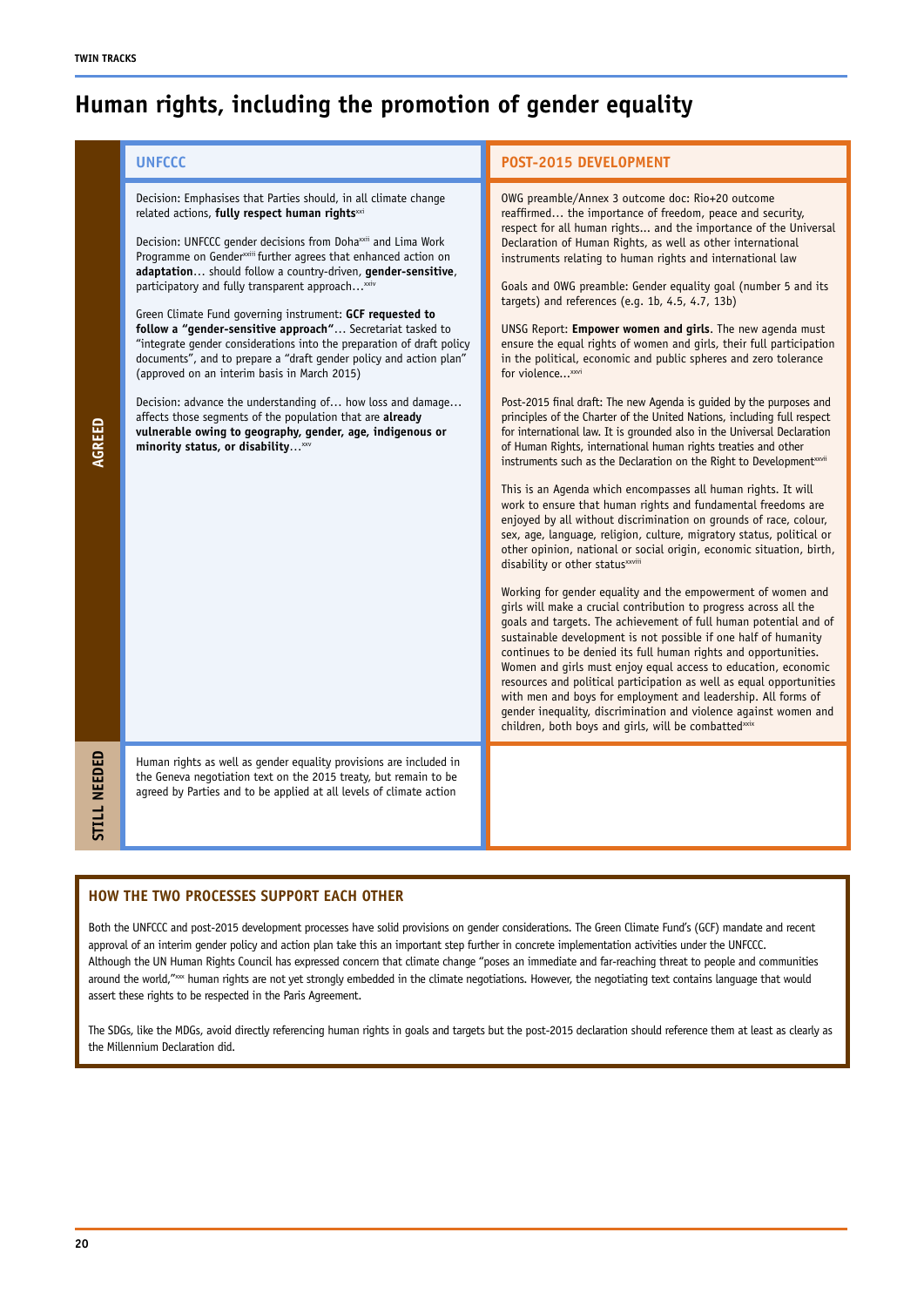### **The particular challenges faced by African countries, LDCs, SIDS and landlocked developing countries**

UNFCCC: Recognising further that **low-lying and other small island countries**, countries with low-lying coastal, arid and semi-arid areas or areas liable to floods, drought and desertification, and developing countries with fragile mountainous ecosystems are **particularly vulnerable to the**  adverse effects of climate change<sup>xxx</sup>

UNFCCC: Full consideration shall be given to meeting the needs of these groups of country: **Small island countries…** landlocked... countries<sup>xxxi</sup>

UNFCCC: The Parties shall take into full account the specific needs and special situations of the least developed countries in their actions with regard to **funding and transfer of technology**

Decision: Least Developed Countries Fund and Least Developed Countries Expert Group founded to specifically support LDCs<sup>xx</sup>

Decision: Decides to establish a least developed countries expert  $aroun...^{xxxii}$ 

Decision: GCF Board approved to use resources in "50:50 balance between mitigation and adaptation over time and a floor of fifty percent of the adaptation allocation for particularly vulnerable countries, including **least developed countries (LDCs)**, small island developing States (SIDS) and **African States**"

**STILL NEEDED**

**STILL** 

**NEEDED** 

**AGREED**

### **UNFCCC POST-2015 DEVELOPMENT**

SDG target 1.a: Ensure **significant mobilisation of resources from a variety of sources**, including through enhanced development cooperation, in order to provide adequate and predictable means for developing countries, in particular LDCs, to implement programmes and policies to end poverty in all its dimensions

SDG target 17.2: Developed countries to **implement fully their official development assistance commitments**, including to provide 0.7% of gross national income in official development assistance to developing countries, of which 0.15 to 0.20% should be provided to LDCs

SDG target 13.b: Promote mechanisms for **raising capacity** for effective climate change-related planning and management in least developed countries, including focusing on women, youth and local and marginalised communities

SDG target 9.a: Facilitate sustainable and **resilient infrastructure** development in developing countries through enhanced financial, technological and technical support to **African countries, LDCs, landlocked developing countries and SIDS** 

UNSG Report: Together, we need to focus on those goals that are most off-track and on countries that **face particular development challenges, including the least developed countries, landlocked developing countries, small island developing states** and countries affected by or recovering from conflicts or disasters<sup>xxxi</sup>

Post-2015 final draft: Each country faces specific challenges in its pursuit of sustainable development. The most vulnerable countries and, in particular, African countries, least developed countries, landlocked developing countries and small island developing states deserve special attention, as do countries in situations of conflict. There are also serious challenges within many middle-income countries. $x^{\text{xxx}}$ 

Accelerated implementation of above commitments **Adequate means of implementation supporting above** commitments

### **HOW THE TWO PROCESSES SUPPORT EACH OTHER**

In both processes, many of the means of implementation have provisions to ensure that the special circumstances of LDCs, LLDCs, and SIDS are recognised and addressed. This is important, as these groups of countries face particular challenges in development, and in being highly vulnerable to climate change impacts. The two processes should coordinate in a way that ensures coherence in their support for those countries, and thereby become mutually supportive.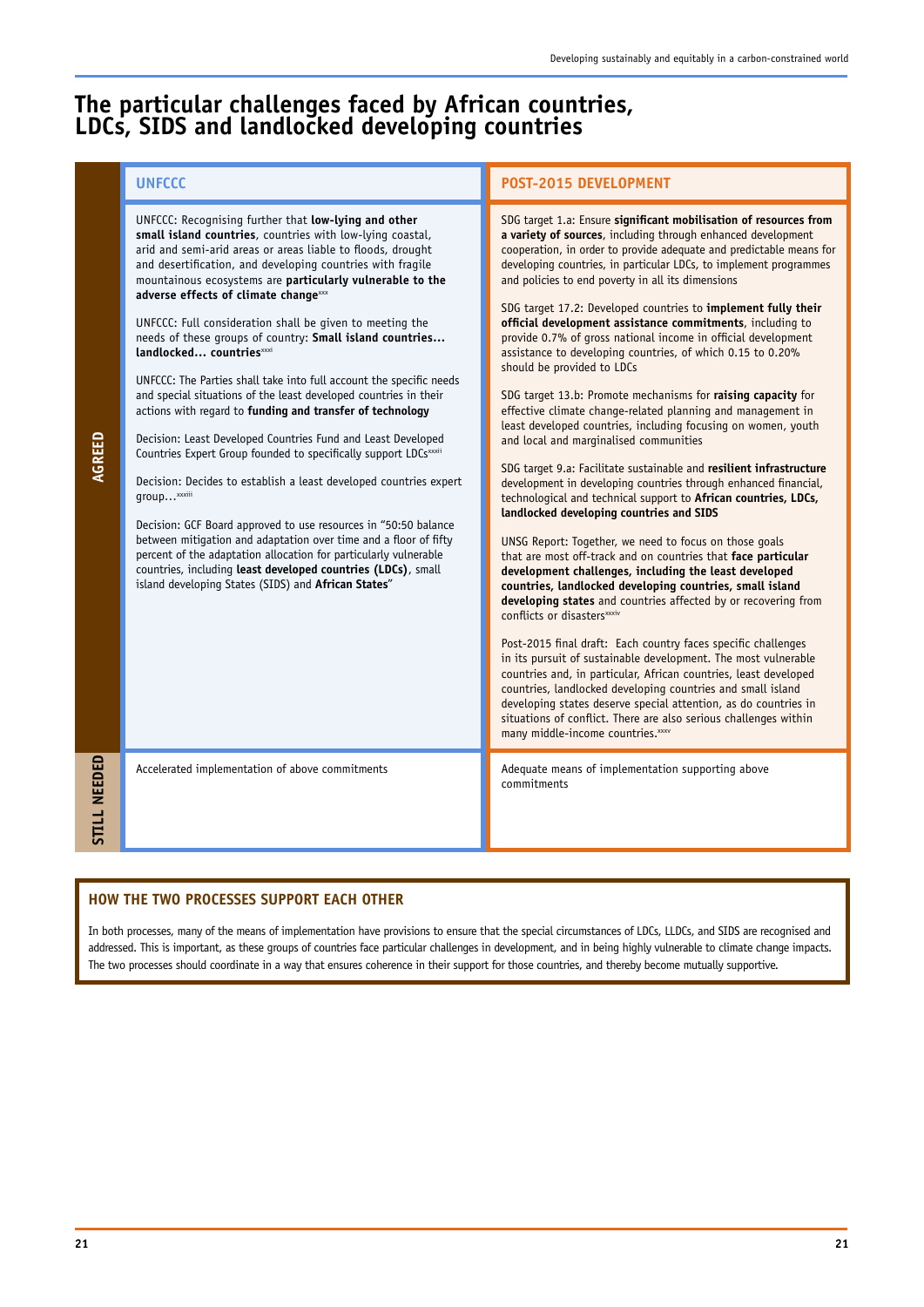### **2. CROSS-SECTORAL THEMES**

### **Mitigation**

#### **UNFCCC POST-2015 DEVELOPMENT** Global temperature limitation goal (<2/1.5ºC) Decision: Decides to launch a **workplan on enhancing mitigation**  ambition to... close the ambition gap<sup>xxxvi</sup> [pre-2020 ambition] Decision: … potential damage limitation would **require Annex I Parties as a group to reduce emissions in a range of 25–40 per**  cent below 1990 levels by 2020...<sup>xxxvii</sup> [Kyoto, pre-2020 ambition for developed countries] Decision: Urges **developed country Parties to increase the ambition of their quantified economy-wide emission**  reduction targets<sup>xxx</sup> Decision: Also decides to set up a registry to record **nationally appropriate mitigation actions** seeking international support and to facilitate matching of finance, technology and capacity-building support for these actions [pre-2020 actions by developing countries] Decision: To invite all Parties to initiate or intensify domestic preparations for their **intended nationally determined contributions**… in the context of adopting a protocol, another legal instrument or an agreed outcome with legal force under the Convention<sup>xxxix</sup> [post-2020, all countries] Targets that can contribute to achieving emissions reductions: • sustainable food production systems (2.4) • increase share of **renewable energy** (7.2) • double the rate of improvement of **energy efficiency** (7.3) • clean energy research and efficiency (7a) • **improve global resource efficiency** in consumption and production (8.4) • sustainable **tourism** (8.9) • sustainable and resilient **infrastructure** and retrofitting industries (9.1; 9.3) • sustainable **transport** (11.2) • sustainable **urbanisation** (11.3) • **integrated urban policies** including resource efficiency, mitigation and adaptation to climate change, etc (11b) • support to LDCs for **sustainable and resilient buildings** (11c) • rationalise inefficient **fossil fuel subsidies** (12c) • integrate climate change measures in **national policies, strategies and planning** (13.2) • improve awareness and institutional capacity on **climate change mitigation**, adaptation, impact reduction and early warning (13.3) implementation commitment to mobilise US\$100bn annually by 2020 and fully operationalise the GCF (13a) AAAA: We reaffirm the commitment to rationalize inefficient fossilfuel subsidies that encourage wasteful consumption by removing market distortions, in accordance with national circumstances, including by restructuring taxation and phasing out those harmful subsidies, where they exist, to reflect their environmental impacts, taking fully into account the specific needs and conditions of developing countries and minimizing the possible adverse impacts on their development in a manner that protects the poor and the affected communities.<sup>xl</sup> Long-term emission reduction/carbon budget goals that are consistent with 1.5 degrees to guide overall efforts (e.g. in the form of a fossil fuel emission phase-out by 2050 and a target for 100% renewables) A ratchet-up cycle based on a 5-year commitment period, which increasingly moves towards ambitious mitigation commitments by all countries (differentiated according to capability and responsibility) Framework to guide an equitable and ambitious distribution of mitigation commitments of countries Agreement on differentiated mitigation commitments (e.g. economywide carbon budget, emission reduction target (absolute/intensity), etc) that are ambitious and equitable. Developed countries and developing countries with similarly high responsibility and high capability need to agree to the strongest form of post-2020 commitments. Other developing countries should be allowed with more flexibility according to their level of responsibility and capability Agreement to phase out fossil fuel subsidies Ensure accountability and implementation of additional initiatives Mitigation indicators for relevant sectors, including the goals for energy, transport, agriculture, infrastructure and land use/forestry, recognising co-benefits Implementation framework and strong follow-up and review mechanism Reference to 2°C target and phase out of greenhouse gas emissions in para 27 of the declaration to sign post to climate deal in Paris A strong mandate to integrate climate change measures into national policies, strategies and policies by emphasising co-benefits of mitigation measures which achieve the climate objective and other SDGs-related objectives simultaneously (e.g. reduction of air pollution, improved urban transportation with reduced traffic congestion, reduction of reliance on imported fuels, etc) An explicit statement that sustainable development is impossible in a climate-impacted world in the post-2015 declaration

**STILL NEEDED**

**TILL NEEDED** 

to advance pre-2020 mitigation (incl. from UN climate summit)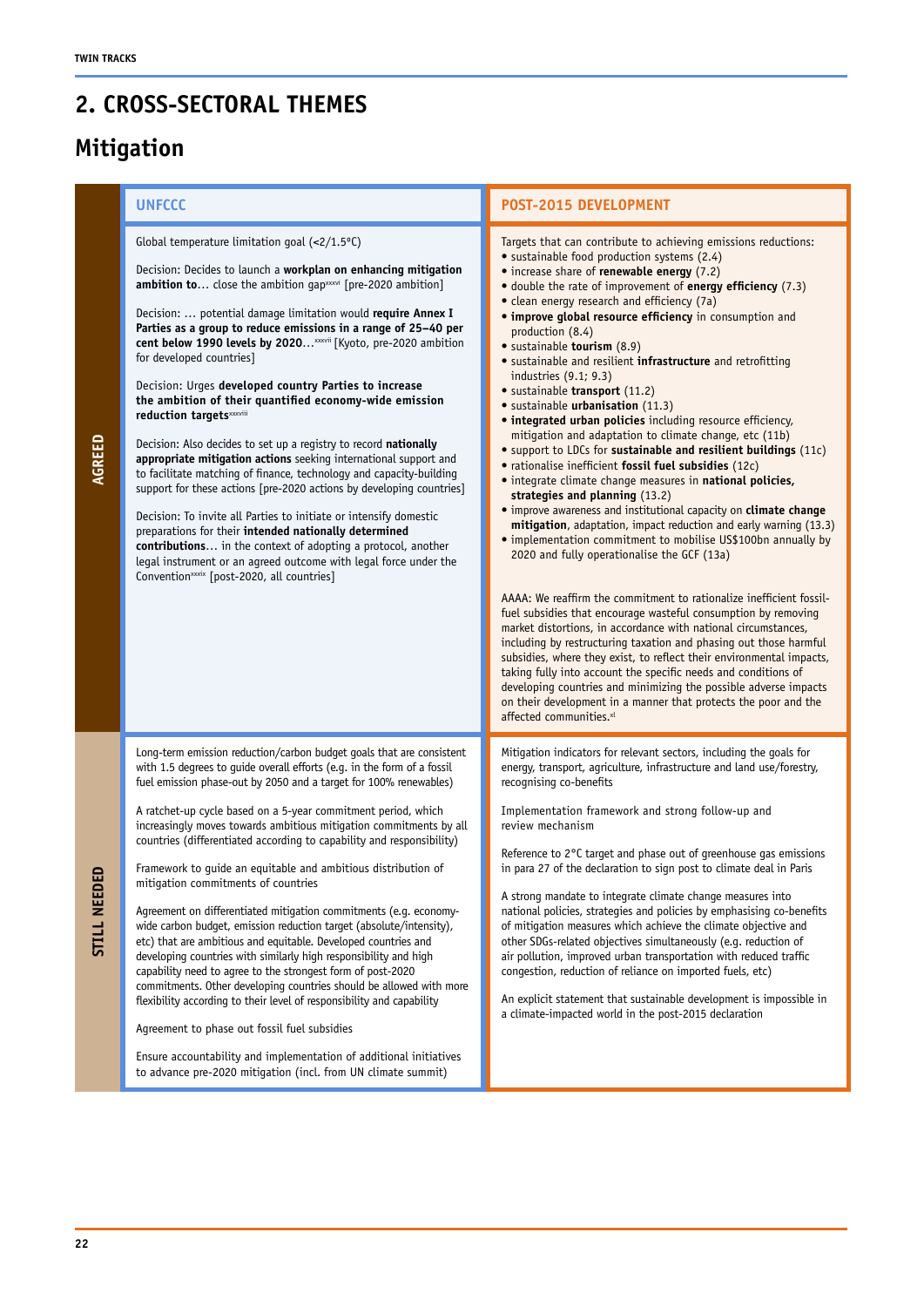The post-2015 development framework has much to contribute to mitigation action. The sectors that are most important for mitigation – energy, agriculture/forestry, infrastructure, urbanisation – are all covered under the SDGs. While the UNFCCC aims to set an indicative level global ambition and national emissions reduction targets, including economy-wide targets for those countries of more advanced development, various options remain on the table for the negotiations until Paris. The post-2015 development process offers an opportunity for setting appropriate indicators for key sectors under the relevant SDG to provide a framework for implementation.

For the existing pre-2020 UNFCCC commitments, the fact that the SDGs will be implemented straight away and that they will be applicable to all countries can only be of advantage for the UNFCCC process, and could help to close the pre-2020, as well as the anticipated 2020-2025 and 2025-2030, mitigation gaps.

Post-2020, the SDGs will be important as part of the implementation of the commitment that will be inscribed as part of the Paris Agreement.

### **Climate resilience and adaptation to climate impacts**

|              | <b>UNFCCC</b>                                                                                                                                                                                                                                                                                                                                                                                                                                                                                                                                                                                                                                                                                                                                                                                                                                                                                                                                                                                                                                                                                                                                                                                                                                                                                                                                                                                               | <b>POST-2015 DEVELOPMENT</b>                                                                                                                                                                                                                                                                                                                                                                                                                                                                                                                                                                                                                                                                                                                                                                                                                                                                                                                                                  |
|--------------|-------------------------------------------------------------------------------------------------------------------------------------------------------------------------------------------------------------------------------------------------------------------------------------------------------------------------------------------------------------------------------------------------------------------------------------------------------------------------------------------------------------------------------------------------------------------------------------------------------------------------------------------------------------------------------------------------------------------------------------------------------------------------------------------------------------------------------------------------------------------------------------------------------------------------------------------------------------------------------------------------------------------------------------------------------------------------------------------------------------------------------------------------------------------------------------------------------------------------------------------------------------------------------------------------------------------------------------------------------------------------------------------------------------|-------------------------------------------------------------------------------------------------------------------------------------------------------------------------------------------------------------------------------------------------------------------------------------------------------------------------------------------------------------------------------------------------------------------------------------------------------------------------------------------------------------------------------------------------------------------------------------------------------------------------------------------------------------------------------------------------------------------------------------------------------------------------------------------------------------------------------------------------------------------------------------------------------------------------------------------------------------------------------|
| AGREED       | Decision: national adaptation plan process (a) To reduce<br>vulnerability to the impacts of climate change, by building<br>adaptive capacity and resilience; (b) To facilitate the integration<br>of climate change adaptation in particular development<br>planning processes and strategies <sup>xii</sup><br>Decision: Adaptation Committee established "to promote the<br>implementation of enhanced action on adaptation"xl<br>Decision: Invites all Parties to enhance action on adaptation:<br>(a) Planning, prioritising and implementing adaptation actions <sup>4</sup><br>(b) Impact, vulnerability and adaptation assessments<br>(c) Strengthening institutional capacities (d) Building resilience<br>of socio-economic and ecological systems (e) Enhancing climate<br>change related disaster risk reduction strategies <sup>xii</sup><br>Decision: Adaptation must be addressed with same priority as<br>mitigation <sup>xlii</sup><br>Decision: Encourages the Adaptation Committee to establish<br>subcommittees [etc] expert advice in different sectors and areas <sup>xliii</sup><br>Cooperation and support for developing countries through Cancun<br>Adaptation Framework, National Adaptation Plans (NAPs) process<br>Some means of implementation for adaptation<br>Institutions (e.g. Adaptation Committee, Warsaw International<br>Mechanism on Loss and Damage, climate funds) | SDG target 1.5: By 2030, build the resilience of the poor and<br>those in vulnerable situations and reduce their exposure and<br>vulnerability to climate-related extreme events and other<br>economic, social and environmental shocks and disasters<br>SDG target 2.4: by 2030 ensure sustainable food production<br>systems that strengthen capacity for adaptation to climate<br>change, extreme weather, drought, flooding and other disasters<br>SDG targets 9.1 and 9.a: related to building and upgrading<br>resilient infrastructure<br>SDG target 13.1: Strengthen resilience and adaptive capacity to<br>climate-related hazards and natural disasters in all countries<br>SGD Target 13.2: Integrate climate change measures into national<br>policies, strategies and planning<br>SDG target 14.2: By 2020, sustainably manage and protect marine<br>and coastal ecosystems to avoid significant adverse impacts,<br>including by strengthening their resilience |
| STILL NEEDED | Global adaptation goal: The Geneva negotiation text contains<br>various options<br>Cycles of planned national efforts on adaptation (e.g. as part of INDCs)<br>Increased pre-2020 public adaptation finance and post-2020 public<br>finance support goals for adaptation<br>Strengthened attention to the rights and needs of the poor and<br>vulnerable people                                                                                                                                                                                                                                                                                                                                                                                                                                                                                                                                                                                                                                                                                                                                                                                                                                                                                                                                                                                                                                             | An explicit statement that sustainable development is impossible<br>in a climate-impacted world in the post-2015 declaration<br>Highlighting the importance of climate-sensitive approaches<br>across the framework in the declaration<br>Provision of adequate funding sources for means of<br>implementation for above targets<br>Forensically embedding climate adaptation into the indicators/<br>delivery/targets of 17 goals                                                                                                                                                                                                                                                                                                                                                                                                                                                                                                                                            |

### **HOW THE TWO PROCESSES SUPPORT EACH OTHER**

Both processes recognise the importance of addressing climate change impacts through adaptation. The targets contained in the post-2015 development framework help reinforce this message and clarify that climate change is also inextricably linked to sustainable development from this perspective. In the UNFCCC, various processes exist in assistance of developing countries' adaptation efforts, regarding technical, capacity building and financial support. This includes national planning instruments such as National Adaptation Plans (NAPs) and capacity building support, such as through LEG (Least Developed Country Expert Group), etc Overall, this established architecture should be regarded as central to countries' efforts to deliver on the SDGs. It can be expected that adaptation efforts will be further strengthened through a Paris agreement. Beyond this, the SDG targets further add to the scaling up of adaptation actions on top of what the UNFCCC entails.

<sup>4</sup> Including in the areas of water resources; health; agriculture and food security; infrastructure; socioeconomic activities; terrestrial, freshwater and marine ecosystems; and coastal zone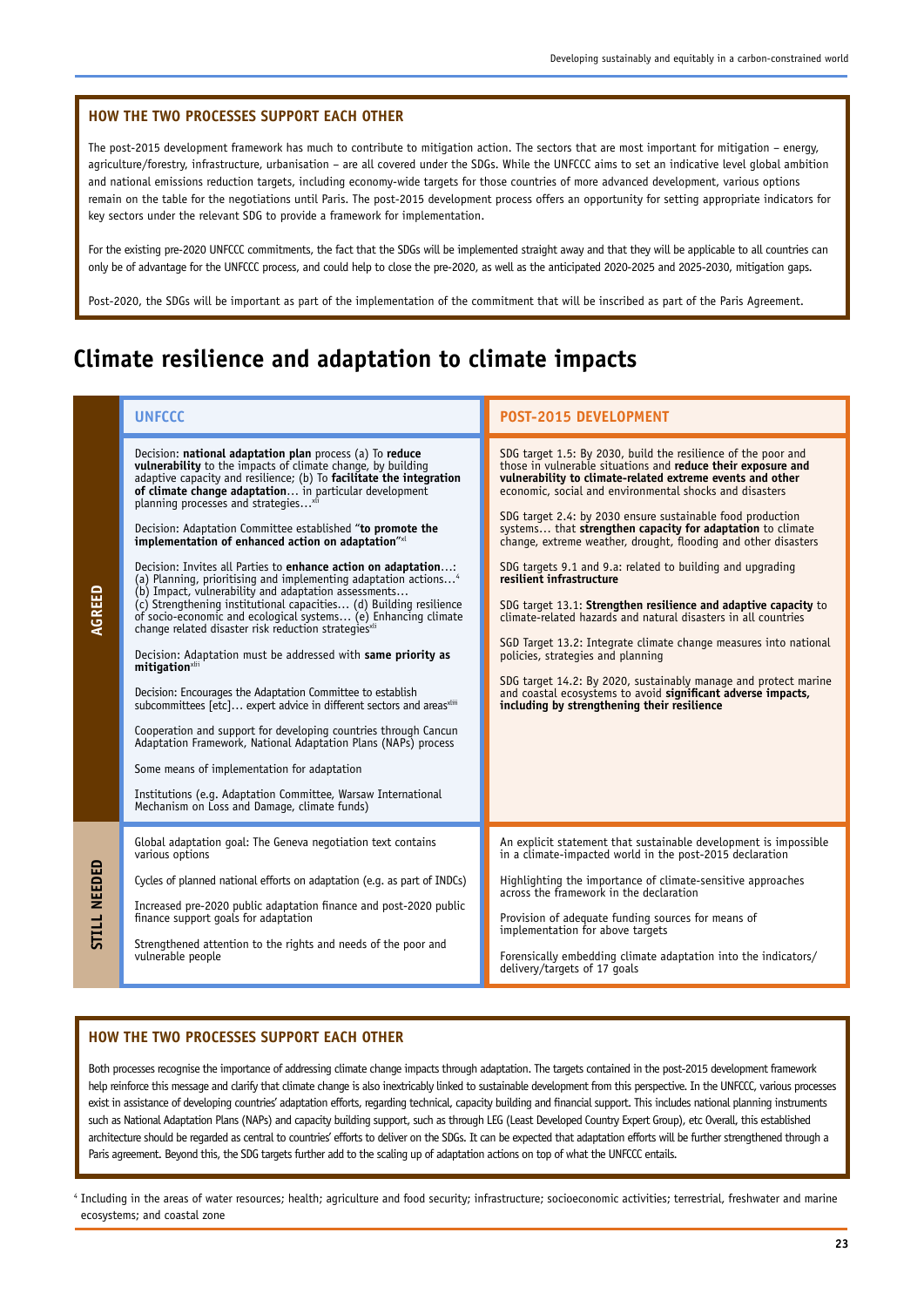### **Loss and damage associated with climate change impacts**

|                 | <b>UNFCCC</b>                                                                                                                                                                                                                                                                                                                                                                                                                                                                                                                                                                                                                                                                                                                                                                                                                                                          | <b>POST-2015 DEVELOPMENT</b>                                                                                                                                                                                                                                                                                                                                                                                                                                                                                                                                                                                                                                                                                                                                                                      |
|-----------------|------------------------------------------------------------------------------------------------------------------------------------------------------------------------------------------------------------------------------------------------------------------------------------------------------------------------------------------------------------------------------------------------------------------------------------------------------------------------------------------------------------------------------------------------------------------------------------------------------------------------------------------------------------------------------------------------------------------------------------------------------------------------------------------------------------------------------------------------------------------------|---------------------------------------------------------------------------------------------------------------------------------------------------------------------------------------------------------------------------------------------------------------------------------------------------------------------------------------------------------------------------------------------------------------------------------------------------------------------------------------------------------------------------------------------------------------------------------------------------------------------------------------------------------------------------------------------------------------------------------------------------------------------------------------------------|
| AGREED          | Decision: Enhancing action and support, including finance,<br>technology and capacity building, to address loss and damage<br>associated with the adverse effects of climate change, so as to<br>enable countries to undertake actions <sup>xliv</sup><br>Decision: Invites relevant international and regional organisations,<br>institutions and processes to integrate measures to address<br>the impacts of climate change and to explore and strengthen<br>synergies in the context of addressing loss and damagexlv<br>Decision: Establishment of the Warsaw International Mechanism<br>(WIM) on loss and damage associated with climate change impacts<br>Decision: adoption of the WIM 2015-2016 work plan, which incl.<br>e.g. activities in relation to vulnerable groups, social protection<br>systems, financial instruments, non-economic losses, etcxlvi | SDG targets related to social protection systems (1.3) and natural<br>disaster losses (1.5, 11.5) entry points for addressing loss and<br>damage beyond what can be adapted to<br>SDG target 14.2: By 2020, sustainably manage and protect<br>marine and coastal ecosystems to avoid significant adverse<br>impacts, including by strengthening their resilience, and take<br>action for their restoration in order to achieve healthy and<br>productive oceans<br>SDG target 14.3: minimise and address the impacts of ocean<br>acidification, including through enhanced scientific cooperation<br>at all levels<br>SDG target 15.1-15.3: related to restoration and reforestation of<br>different ecosystems (which potentially could address losses that<br>are mostly due to climate change) |
| NEEDED<br>STILL | Anchoring loss and damage and related institutional aspects in<br>the 2015 agreement including its separation from adaptation,<br>recognition of relation to causal responsibilities for greenhouse<br>gas emissions, and the provision of additional finance and<br>compensatory approaches: existing Geneva negotiation text<br>includes options for this to happen<br>Full implementation of the WIM work plan and its overall mandate                                                                                                                                                                                                                                                                                                                                                                                                                              | A clear reference to the need to address loss and damage<br>associated with the adverse effects of climate change in the post-<br>2015 declaration                                                                                                                                                                                                                                                                                                                                                                                                                                                                                                                                                                                                                                                |

### **HOW THE TWO PROCESSES SUPPORT EACH OTHER**

There is an increasing recognition, including in the UNFCCC, that losses and damages of climate change impacts will occur at significant scale despite efforts to mitigate and adapt, which. among other things, led to the establishment of a specific mechanism under the UNFCCC. Some SDG targets provide entry points for synergies, as they touch on similar issues (e.g. losses and casualties from disasters; functioning social protection systems for the poor and vulnerable; restoration of ecosystems and addressing ocean acidification). The UNFCCC process may look at this issue the technical, institutional, financial and implementation aspect, whereas SDGs might look at it from a holistic approach and aggregate it into total development outcomes. This can be a complementary approach to fulfil the UNFCCC objectives.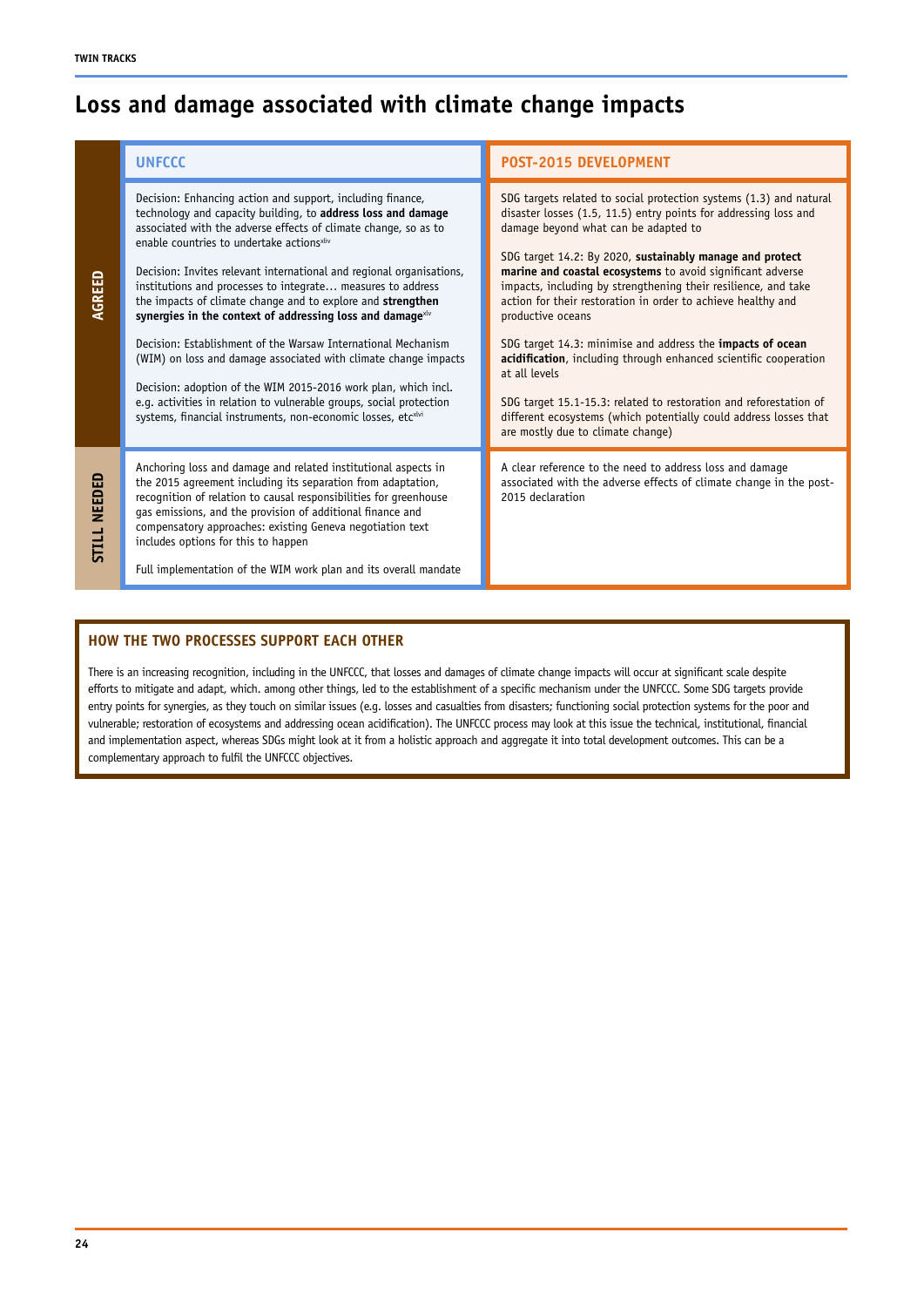### **3. SECTORAL OUTCOMES**

#### **DEVELOPMENT OUTCOMES: HOW THE TWO PROCESSES SUPPORT EACH OTHER**

To be truly sustainable, progress on development and poverty eradication over the next fifteen years will need to take climate action on mitigation and adaption, as well as climate impacts, into account. This means developing in ways that result in very low or zero greenhouse gas emissions and that allow increasing resilience to climate impacts. Extreme weather events and other climate impacts are already being experienced, and are having the greatest impacts on the poorest and most vulnerable people, as they have the least capacity to cope with additional pressures on their livelihoods and wellbeing. These impacts have the potential to reverse all development gains.

The post-2015 development process and the UNFCCC both explore many of the same sectors, looking at them through different lenses. In each case, zero-emission, sustainable development will be promoted and enhanced if those two lenses are brought together to achieve a common focus. This section aims to draw out some of the synergies between the processes in key sectors.

### **Energy**

|                        | <b>UNFCCC</b>                                                                                                                                                                                                                                                                                                                                                                                                                                                                                                                                                                                                                                                                                                                                                                                                                                                        | <b>POST-2015 DEVELOPMENT</b>                                                                                                                                                                                                                                                                                                                                                                                                                                                                                                                                                                                                                                                                                                                                                                                                                                                                                                                                                                                                                                                                                                                                                                                                                                                                                                                                                                                                                                                                                   |
|------------------------|----------------------------------------------------------------------------------------------------------------------------------------------------------------------------------------------------------------------------------------------------------------------------------------------------------------------------------------------------------------------------------------------------------------------------------------------------------------------------------------------------------------------------------------------------------------------------------------------------------------------------------------------------------------------------------------------------------------------------------------------------------------------------------------------------------------------------------------------------------------------|----------------------------------------------------------------------------------------------------------------------------------------------------------------------------------------------------------------------------------------------------------------------------------------------------------------------------------------------------------------------------------------------------------------------------------------------------------------------------------------------------------------------------------------------------------------------------------------------------------------------------------------------------------------------------------------------------------------------------------------------------------------------------------------------------------------------------------------------------------------------------------------------------------------------------------------------------------------------------------------------------------------------------------------------------------------------------------------------------------------------------------------------------------------------------------------------------------------------------------------------------------------------------------------------------------------------------------------------------------------------------------------------------------------------------------------------------------------------------------------------------------------|
| AGREED                 | Kyoto Protocol (KP): Parties shall implement policies and<br>measures such as: Enhancement of energy efficiency in<br>relevant sectors of the national economyxlvii<br>KP: Parties shall implement policies and measures such as:<br>Research on, and promotion, development and increased use of,<br>new and renewable forms of energyxlviii<br>KP: All Parties shallxiv Formulate, implement, publish and<br>regularly update programs xlvi [would] concern the energy,<br>transport and industry sectors as well as agriculture, forestry and<br>waste management <sup>xlix</sup><br>KP: Energy is a sector/source in the $KP1$<br>KP: Parties shall implement policies and measures such<br>as: Progressive reduction or phasing out of subsidies in all<br>greenhouse gas emitting sectors that run counter to the objective<br>of the Convention <sup>ti</sup> | SDG 7: Ensure access to affordable, reliable, sustainable and<br>modern energy for all. The targets under this goal are aligned<br>with the Sustainable Energy for All (SE4ALL) initiative, although<br>target 7.2 'increase substantially the share of renewable energy<br>in the global energy mix by 2030' is less ambitious than the<br>SE4ALL target to double renewables. The SE4ALL initiative,<br>launched in 2011, aims to provide universal access to modern<br>energy, double the global rate of improvement in energy<br>efficiency and double the share of renewables in the global<br>energy mix, all by 2030. Over \$50 billion has been committed<br>from all sectors to make this a reality, and more than 70<br>countries have signed uplii<br>SDG target 12.c: Rationalise inefficient fossil-fuel subsidies that<br>encourage wasteful consumption by removing market distortions<br>AAAA: We reaffirm the commitment to rationalize inefficient<br>fossil-fuel subsidies that encourage wasteful consumption<br>by removing market distortions, in accordance with national<br>circumstances, including by restructuring taxation and phasing<br>out those harmful subsidies, where they exist, to reflect their<br>environmental impacts, taking fully into account the specific<br>needs and conditions of developing countries and minimizing the<br>possible adverse impacts on their development in a manner that<br>protects the poor and the affected communities. <sup>Iiii</sup> |
| <b>NEEDED</b><br>STILL | Discussion on effective integration of outcomes from, for example,<br>Technical Expert Meetings under UNFCCC <sup>ti</sup> ; UN Climate Summit<br>initiatives <sup>tiv</sup> , on mitigation in energy use with particular attention<br>in pre-2020 discussions<br>Agreement to phase out all fossil fuel emissions which could help trigger<br>the transition to a 100% renewable energy future with sustainable<br>energy access for all, as early as possible, but not later than 2050                                                                                                                                                                                                                                                                                                                                                                            | Strong and relevant indicators, implementation plan and follow-up<br>and review mechanism<br>References to sustainable energy access throughout the<br>declaration. Sustainable energy is present in para 7 of the draft<br>outcome document but sustainability aspects are missing from<br>the preamble and para 25                                                                                                                                                                                                                                                                                                                                                                                                                                                                                                                                                                                                                                                                                                                                                                                                                                                                                                                                                                                                                                                                                                                                                                                           |

### **HOW THE TWO PROCESSES SUPPORT EACH OTHER**

Carbon dioxide emissions from the combustion of fossil fuels is the greatest source of greenhouse gas emissions, while methane emissions from fossil fuel extraction compound the energy sector's contribution to atmospheric warming. At the same time, some 1.4 billion people have no access to electricity and a billion more only have access to unreliable electricity networks. About 3 billion people rely on solid fuels (traditional biomass and coal) to meet their basic needs<sup>1</sup>, and use of these energy sources can have devastating effects on the health of those who are exposed to the particulates and other pollutants, such as ozone, that such fuels emit upon combustion. Ozone also adversely impacts crop productivity<sup>lvi</sup> and thereby has impacts on food security.

Ensuring sustainable access to modern and reliable forms of energy will only constitute sustainable development if it is done in such a way that promotes efficient use of sustainable, renewable energy sources and rapidly moves the global energy system away from its use of fossil fuels. This will benefit people directly and indirectly through reducing risks from climate impacts, and in realising important developmental co-benefits. Both processes identify energy as an important sector for both development and mitigation. They both call for policies that improve access to energy and reduce impacts on the climate system, which make them mutually supportive.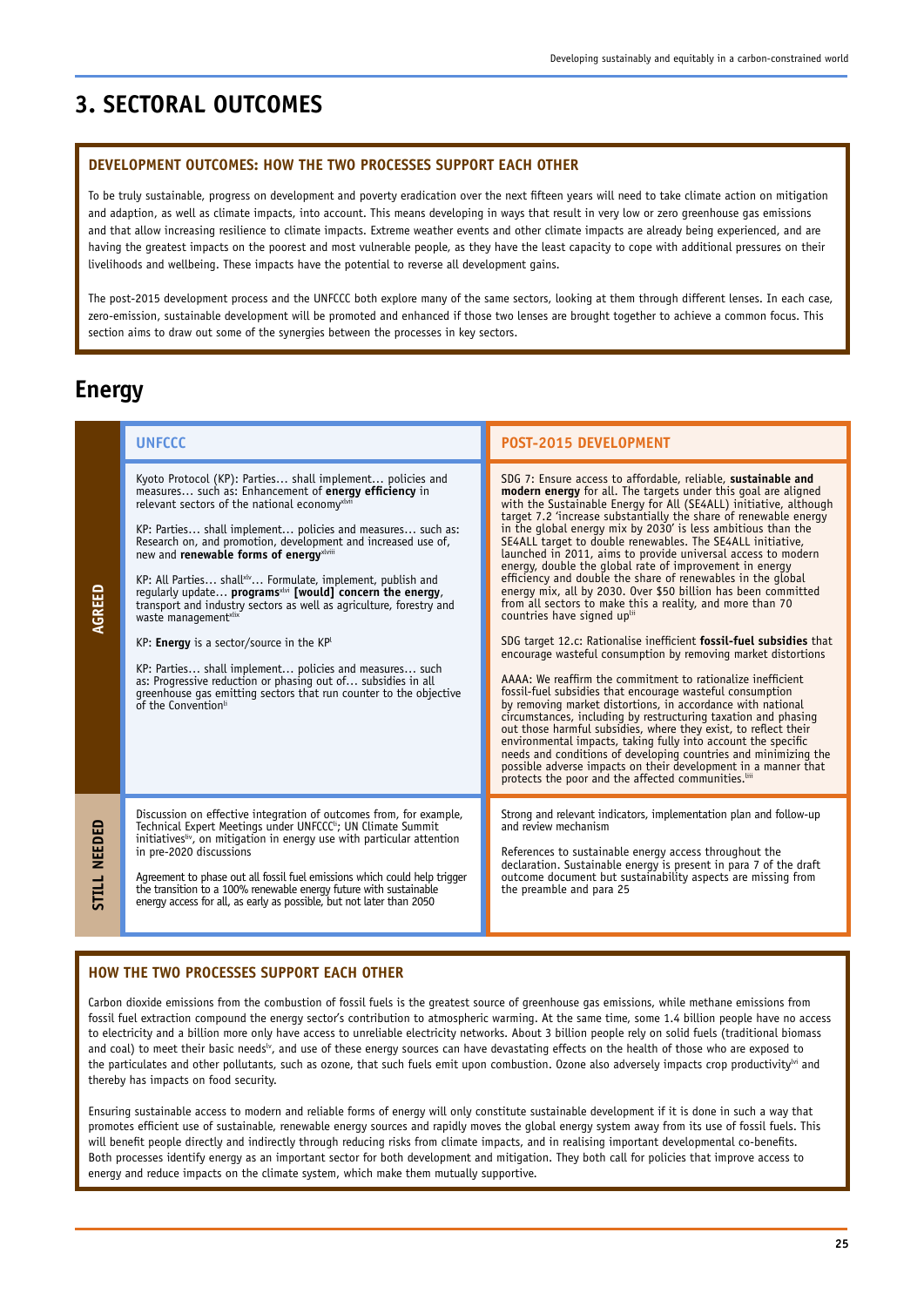### **Agriculture**

|              | <b>UNFCCC</b>                                                                                                                                                                                                                                                                                                                                                                                                                                                                                                                                                                                                                                                                                                                                                                                                                                                                                  | <b>POST-2015 DEVELOPMENT</b>                                                                                                                                                                                                                                                                                                                                                            |
|--------------|------------------------------------------------------------------------------------------------------------------------------------------------------------------------------------------------------------------------------------------------------------------------------------------------------------------------------------------------------------------------------------------------------------------------------------------------------------------------------------------------------------------------------------------------------------------------------------------------------------------------------------------------------------------------------------------------------------------------------------------------------------------------------------------------------------------------------------------------------------------------------------------------|-----------------------------------------------------------------------------------------------------------------------------------------------------------------------------------------------------------------------------------------------------------------------------------------------------------------------------------------------------------------------------------------|
| AGREED       | UNFCCC: Cooperate in preparing for adaptation to the impacts of<br>climate change; develop and elaborate appropriate and integrated<br>plans for agriculture <sup>lvii</sup><br>KP: Parties shall implement policies and measures such<br>as: Promotion of sustainable forms of agriculture in light of<br>climate change considerations <sup>lviii</sup><br>KP: All Partiesshall Formulate, implement, publish and<br>regularly update programs [that] concern the agriculture<br>[sector]lix<br>KP: Agriculture is a KP sector/source category <sup>1x</sup><br>SBSTA: Agriculture work programme, exploring issues such as<br>how to enhance the adaptation of agriculture to climate<br>change impacts, while promoting rural development, sustainable<br>development and productivity of agricultural systems and food<br>security in all countries, particularly in developing countries | SDG 2: End hunger, achieve food security and improved nutrition<br>and promote sustainable agriculture<br>Target 2.4: by 2030 ensure sustainable food production systems<br>and implement resilient agricultural practices that increase<br>productivity and production, that help maintain ecosystems, that<br>strengthen capacity for adaptation to climate change                    |
| STILL NEEDED | Recognition of the need to address climate change in a way that<br>contributes to food and nutrition security and inclusion of such<br>provisions in the 2015 treaty<br>Strengthened commitment for an integrated approach to sustainable,<br>productive, equitable and resilient agriculture (mitigation and<br>adaptation) in support of food and nutrition security<br>Ensuring accountability and implementation of agriculture-related<br>initiatives to advance pre-2020 action (e.g. by following on from<br>adaptation funding and UN climate summit initiatives)                                                                                                                                                                                                                                                                                                                      | Strong and relevant indicators, implementation plan and follow-<br>up and review mechanism<br>Clear linkage between agriculture interventions and forest<br>management to enhance biodiversity for food security outcomes<br>Mention of water and agriculture link, as agriculture is the biggest<br>freshwater consumer, and climate change will increasingly affect<br>water security |

#### **HOW THE TWO PROCESSES SUPPORT EACH OTHER**

Climate change is already impacting terrestrial food production and, therefore, food and nutrition security in several regions of the world, resulting in negative impacts being more common than positive ones, including price spikes following climate extremes in key producing regions<sup>ki</sup>. In order to end hunger and achieve food and nutrition security, agricultural systems will need to be made more resilient to changes in the climate, including through new techniques and more resilient and diverse cultivars, breeds and species. It should be noted that smallholder farmers and their families, who are often poor, chronically hungry and marginalised, are vulnerable to climate change impacts while contributing little individually to greenhouse gas (GHGs) emissions. However, the agriculture sector, including particularly in areas of high use of external-chemical inputs, overall, is itself a significant source of greenhouse gases, including from methane emissions from the production of paddy rice and raising of ruminant animals, and from nitrous oxide emissions from the use of chemical fertilisers. Emissions resulting from livestock production have been estimated to account for between 18%<sup>kii</sup> and 51%<sup>kii</sup>i of greenhouse gas emissions, making them a greater source of global CO<sub>2</sub> emissions than from automobiles, boats, planes and trains combined. Agriculture also has indirect impacts on greenhouse gas emissions, for instance as a driver of deforestation to increase land availability for agriculture. Creating a sustainable agriculture sector that can reliably feed the world in the long-term and that promotes solutions that do not undermine people's right to food will require both changes in production methods and consumption patterns.

Both processes recognise agriculture as a key sector for poverty eradication and climate mitigation and adaptation. They call for the implementation of policies that will promote food and nutrition security in an equitable manner, especially to promote gender equity, and to improve the sustainability, productivity and resilience of agricultural systems and reduce emissions, which makes them mutually supportive.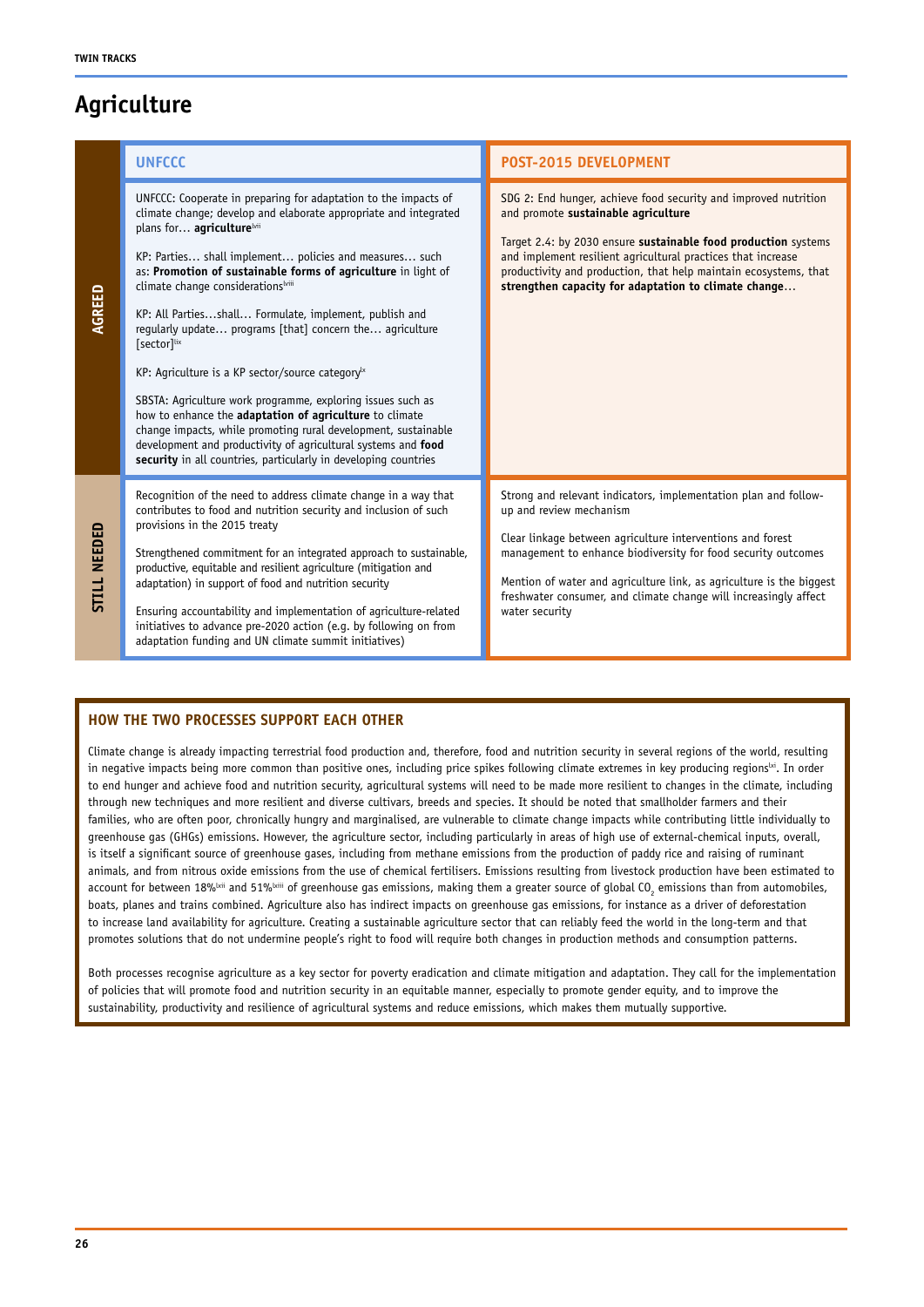### **Forests and other terrestrial ecosystems**

### **UNFCCC POST-2015 DEVELOPMENT**

**AGREED**

**STILL NEEDED**

*STILL NEEDED* 

UNFCCC: Concerned that human activities have been substantially increasing the atmospheric concentrations of greenhouse gases… and that this will result on average in an additional warming of the Earth's surface and atmosphere and may adversely affect natural ecosystems and humankind<sup>bxiv</sup> KP: All Parties… shall… Formulate, implement, publish and regularly update… **programs**<sup>lxvi</sup> [that] concern the... **forestry [sector]...**<sup>lxvii</sup> KP: Parties… shall implement… policies and measures… such as: Protection and enhancement of sinks and reservoirs of greenhouse gases… promotion of sustainable forest management practices, afforestation and reforestation<sup>lxviii</sup> Decision: Parties should **collectively aim to slow, halt and reverse forest cover**  and carbon loss, in accordance with national circumstances...<sup>Lxi</sup> Decision: Also encourages all Parties… to continue their work to address **drivers of deforestation** and forest degradation and to share the results… including via the web platform on the UNFCCC websitelxx Decision: Also recognising that policy approaches and positive incentives… **can promote poverty alleviation and biodiversity benefits, ecosystem resilience**  and the linkages between adaptation and mitigation<sup>bxi</sup> Decision: Further agrees that **enhanced action on adaptation should be undertaken** in accordance with the Convention, should follow a country-driven, gender-sensitive, participatory and fully transparent approach, taking into consideration vulnerable groups, communities and **ecosystems**<sup>bxi</sup> REDD+ framework includes seven environmental and social safeguards including biodiversity, participation, rights of indigenous peoples and local communities The UNFCCC process has established the REDD+ mechanism on reducing emissions from deforestation and forest degradation and the role of conservation, sustainable management of forests and enhancement of forest carbon stocks in developing countries, with the GCF to play a major role in delivering finance to support REDD+ implementation SDG 15: Protect, restore and promote **sustainable use of terrestrial ecosystems, sustainably manage forests**, combat desertification, and halt and reverse land degradation and halt biodiversity loss SDG target 15.1: by 2020 ensure conservation, restoration and sustainable use of **terrestrial and inland freshwater ecosystems** and their services, in particular **forests, wetlands, mountains and drylands**, in line with obligations under international agreements SDG target 15.2: By 2020, promote the implementation of sustainable management of all types of forests, **halt deforestation, restore degraded forests and increase afforestation and reforestation** by [x]% globally SDG target 15.5: Take urgent and significant action to **reduce the degradation of natural habitats, halt the loss of biodiversity** and, by 2020, protect and prevent the extinction of threatened species SDG target 6.6: By 2020, protect and restore water-related ecosystems, including **mountains, forests** UNSG Report: Managing the **natural resources base** – fisheries, forests, freshwater resources, oceans, soil – is essential for sustainable development A goal to halt deforestation and forest degradation Promote sustainable mitigation actions in the forest and land use sectors, including through REDD+, to help close the "gigatonne gap" before 2020 (incl. initiatives from UN summit) Strong accountability mechanisms related to REDD+ safeguards Integration of forest and land sector in new climate agreement in a sustainable and rights-based manner, through • Ensuring all Parties consider the forest and land sector in their Intended Nationally Determined Contributions (INDCs) • Show a real commitment to defining ways and means to deliver results-based payments for sustainable and rights-based REDD+ Strong indicators, implementation plan and follow-up and review mechanism Agreement on a quantitative target for afforestation and reforestation globally (currently substantially increase) in target 15.2

#### **HOW THE TWO PROCESSES SUPPORT EACH OTHER**

Deforestation is the second-largest source of anthropogenic CO<sub>2</sub> emissions<sup>boaiv</sup> making this an important sector for climate change mitigation. Intact forests also play an important direct role in the climate system. Volatile organic compounds released from forests act as nucleation centres for the creation of rain clouds: large-scale forest loss in the tropics has been associated with less rain and weakening monsoons10, with implications for food and water security on local, regional and transcontinental scales. While estimating the numbers of forest 'dependent' people is difficult, almost all people rely on forests for at least some products. Forests contribute to human livelihoods through timber, fuel wood, medicinal plants and other non-timber forest products.

Other ecosystems also provide other ecosystem services that are essential for human life and wellbeing, through water and nutrient cycling and provision of renewable resources. Some ecosystems, including forests, are themselves at risk from anthropogenic climate change, and may, as a result, act as a positive feedback whereby increasing temperatures lead to increasing CO<sub>2</sub> and methane emissions as vegetation burns or rots. Because biodiversity tends to promote ecosystem resilience to changing climatic conditions, natural systems should be conserved to ensure that their natural biodiversity is maintained, both in its mix of species and their relative proportions, and sustainably managed to ensure that these essential ecosystem services are not degraded.

Both processes identify forests as a key action area and call for the sustainable management and restoration of forests, which will contribute to mitigation, adaptation, and the protection of resources that provide vital services – e.g. livelihoods, food and shelter.

**27**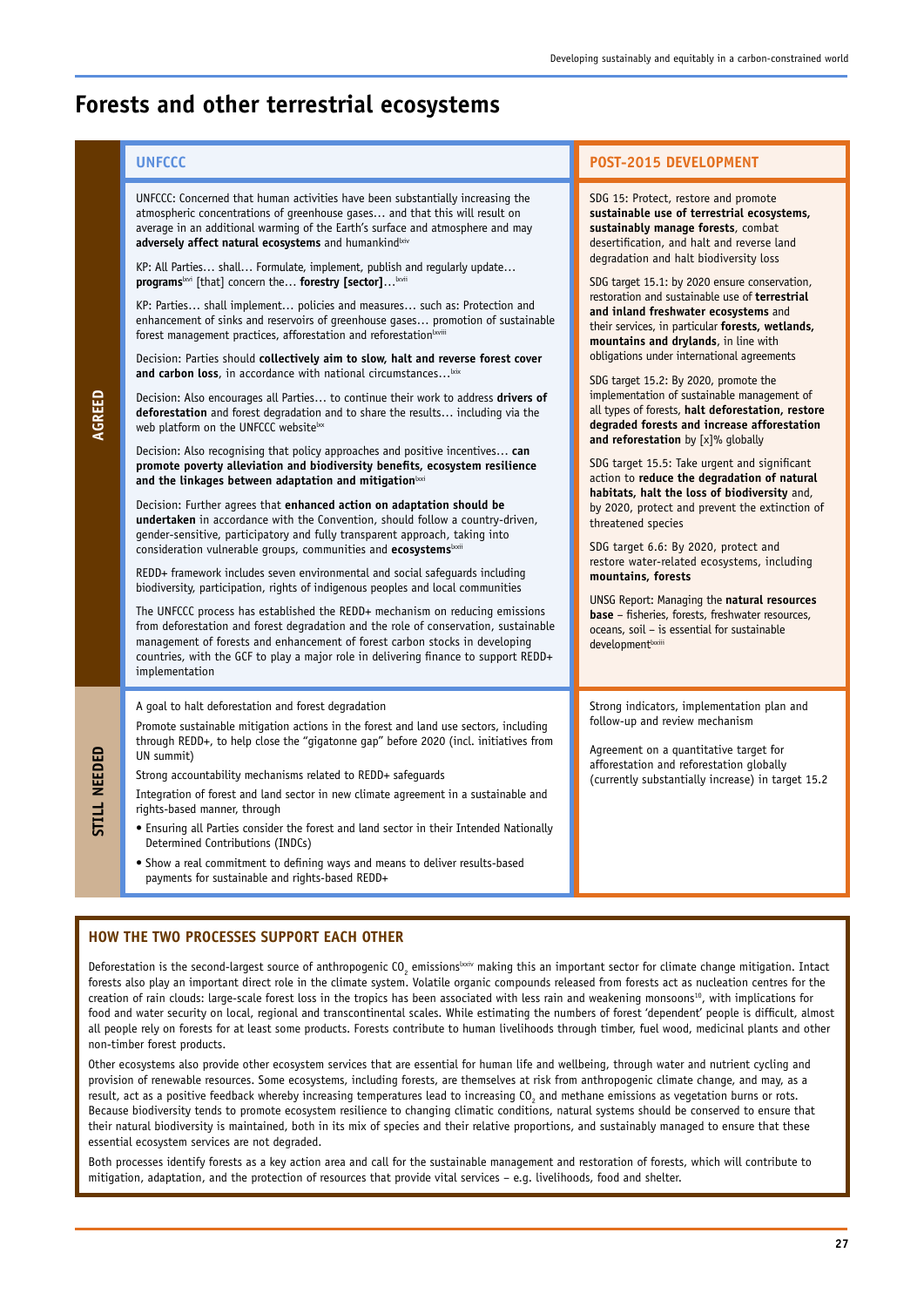### **Water**

|                        | <b>UNFCCC</b>                                                                                                                                                                                                                                                                                                       | <b>POST-2015 DEVELOPMENT</b>                                                                                                                                                                                                                                                                                                                                                                                                                                                                                                                                                                                                                                        |
|------------------------|---------------------------------------------------------------------------------------------------------------------------------------------------------------------------------------------------------------------------------------------------------------------------------------------------------------------|---------------------------------------------------------------------------------------------------------------------------------------------------------------------------------------------------------------------------------------------------------------------------------------------------------------------------------------------------------------------------------------------------------------------------------------------------------------------------------------------------------------------------------------------------------------------------------------------------------------------------------------------------------------------|
| AGREED                 | Decision: Invites all Parties to enhance action on adaptation<br>under the Cancun Adaptation Framework including projects and<br>programmes <sup>5</sup><br>Decision: "Water resources" covered as one focus area in the current<br>phase of the Nairobi Work Programme on Impacts, Adaptation and<br>Vulnerability | SDG 6: Ensure availability and sustainable management of water<br>and sanitation for all<br>SDG target 6.3: by 2030, improve water quality by reducing<br>pollution, eliminating dumping and minimising release of<br>hazardous chemicals and materials, halving the proportion of<br>untreated wastewater, and increasing recycling and safe reuse by<br>x% globally<br>SDG target 6.6: by 2020 protect and restore water-related<br>ecosystems, including mountains, forests, wetlands, rivers,<br>aquifers and lakes<br>SDG target 15.1: By 2020, ensure the conservation, restoration<br>and sustainable use of terrestrial and inland freshwater<br>ecosystems |
| NEEDED<br><b>STILL</b> |                                                                                                                                                                                                                                                                                                                     | Strong and relevant indicators, implementation plan and follow-<br>up and review mechanism                                                                                                                                                                                                                                                                                                                                                                                                                                                                                                                                                                          |

### **HOW THE TWO PROCESSES SUPPORT EACH OTHER**

Understanding how climate impacts on water supplies and integrating this into development planning will be essential in order to ensure that development can continue to progress both in areas that are becoming increasingly water stressed and in areas that are experiencing greater flooding risks. Designing well-managed water supply infrastructure can also reduce the impacts of variations in rainfall patterns, leading to greater resilience to extreme weather events.

<sup>&</sup>lt;sup>5</sup> Including in the areas of water resources; health; agriculture and food security; infrastructure; socioeconomic activities; terrestrial, freshwater and marine ecosystems; and coastal zones.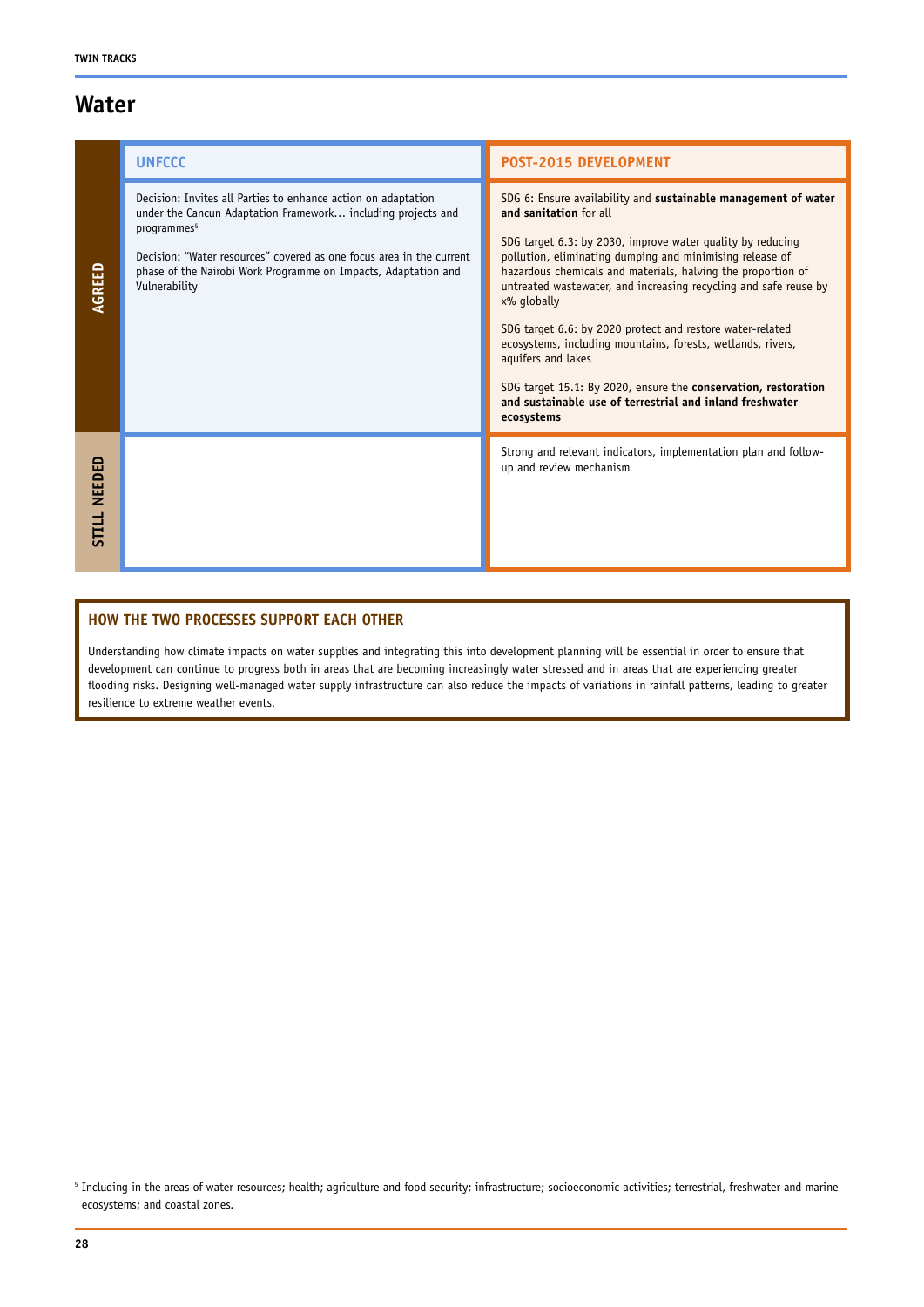### **Health**

|                 | <b>UNFCCC</b>                                                                                                                                                                                                                                                                                                                                                                 | <b>POST-2015 DEVELOPMENT</b>                                                                                                                                                                                                                                                                                                                                                                                                        |
|-----------------|-------------------------------------------------------------------------------------------------------------------------------------------------------------------------------------------------------------------------------------------------------------------------------------------------------------------------------------------------------------------------------|-------------------------------------------------------------------------------------------------------------------------------------------------------------------------------------------------------------------------------------------------------------------------------------------------------------------------------------------------------------------------------------------------------------------------------------|
| AGREED          | Decision: to continue the technical examination of opportunities<br>with high mitigation potential, including those with adaptation,<br>health and sustainable development co-benefits, in the period<br>2015-2020 bxv<br>Decision: "Health" covered as one focus area in the current phase<br>of the Nairobi Work Programme on Impacts, Adaptation and<br>Vulnerabilitylxxvi | SDG 3: Ensure healthy lives and promote well-being at all ages<br>SDG target 3.1: By 2030, end the epidemics of AIDS, tuberculosis,<br>malaria and neglected tropical diseases and combat hepatitis,<br>water-borne diseases and other communicable diseases<br>SDG target 3.9: by 2030 substantially reduce the number of<br>deaths and illnesses from hazardous chemicals and air, water, and<br>soil pollution and contamination |
| NEEDED<br>STILL | Acknowledgement that climate change contributes to the likely<br>increasing incidence of tropical diseases and possible expanding<br>range of malaria as part of adaptation planning and implementation                                                                                                                                                                       | Strong and relevant indicators, implementation plan and follow-<br>up and review mechanism                                                                                                                                                                                                                                                                                                                                          |

### **HOW THE TWO PROCESSES SUPPORT EACH OTHER**

Conservative estimates suggest that climate change will cause some 250,000 additional deaths per year by the 2030s.<sup>Lxxvii</sup> The IPCC found that climate change may increase the burden of a range of climate-relevant health outcomes and that climate change is a multiplier of existing health vulnerabilities including insufficient access to safe water and improved sanitation, food insecurity, and limited access to health care and education<sup>[2076]</sup>. The IPCC also found there is evidence to suggest that climate change could cause increased malaria outbreaks in highland areas, especially in east Africa, and that changes to meningococcal meningitis and leishmaniasis outbreak patterns were suggestive of climate change influences. Addressing climate change will therefore help to minimise additional burdens on health. Furthermore, policies that reduce the extent of climate change have the potential to also yield significant, near-term health benefits. The most obvious gains are from reducing the annual mortality attributable to ambient and household air pollution, among the largest causes of mortality globally, particularly in low and middle-income countrieslxxix. Greater use of renewables in electricity generation and more efficient combustion of fossil fuels and biomass can cut ambient air pollution and contribute to climate change mitigation.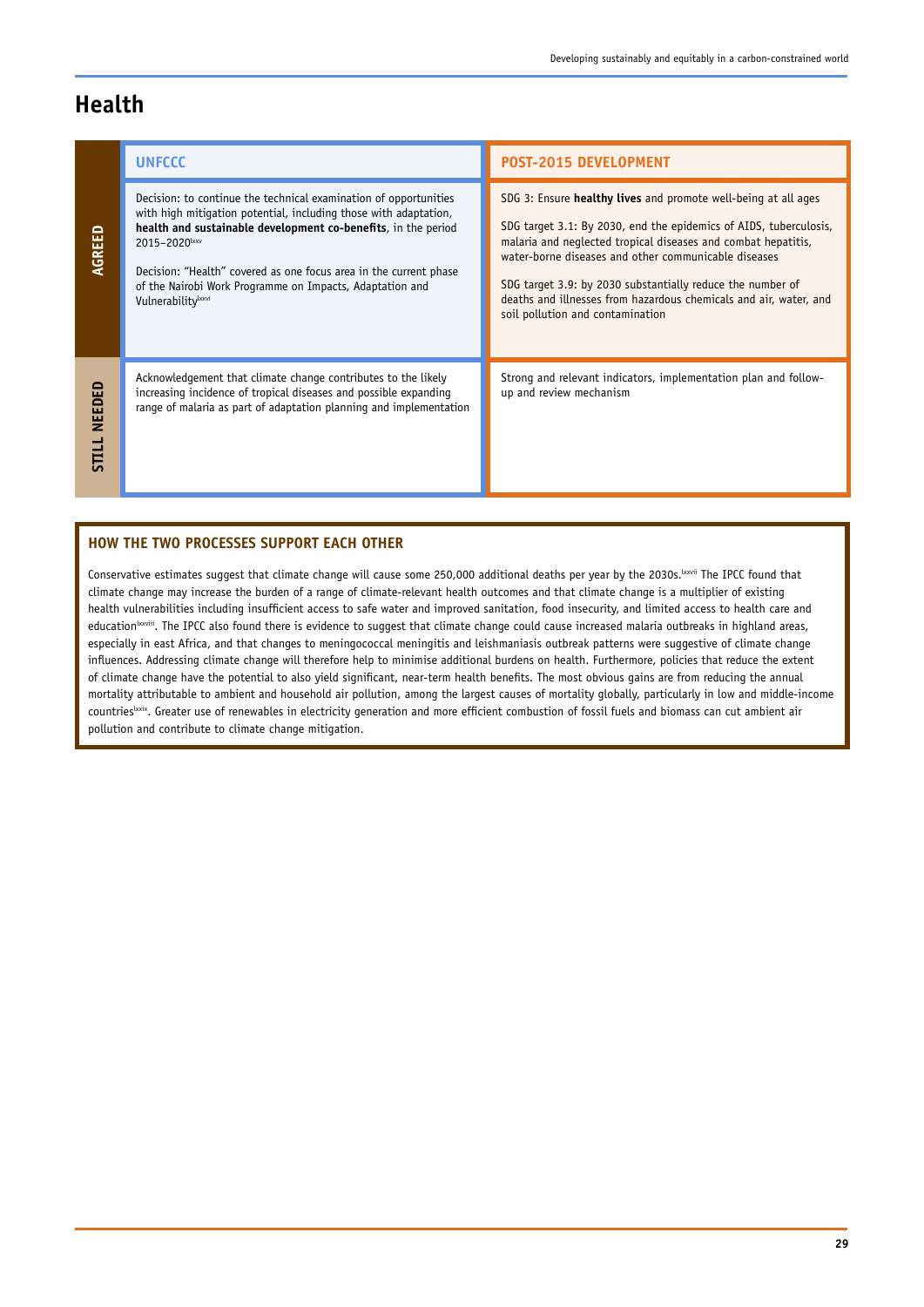### **Transportation**

|                        | <b>UNFCCC</b>                                                                                                                                                                                  | <b>POST-2015 DEVELOPMENT</b>                                                                                                                                                           |
|------------------------|------------------------------------------------------------------------------------------------------------------------------------------------------------------------------------------------|----------------------------------------------------------------------------------------------------------------------------------------------------------------------------------------|
| AGREED                 | KP: Measures to limit and/or reduce emissions of greenhouse<br>gases in the transport sector <sup>1xxx</sup><br>KP: Transport fuel combustion regarded as a sector/source of<br>emissionslxxxi | SDG target 11.2: By 2030, provide access to safe, affordable,<br>accessible and sustainable transport systems for all, improving<br>road safety, notably by expanding public transport |
| NEEDED<br><b>STILL</b> | Building on UN Climate Summit 2014 initiatives as part of pre-2020<br>mitigation, which included transportation initiatives boxiti                                                             | Strong and relevant indicators, implementation plan and follow-<br>up and review mechanism                                                                                             |

### **HOW THE TWO PROCESSES SUPPORT EACH OTHER**

Transport services allow people to access jobs, health facilities and educational opportunities and are vital for trade, something important both for development and for helping to build resilience to climate impacts. However, the transportation sector accounts for around a fifth of global  $\overline{\text{CO}}_2$  emissions, with the aviation sector in particular growing rapidly, by up to 300-700% by 2050 $^{\text{boxiii}}$ . Transport is also a major contributor to air pollution, which has significant impacts on health. There has been far less progress than in the energy sector in transitioning towards low and zero emissions. Taking opportunities to develop transport systems that can run on renewable electricity will be an important contribution towards achieving clean development.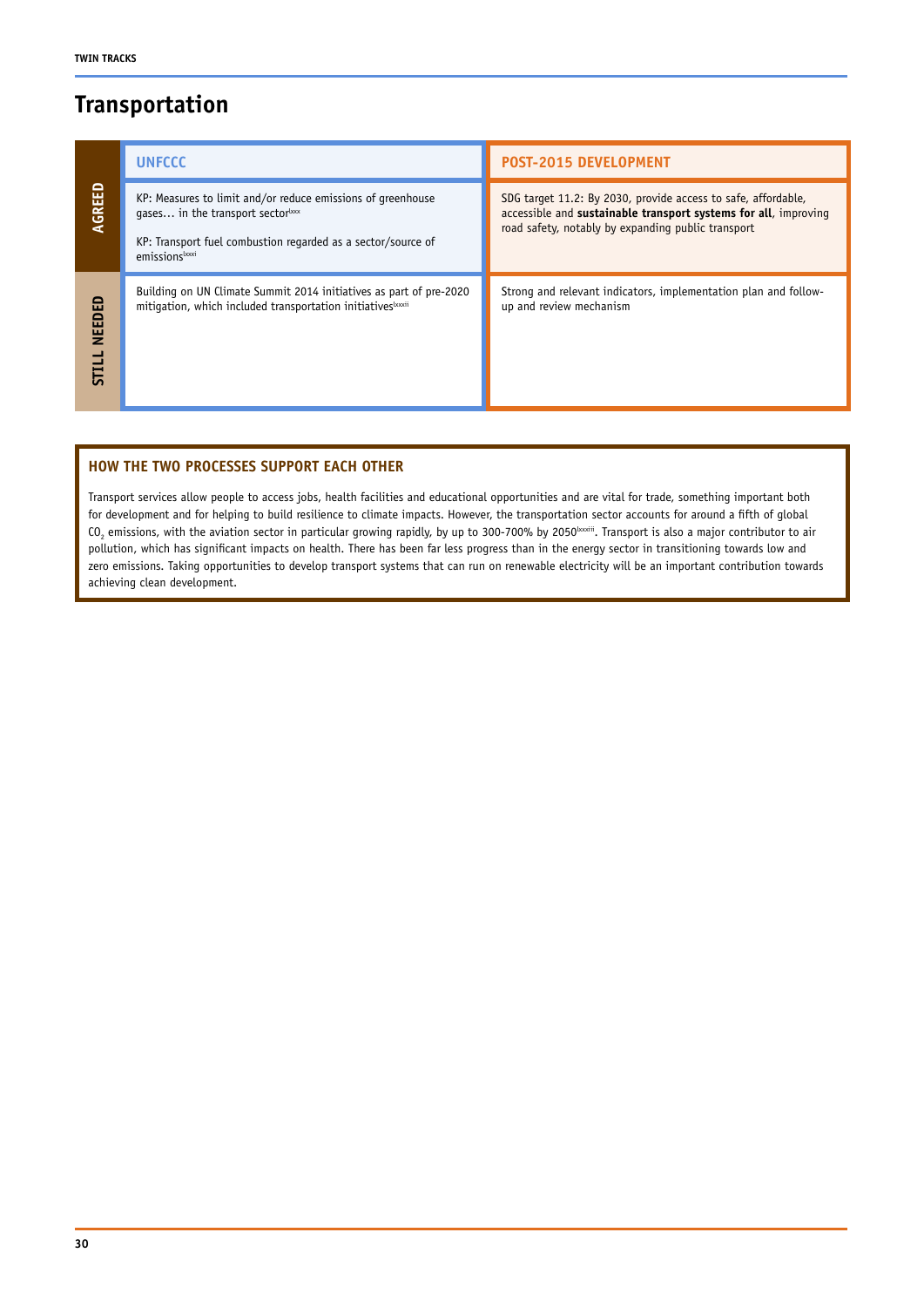### **Cities and infrastructure**

|                               | <b>UNFCCC</b>                                                                                                                                                                                                                                                                                                                                                                                                                                                                                                     | POST-2015 DEVELOPMENT                                                                                                                                                                                                                                                                                                                                                                                                                                                                                                                                                                                                                                                                                                                                                                                                                                                                                                                                                                                                                                                                                                                                                                                                                                                                                                                                        |
|-------------------------------|-------------------------------------------------------------------------------------------------------------------------------------------------------------------------------------------------------------------------------------------------------------------------------------------------------------------------------------------------------------------------------------------------------------------------------------------------------------------------------------------------------------------|--------------------------------------------------------------------------------------------------------------------------------------------------------------------------------------------------------------------------------------------------------------------------------------------------------------------------------------------------------------------------------------------------------------------------------------------------------------------------------------------------------------------------------------------------------------------------------------------------------------------------------------------------------------------------------------------------------------------------------------------------------------------------------------------------------------------------------------------------------------------------------------------------------------------------------------------------------------------------------------------------------------------------------------------------------------------------------------------------------------------------------------------------------------------------------------------------------------------------------------------------------------------------------------------------------------------------------------------------------------|
| AGREED                        | Decision: Decides to accelerate activities under the work plan<br>on enhancing mitigation ambition (b) Facilitating the sharing<br>among Parties of experiences and best practices of cities and<br>subnational authorities to mitigate greenhouse gas emissions<br>and adapt to the adverse impacts of climate changelxxxiv<br>Climate finance supporting initiatives in cities and urban areas (e.g.<br>under the GCF, bilateral support, implementation of UN Climate<br>Summit initiatives <sup>1xxxv</sup> ) | SDG 11: Make cities and human settlements inclusive, safe,<br>resilient and sustainable<br>SDG target 11.6: by 2030, reduce the adverse per capita<br>environmental impact of cities, including by paying special<br>attention to air quality, municipal and other waste management<br>SDG target 11.b: by 2020, increase by x% the number of cities<br>and human settlements adopting and implementing integrated<br>policies and plans towards inclusion, resource efficiency,<br>mitigation and adaptation to climate change, resilience to<br>disasters, develop and implement in line with the forthcoming<br>Hyogo Framework holistic disaster risk management at all levels<br>SDG 9: Build resilient infrastructure, promote inclusive and<br>sustainable industrialisation and foster innovation<br>AAAA: By 2020, we will increase the number of cities and<br>human settlements adopting and implementing integrated policies<br>and plans towards inclusion, resource efficiency, mitigation and<br>adaptation to climate change, and resilience to disasters. We will<br>develop and implement holistic disaster risk management at all<br>levels in line with the Sendai Framework. In this regard, we will<br>support national and local capacity for prevention, adaptation<br>and mitigation of external shocks and risk management. [XXXVi |
| <b>NEEDED</b><br><b>STILL</b> |                                                                                                                                                                                                                                                                                                                                                                                                                                                                                                                   | Agreement on a quantitative target for the number of cities and<br>human settlements adopting and implementing integrated policies<br>and plans towards inclusion, resource efficiency, mitigation and<br>adaptation to climate change, resilience to disasters (currently<br>substantially increase) in target 11.b<br>Strong and relevant indicators, implementation plan and follow-<br>up and review mechanism                                                                                                                                                                                                                                                                                                                                                                                                                                                                                                                                                                                                                                                                                                                                                                                                                                                                                                                                           |

### **HOW THE TWO PROCESSES SUPPORT EACH OTHER**

The total global urban population has risen from 34% in 1960 to 54% in 2014, and is expected to grow at  $\sim$ 1.84% per year between now and 2020 and increasing thereafter, albeit at slightly lower rates<sup>190004</sup>i. The rate of change in population shift creates challenges, but also opportunities to build sustainable communities and infrastructure within cities and take advantage of the efficiency potential there is in having populations more closely clustered, for instance in energy use and for increased use of public transport. Building urban climate resilience will be increasingly important also to avoid the erosion of development and poverty reduction gains. These efficiency gains, together with efforts to reduce the environmental impacts of cities and strengthen their resilience, can contribute to climate mitigation and adaptation efforts.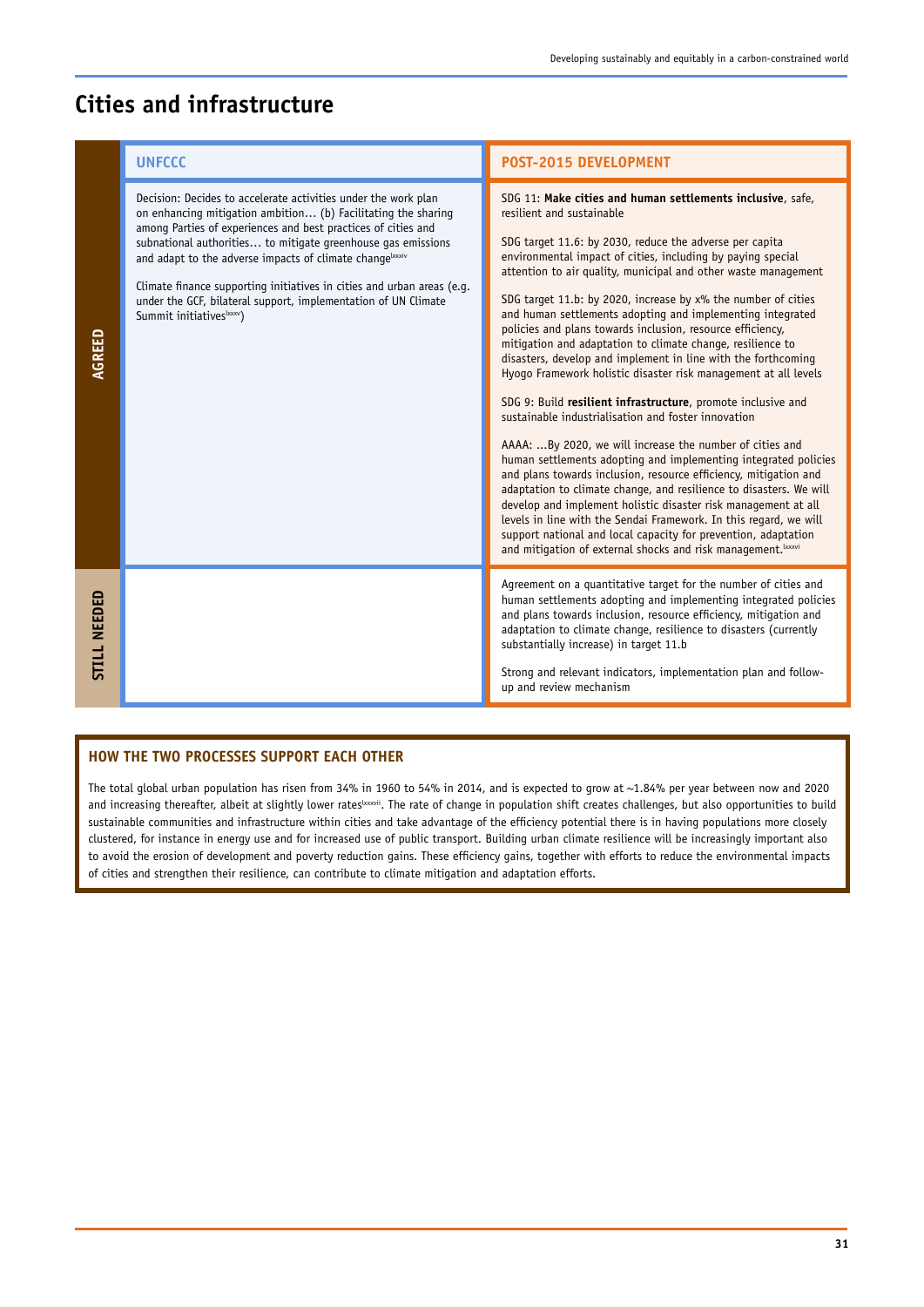### **Oceans**

|                 | <b>UNFCCC</b>                                                                                                                                                                                                                                                                                                                                                                                                                                                                                                                                         | <b>POST-2015 DEVELOPMENT</b>                                                                                                                                                                                                                                                                                                                                                                                                                                                                                                       |
|-----------------|-------------------------------------------------------------------------------------------------------------------------------------------------------------------------------------------------------------------------------------------------------------------------------------------------------------------------------------------------------------------------------------------------------------------------------------------------------------------------------------------------------------------------------------------------------|------------------------------------------------------------------------------------------------------------------------------------------------------------------------------------------------------------------------------------------------------------------------------------------------------------------------------------------------------------------------------------------------------------------------------------------------------------------------------------------------------------------------------------|
| AGREED          | UNFCCC: Aware of the role and importance in terrestrial and marine<br>ecosystems of sinks and reservoirs of greenhouse gases <sup>Lxxxviii</sup>                                                                                                                                                                                                                                                                                                                                                                                                      | SDG 14: Conserve and sustainably use the oceans, seas and marine<br>resources for sustainable development<br>SDG target 14.2: by 2020, sustainably manage and protect marine<br>and coastal ecosystems to avoid significant adverse impacts,<br>including by strengthening their resilience, and take action for<br>their restoration, to achieve healthy and productive oceans<br>SDG target 14.3: minimise and address the impacts of ocean<br>acidification, including through enhanced scientific cooperation<br>at all levels |
| NEEDED<br>STILL | Greater emphasis on action to protect marine ecosystems from<br>climate impacts, including loss of coral cover, Arctic species, and<br>associated ecosystems with reduction of biodiversity and potential<br>losses of important ecosystem services <sup>1xxxix</sup><br>More explicitly addressing developmental and resilience issues<br>associated with sea level rise and coastal flooding including storm<br>surges, and the attendant risks of death, injury, and disruption to<br>livelihoods, food supplies, and drinking water <sup>xc</sup> | Strong and relevant indicators, implementation plan and follow-<br>up and review mechanism                                                                                                                                                                                                                                                                                                                                                                                                                                         |

### **HOW THE TWO PROCESSES SUPPORT EACH OTHER**

Ten per cent of the world's population is reliant on the oceans for their livelihoods, with around three-fifths getting 15% of their animal protein intake from fish<sup>xci</sup>. Climate change represents a double threat to the world's oceans and their biota via the warming of water to levels that can cause increased coral bleaching and water acidification owing to the dissolution of CO<sub>2</sub> which weakens the calciferous shells of many sea creatures. Reducing greenhouse gas emissions, therefore, helps to reduce some of the pressures faced by the oceans, which increases the probability of possibility of achieving the goal of sustainably using the oceans. At the same time, the need arises to start addressing loss and damage to people's livelihoods from ocean acidification.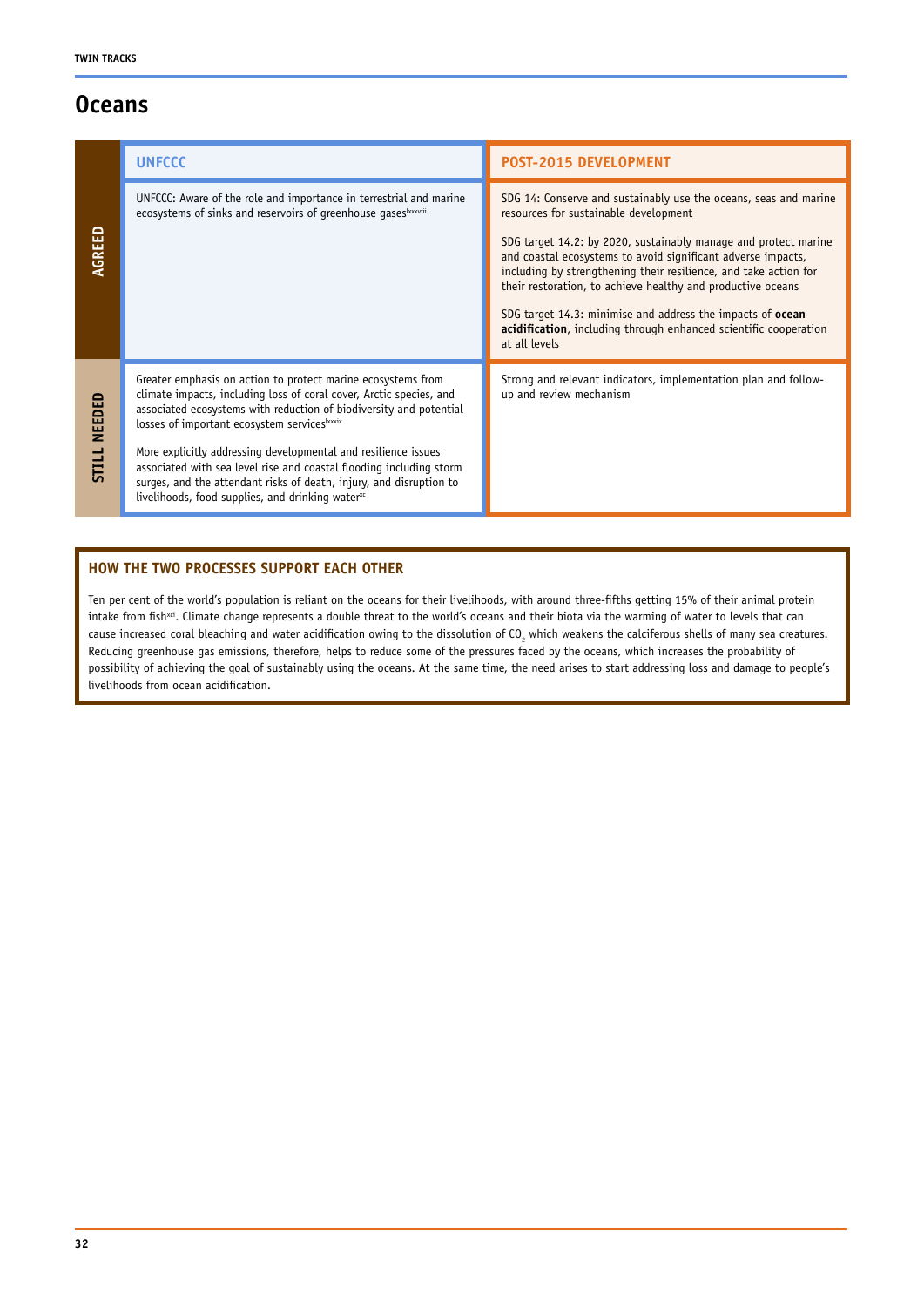### **Industrialisation**

|        | <b>UNFCCC</b>                                                                                                                                                                                                                                                                                                                                                                                                                                                                                                    | POST-2015 DEVELOPMENT                                                                                                                                                                                                                                                                                                                                                                                                                                                                                                                             |
|--------|------------------------------------------------------------------------------------------------------------------------------------------------------------------------------------------------------------------------------------------------------------------------------------------------------------------------------------------------------------------------------------------------------------------------------------------------------------------------------------------------------------------|---------------------------------------------------------------------------------------------------------------------------------------------------------------------------------------------------------------------------------------------------------------------------------------------------------------------------------------------------------------------------------------------------------------------------------------------------------------------------------------------------------------------------------------------------|
| AGREED | KP: All Parties, taking into account their common but differentiated<br>responsibilities shall Formulate, implement, publish and<br>reqularly update programs [that would] concern the energy,<br>transport and <i>industry sectors</i> as well as agriculture, forestry and<br>waste managementxcii<br>KP: Industrial processes are a sector/sourcexciii<br>Implementation of concrete initiatives with climate finance (e.g.<br>UN Climate Summit initiatives as part of pre-2020 mitigation <sup>xciv</sup> ) | SDG target 8.4: Improve progressively, through 2030, global<br>resource efficiency in consumption and production and endeavour<br>to decouple economic growth from environmental degradation<br>SDG 9: Build resilient infrastructure, promote inclusive and<br>sustainable industrialisation and foster innovation<br>SDG target 9.2: Promote inclusive and sustainable<br>industrialisation<br>SDG target 12.6: Encourage companies to adopt sustainable<br>practices and to integrate sustainability information into their<br>reporting cycle |
| NEEDED |                                                                                                                                                                                                                                                                                                                                                                                                                                                                                                                  | Strong and relevant indicators, implementation plan and follow-<br>up and review mechanism                                                                                                                                                                                                                                                                                                                                                                                                                                                        |

### **HOW THE TWO PROCESSES SUPPORT EACH OTHER**

In 2010, emissions from the industry sector were larger than those from either transportation end use or from buildings, accounting for over 30% of total greenhouse gas emissions, growing at a rate of 3.5% per year globally between 2005 and 2010. There is considerable scope for reducing the energy intensity of the sector by developing and using the best available technologies, but in order to achieve global emissions reductions commensurate with the 2ºC goal, developing innovative processes and reducing demand for new and replacement products, for example by increasing product life, will be needed. Climate change presents potential risks to industrialization, for instance in changes to water availability. Industrialization is key to development and job creation, and there are real opportunities in developing products that will facilitate the transition to zero-emission, climate-resilient development.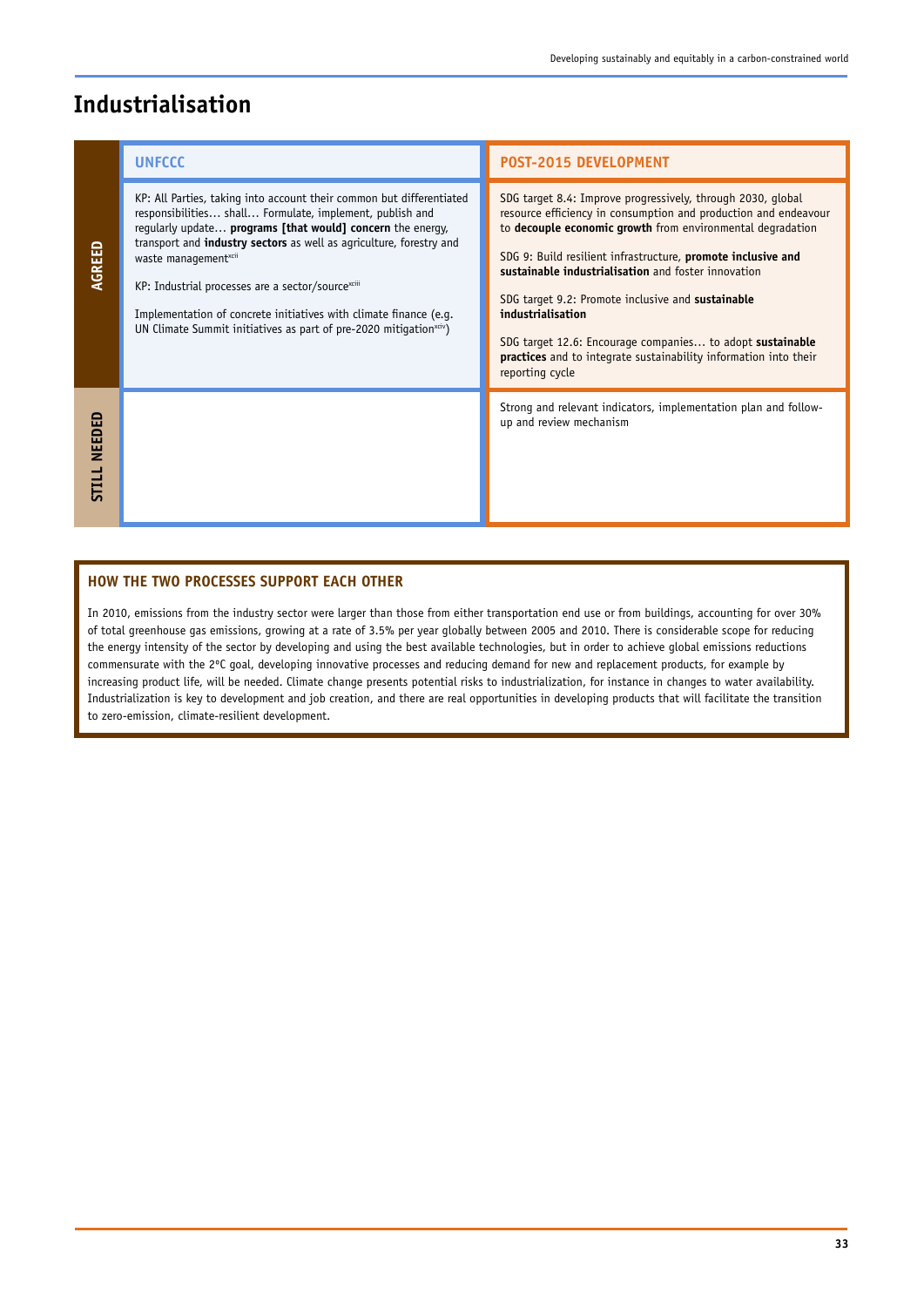### **4. MEANS OF IMPLEMENTATION, INCLUDING FINANCE**

### **Finance**

Decision: Mobilisation and provision of **scaled-up, new, additional, adequate and predictable financial resources** is necessary to address the adaptation and mitigation needs of developing  $countriex<sup>xc</sup>$ 

Decision: Decides to designate the **Green Climate Fund** as an operating entity of the financial mechanism of the Convention<sup>xcvi</sup>

Decision: Welcomes with appreciation the **successful and timely initial resource mobilisation process of the Green Climate Fund** that led to the mobilisation of US\$10.2bn to date<sup>xcv</sup>

Decision: Also requests the Green Climate Fund to **enhance its collaboration with existing funds under the Convention and other climate relevant funds**<sup>xcviii</sup>

Decision: Reaffirming that developed country Parties commit… to a **goal of mobilising jointly US\$100bn per year by 2020** to address the needs of developing country Parties, and that funds… may come from a wide variety of sources, public and private, bilateral and multilateral, including alternative sources<sup>xci</sup>

Decision: Also urges developed country Parties to **mobilise financial support for the national adaptation plan process** for interested developing country Parties that are not least developed country Parties<sup>c</sup>

Also decides that the Standing Committee shall… (f) Preparing a biennial assessment, overview of climate finance flows, to include **information on**  the geographical and thematic balance of such flows<sup>ci</sup>

UNFCCC finance portal

**AGREED**

Existing institutions:

- Finance Institutions
- Standing Committee on Finance
- Green Climate Fund (implementation) (with SD co-benefits)
- Global Environment Facility (with SD co-benefits)
- High-level forum on climate finance (every 2 years at COP)
- Adaptation Fund (AF)
- Special Climate Change Fund (SCCF)
- Least Developed Countries Fund (LDCF)

#### **UNFCCC POST-2015 DEVELOPMENT**

SDG target 13.a: implement the commitment undertaken by developed country Parties to the UNFCCC to a goal of mobilising jointly US\$100bn annually by 2020 from all sources to address the needs of developing countries in the context of meaningful mitigation actions and transparency on implementation and fully operationalise the Green Climate Fund through its capitalisation as soon as possible

SDG target 10.b: encourage ODA and financial flows, including foreign direct investment, to states where the need is greatest, in particular LDCs, African countries, SIDS, and LLDCs, in accordance with their national plans and programmes

SDG target 15.a: mobilise and significantly increase from all sources financial resources to conserve and sustainably use biodiversity and ecosystems

SDG target 15.b: mobilise significantly resources from all sources and at all levels to finance sustainable forest management

SDG target 17.3: Mobilise additional financial resources for developing countries from multiple sources

SDG target 17.16: enhance the global partnership for sustainable development complemented by multi-stakeholder partnerships that mobilise and share knowledge, expertise, technologies and financial resources to support the achievement of sustainable development goals in all countries, particularly developing countries

AAAA: We reaffirm the importance of meeting in full existing commitments under international conventions, including on climate change and related global challenges. We recognize that funding from all sources, including public and private, bilateral and multilateral, as well as alternative sources of finance, will need to be stepped up for investments in many areas including for low-carbon and climate resilient development. We recognize that, in the context of meaningful mitigation actions and transparency on implementation, developed countries committed to a goal of mobilizing jointly \$100 billion a year by 2020 from a wide variety of sources to address the needs of developing countries. We recognize the need for transparent methodologies for reporting climate finance and welcome the ongoing work in the context of the Convention.<sup>cii</sup>

We acknowledge that increases in global temperature, sea level rise, ocean acidification, and other climate change impacts are seriously affecting coastal areas and low-lying coastal countries including many least developed countries and small island developing States, while extreme climate events endanger the lives and livelihoods of millions. We commit to enhanced support to the most vulnerable in addressing and adapting to these critical challenges.<sup>ciii</sup>

**34**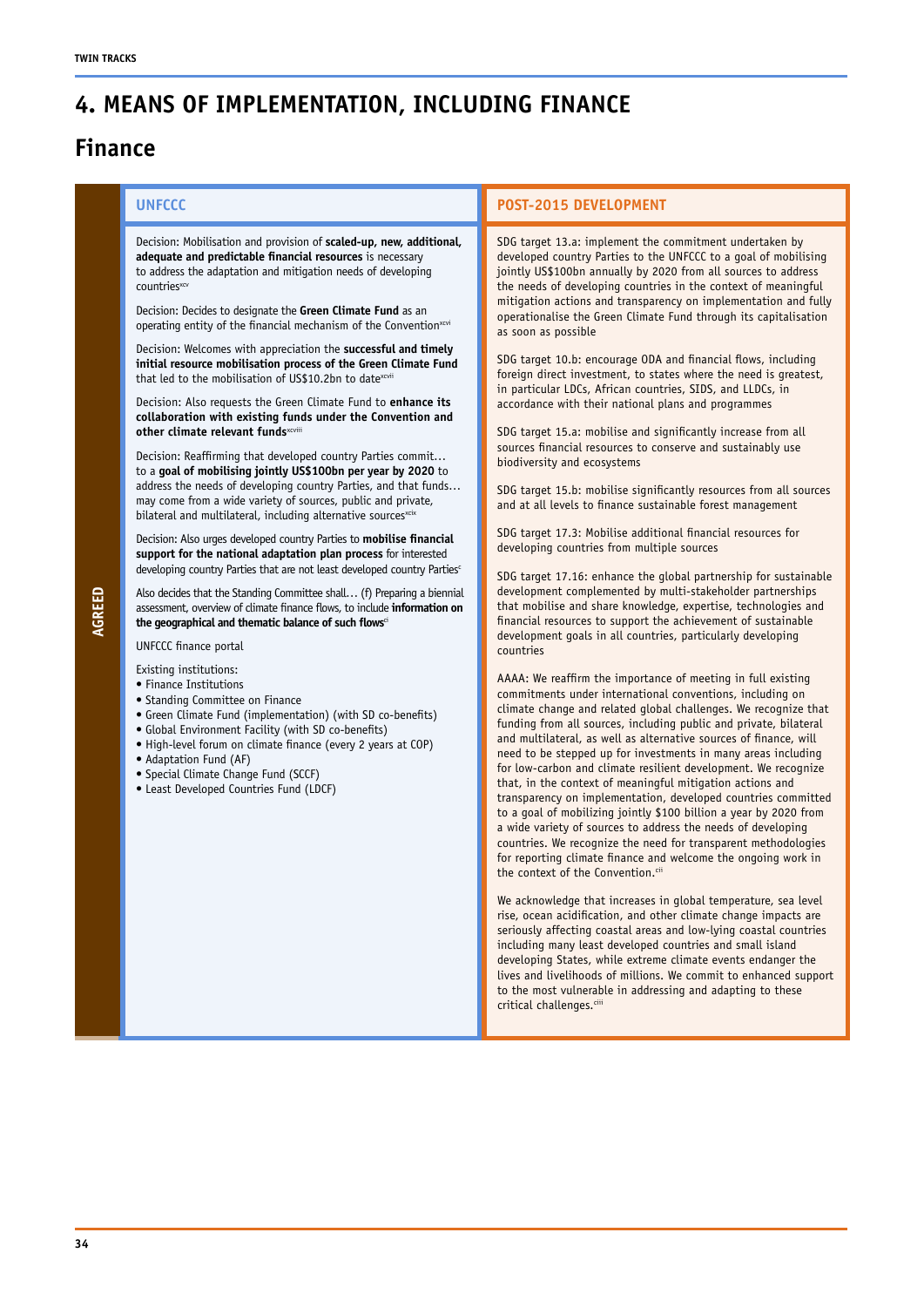| AGREED          |                                                                                                                                                                  | Development finance can contribute to reducing social,<br>environmental and economic vulnerabilities and enable countries<br>to prevent or combat situations of chronic crisis related to conflicts<br>or natural disasters. We recognize the need for the coherence of<br>developmental and humanitarian finance to ensure more timely,<br>comprehensive, appropriate and cost-effective approaches to the<br>management and mitigation of natural disasters and complex<br>emergencies. We commit to promoting innovative financing<br>mechanisms to allow countries to better prevent and manage risks<br>and develop mitigation plans. We will invest in efforts to strengthen<br>the capacity of national and local actors to manage and finance<br>disaster risk reduction, and to enable countries to draw efficiently<br>and effectively on international assistance when needed <sup>civ</sup><br>We welcome the successful and timely initial resource mobilization<br>process of the Green Climate Fund, making it the largest dedicated<br>climate fund and enabling it to start its activities in supporting<br>developing country parties to the Convention. We welcome the<br>decision of the Board of the Green Climate Fund to aim to start<br>taking decisions on the approval of projects and programmes no<br>later than its third meeting in 2015 as well as its decision regarding<br>the formal replenishment process for the Fund. We also welcome<br>the Board's decision to aim for a 50:50 balance between mitigation<br>and adaptation over time on a grant equivalent basis and to aim for<br>a floor of 50 per cent of the adaptation allocation for particularly<br>vulnerable countries, including least developed countries, small island<br>developing States and African countries. We note the importance of<br>continued support to address remaining gaps in the capacity to gain<br>access to and manage climate finance <sup>cv</sup><br>We acknowledge the importance of taking into account the three<br>dimensions of sustainable development. We encourage consideration of<br>climate and disaster resilience in development financing to ensure the<br>sustainability of development results. We recognize that well-designed<br>actions can produce multiple local and global benefits, including<br>those related to climate change. We commit to investing in efforts<br>to strengthen the capacity of national and local actors to manage<br>and finance disaster risk, as part of national sustainable development<br>strategies, and to ensure that countries can draw on international<br>assistance when needed <sup>cvi</sup><br>The Third Financing for Development Conference, which took place<br>in Addis Ababa in July has agreed the Addis Ababa Action Agenda<br>(AAAA) to further strengthen the framework to finance sustainable<br>development and provide the means of implementation for the post-<br>2015 development agenda |
|-----------------|------------------------------------------------------------------------------------------------------------------------------------------------------------------|--------------------------------------------------------------------------------------------------------------------------------------------------------------------------------------------------------------------------------------------------------------------------------------------------------------------------------------------------------------------------------------------------------------------------------------------------------------------------------------------------------------------------------------------------------------------------------------------------------------------------------------------------------------------------------------------------------------------------------------------------------------------------------------------------------------------------------------------------------------------------------------------------------------------------------------------------------------------------------------------------------------------------------------------------------------------------------------------------------------------------------------------------------------------------------------------------------------------------------------------------------------------------------------------------------------------------------------------------------------------------------------------------------------------------------------------------------------------------------------------------------------------------------------------------------------------------------------------------------------------------------------------------------------------------------------------------------------------------------------------------------------------------------------------------------------------------------------------------------------------------------------------------------------------------------------------------------------------------------------------------------------------------------------------------------------------------------------------------------------------------------------------------------------------------------------------------------------------------------------------------------------------------------------------------------------------------------------------------------------------------------------------------------------------------------------------------------------------------------------------------------------------------------------------------------------------------------------------------------------------------------------------------------------------------------------------------------------------------------------------------------------------------------------------------------------------------------------------------------------------------------------------------------------------------------------------------------------------------------------------------|
|                 | Agreed definition of additionality (e.g. public climate finance<br>beyond existing development finance commitments)                                              | All OECD countries to meet the objective of 0.7% of gross national<br>income<br>Strong (sustainable) development finance commitments to signal                                                                                                                                                                                                                                                                                                                                                                                                                                                                                                                                                                                                                                                                                                                                                                                                                                                                                                                                                                                                                                                                                                                                                                                                                                                                                                                                                                                                                                                                                                                                                                                                                                                                                                                                                                                                                                                                                                                                                                                                                                                                                                                                                                                                                                                                                                                                                                                                                                                                                                                                                                                                                                                                                                                                                                                                                                                   |
| NEEDED<br>STILL | Processes for predictable provision of financial support to countries<br>in need, before and after 2020, advancing proposals existing in<br>the negotiation text | political will to support other countries' sustainable development<br>Clarity on relationship of climate and development finance, including<br>agreed definition of additionality (e.g., beyond existing development                                                                                                                                                                                                                                                                                                                                                                                                                                                                                                                                                                                                                                                                                                                                                                                                                                                                                                                                                                                                                                                                                                                                                                                                                                                                                                                                                                                                                                                                                                                                                                                                                                                                                                                                                                                                                                                                                                                                                                                                                                                                                                                                                                                                                                                                                                                                                                                                                                                                                                                                                                                                                                                                                                                                                                             |
|                 | Provision of finance in relation to level of mitigation ambition,<br>consequent climate change impacts and associated adaptation and                             | finance commitments)<br>Clarity on how the outcome from Addis will be integrated into the                                                                                                                                                                                                                                                                                                                                                                                                                                                                                                                                                                                                                                                                                                                                                                                                                                                                                                                                                                                                                                                                                                                                                                                                                                                                                                                                                                                                                                                                                                                                                                                                                                                                                                                                                                                                                                                                                                                                                                                                                                                                                                                                                                                                                                                                                                                                                                                                                                                                                                                                                                                                                                                                                                                                                                                                                                                                                                        |
|                 | loss and damage costs; proposals contained in the negotiation text<br>Expand climate finance contributions from developing countries                             | outcome document for the post-2015 agenda<br>Agreement that all non-explicit climate finance (incl. ODA and                                                                                                                                                                                                                                                                                                                                                                                                                                                                                                                                                                                                                                                                                                                                                                                                                                                                                                                                                                                                                                                                                                                                                                                                                                                                                                                                                                                                                                                                                                                                                                                                                                                                                                                                                                                                                                                                                                                                                                                                                                                                                                                                                                                                                                                                                                                                                                                                                                                                                                                                                                                                                                                                                                                                                                                                                                                                                      |
|                 | with comparable capabilities as developed countries                                                                                                              | domestic) should be 'climate smart'<br>Establishment of new finance sources which can support both SD and                                                                                                                                                                                                                                                                                                                                                                                                                                                                                                                                                                                                                                                                                                                                                                                                                                                                                                                                                                                                                                                                                                                                                                                                                                                                                                                                                                                                                                                                                                                                                                                                                                                                                                                                                                                                                                                                                                                                                                                                                                                                                                                                                                                                                                                                                                                                                                                                                                                                                                                                                                                                                                                                                                                                                                                                                                                                                        |
|                 | Decision on innovative financing mechanisms which generate<br>additional climate finance. Proposals contained in the existing<br>Geneva negotiation text         | climate action (such as international transport)                                                                                                                                                                                                                                                                                                                                                                                                                                                                                                                                                                                                                                                                                                                                                                                                                                                                                                                                                                                                                                                                                                                                                                                                                                                                                                                                                                                                                                                                                                                                                                                                                                                                                                                                                                                                                                                                                                                                                                                                                                                                                                                                                                                                                                                                                                                                                                                                                                                                                                                                                                                                                                                                                                                                                                                                                                                                                                                                                 |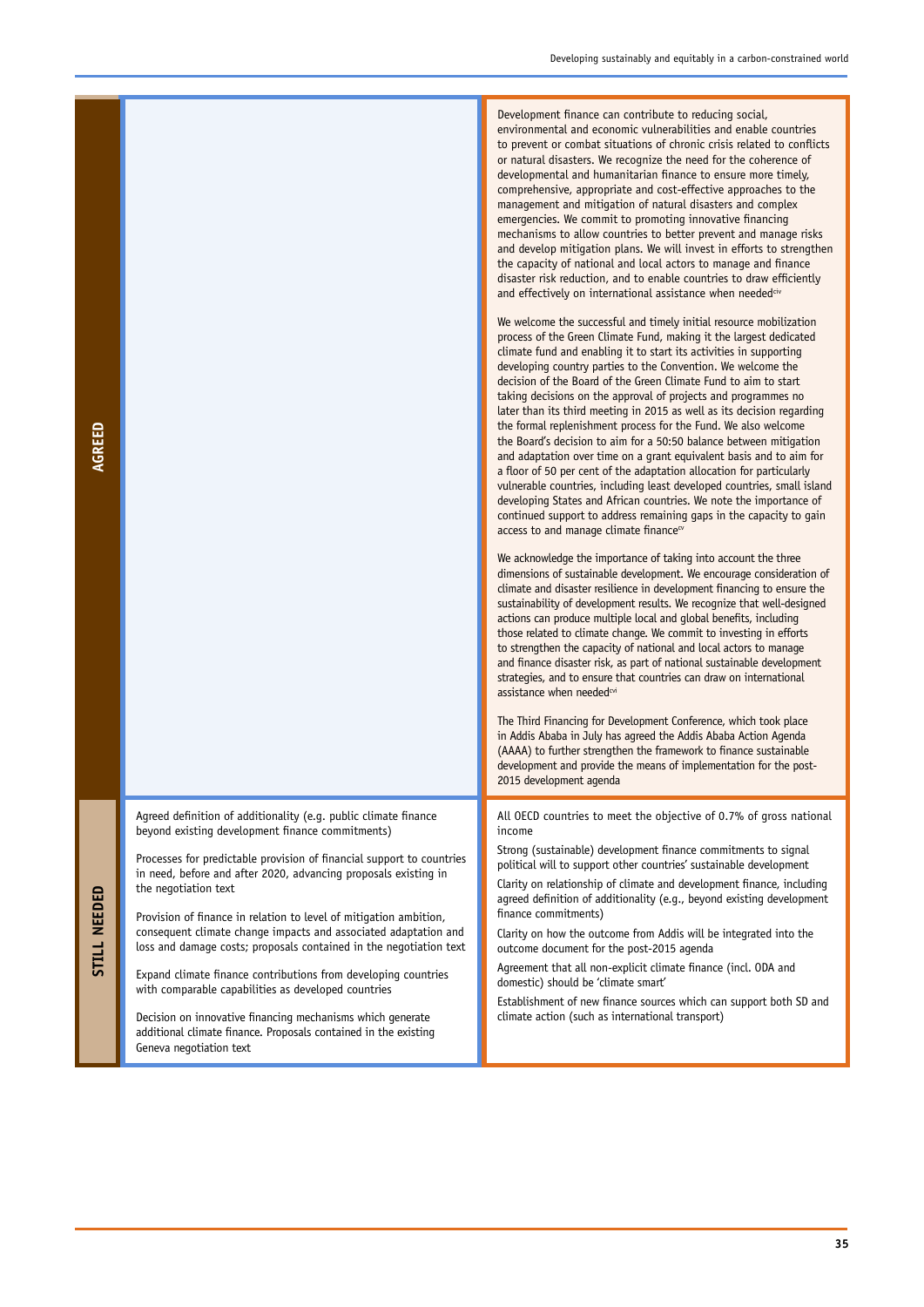Achieving sustainable development will, in many areas, require substantial additional investments, although many of these increasingly realise various co-benefits. However, in particular, the costs of climate change impacts add additional costs, while many poor, developing countries have hardly contributed to its causes. The outcomes of the Finance for (Sustainable) Development (Ff(S)D) conference in Addis in July will affect the post-2015 summit in September in New York, but it will also impact directly on the Paris UNFCCC COP in December. Failure in Addis would have hindered success in both New York and Paris. Both processes will be mutually supportive and avoid counterproductive interference by making development finance climate-proof and climate finance pro-poor. The SDGs refer to existing financial commitments under the UNFCCC, thereby recognising that countries will need to live up to their climate finance commitments to avoid blocking progress in development.

### **Non-financial Means of Implementation**

|                     | <b>UNFCCC</b>                                                                                                                                                                                                                                                                                                                                                                                                                                                                                                                                                                                                                                                                                                                                                                                                                                                                                                                                                                                                                                                                                                                                                                                                                                                                                                                                                                                | POST-2015 DEVELOPMENT                                                                                                                                                                                                                                                                                                                                                                                                                                                                                                                                                                                                                                                                                                                                                                                                                                                                                                                                                                                                                                                                                                                                                                                                                                                                                                                                                                                                                                                                                                                                                                                                                                                                                                                                                                                                                                                                                                                                                                                                                                                                                                                                                                                                                                                                                                                                                                                       |
|---------------------|----------------------------------------------------------------------------------------------------------------------------------------------------------------------------------------------------------------------------------------------------------------------------------------------------------------------------------------------------------------------------------------------------------------------------------------------------------------------------------------------------------------------------------------------------------------------------------------------------------------------------------------------------------------------------------------------------------------------------------------------------------------------------------------------------------------------------------------------------------------------------------------------------------------------------------------------------------------------------------------------------------------------------------------------------------------------------------------------------------------------------------------------------------------------------------------------------------------------------------------------------------------------------------------------------------------------------------------------------------------------------------------------|-------------------------------------------------------------------------------------------------------------------------------------------------------------------------------------------------------------------------------------------------------------------------------------------------------------------------------------------------------------------------------------------------------------------------------------------------------------------------------------------------------------------------------------------------------------------------------------------------------------------------------------------------------------------------------------------------------------------------------------------------------------------------------------------------------------------------------------------------------------------------------------------------------------------------------------------------------------------------------------------------------------------------------------------------------------------------------------------------------------------------------------------------------------------------------------------------------------------------------------------------------------------------------------------------------------------------------------------------------------------------------------------------------------------------------------------------------------------------------------------------------------------------------------------------------------------------------------------------------------------------------------------------------------------------------------------------------------------------------------------------------------------------------------------------------------------------------------------------------------------------------------------------------------------------------------------------------------------------------------------------------------------------------------------------------------------------------------------------------------------------------------------------------------------------------------------------------------------------------------------------------------------------------------------------------------------------------------------------------------------------------------------------------------|
| AGREED              | Decision: organise regional technical workshops and to prepare<br>technical material to <b>build capacity</b> in the preparation, submission<br>and implementation of nationally appropriate mitigation actions as<br>well as in the formulation of low emission development strategies <sup>cvii</sup><br>Decision: Acknowledges the need to enhance support, including<br>finance, technology and capacity-building [related to loss and<br>damage] <sup>cviii</sup><br>UNFCCC: developed countr[ies] shall take all practicable steps<br>to promote, facilitate and finance the transfer of, or access<br>to, environmentally sound technologies and know-how to other<br>Parties <sup>cix</sup><br>Decision: Requests the Climate Technology Centre and Network<br>(a) Identifying currently available climate-friendly technologies<br>(c) Facilitating adaptation and the deployment of currently<br>available technologies (f) Helping to facilitate the financing of<br>the activities $\alpha$<br>Decision: further enhance the monitoring and review of the<br>effectiveness of capacity-building by organising an annual in-<br>session Durban Forum <sup>exi</sup><br>Decision: Decides that the Climate Technology Centre shall<br>facilitate a network of national, regional, sectoral and international<br>technology networks, organisations and initiatives <sup>cxii</sup> | SDG 17: Strengthen the means of implementation and revitalise<br>the global partnership for sustainable development<br>OWG: the Means of Implementations include:<br>• Technology (17.6-18.8)<br>• Capacity building (17.9)<br>• Trade<br>• Policy and institutional coherence<br>• Multi-stakeholder partnerships<br>. Data, monitoring and accountability<br>AAAA: We commit to pursuing policy coherence and an enabling<br>environment for sustainable development at all levels and by<br>all actors, and to reinvigorating the global partnership for<br>sustainable development. <sup>cxiii</sup><br>We recognize the importance of policy coherence for sustainable<br>development and we call upon countries to assess the impact of<br>their policies on sustainable development. <sup>cxiv</sup><br>Capacity development will be integral to achieving the post-<br>2015 development agenda. We call for enhanced international<br>support and establishment of multi-stakeholder partnerships<br>for implementing effective and targeted capacity-building in<br>developing countries, including least developed countries,<br>landlocked developing countries, small island developing States,<br>African countries, and countries in conflict and post-conflict<br>situations, to support national plans to implement all the<br>sustainable development goals <sup>cxv</sup><br>We will craft policies that incentivize the creation of new<br>technologies, that incentivize research and that support<br>innovation in developing countries <sup>cxvi</sup><br>We will encourage knowledge-sharing and the promotion of<br>cooperation and partnerships between stakeholders, including<br>between Governments, firms, academia and civil society, in<br>sectors contributing to the achievement of the sustainable<br>development goals <sup>cxvii</sup><br>We will encourage the development, dissemination and diffusion<br>and transfer of environmentally sound technologies to developing<br>countries on favourable terms, including on concessional and<br>preferential terms, as mutually agreed <sup>cxviii</sup><br>We decide to establish a technology facilitation mechanism. The<br>mechanism will be launched at the United Nations summit for<br>the adoption of the post-2015 development agenda in order to<br>support the sustainable development goals <sup>cxix</sup> |
| <b>STILL NEEDED</b> |                                                                                                                                                                                                                                                                                                                                                                                                                                                                                                                                                                                                                                                                                                                                                                                                                                                                                                                                                                                                                                                                                                                                                                                                                                                                                                                                                                                              | Clarity on how the outcome from Addis will be integrated into the<br>outcome document for the post-2015 agenda                                                                                                                                                                                                                                                                                                                                                                                                                                                                                                                                                                                                                                                                                                                                                                                                                                                                                                                                                                                                                                                                                                                                                                                                                                                                                                                                                                                                                                                                                                                                                                                                                                                                                                                                                                                                                                                                                                                                                                                                                                                                                                                                                                                                                                                                                              |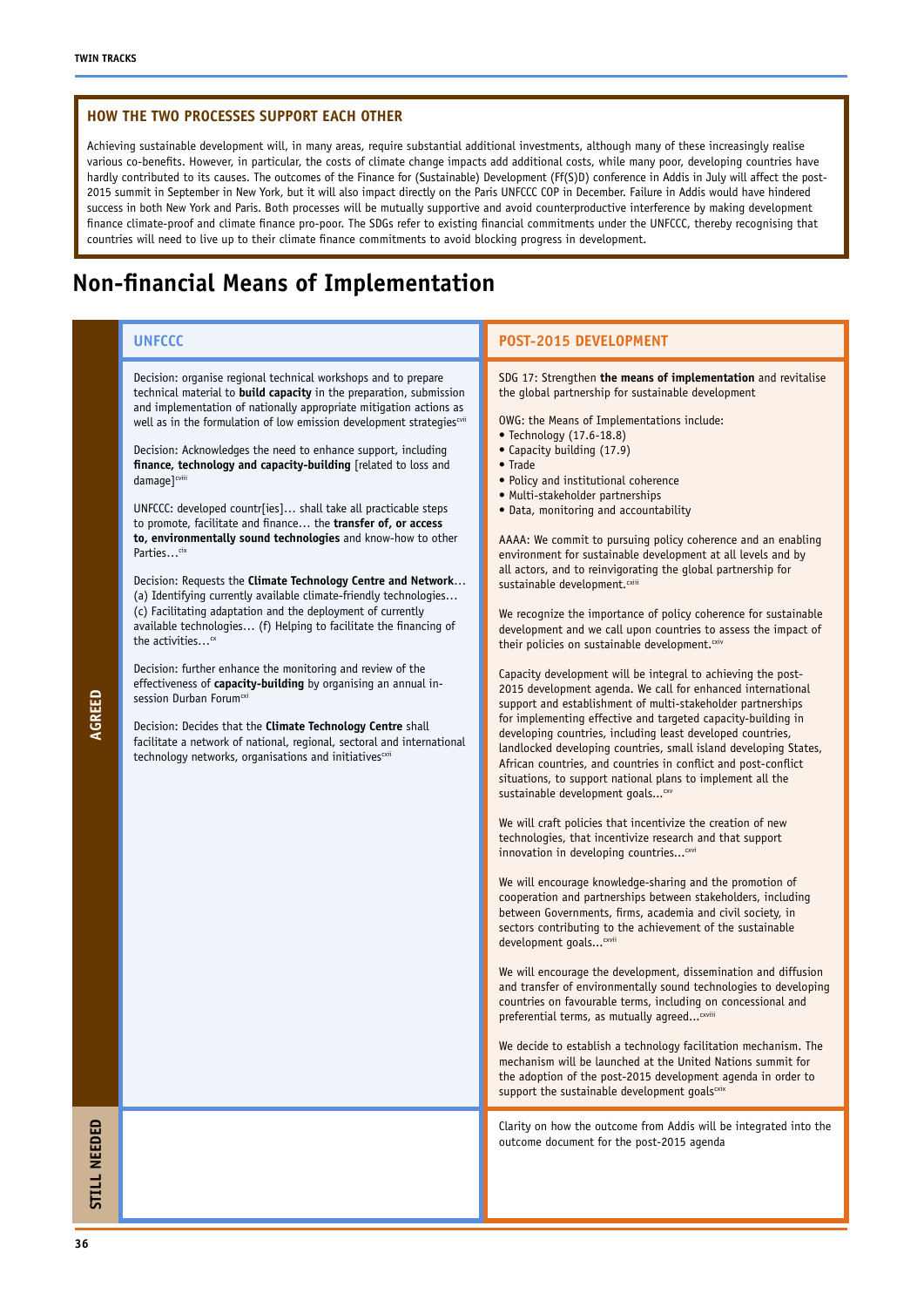The UNFCCC's means of implementation discussions consider, apart from finance, mainly technology transfer and capacity building. The Rio+20 outcome document, which is, together with the Millennium Declaration, a source document for post-2015 development, adds trade and registry for commitments to this list. The OWG replaces the UNFCCC's registry of pre-2020 commitments with data, monitoring and accountability, and further adds policy and institutional coherence and multi-stakeholder partnerships. While the need for coherence between the means of implementation for both processes is obvious, especially with capacity building and technology, since they have them in common, it is currently difficult to judge how this coherence can be best achieved.

There is also no clarity on how the FFD outcome will be integrated into the post-2015 outcome document and what process will be applied to discussing MOI that were not considered in Addis. It is not clear yet how the non-financial MOI will be discussed.

### **Monitoring and accountability**

| <b>UNFCCC</b>                                                                                                                                                                                                                                                                                                                                                                                                                                                                                                                                                                                                                                                                                                                                                                         | POST-2015 DEVELOPMENT                                                                                                                                                                                                                                                                                                                                                                                                                                                                                                                                                                                                                                                                                                                                                                                                                                                                                                                                                                                                                                                                                                                                                                                                                                                                                                                                                                                                                                                                                                                                                                                                                                                                                                                                                                                                                                                                                                                                                                                                                                                                                                                                                                                                                                                                                                                                                                                                                                                                                                                                                 |
|---------------------------------------------------------------------------------------------------------------------------------------------------------------------------------------------------------------------------------------------------------------------------------------------------------------------------------------------------------------------------------------------------------------------------------------------------------------------------------------------------------------------------------------------------------------------------------------------------------------------------------------------------------------------------------------------------------------------------------------------------------------------------------------|-----------------------------------------------------------------------------------------------------------------------------------------------------------------------------------------------------------------------------------------------------------------------------------------------------------------------------------------------------------------------------------------------------------------------------------------------------------------------------------------------------------------------------------------------------------------------------------------------------------------------------------------------------------------------------------------------------------------------------------------------------------------------------------------------------------------------------------------------------------------------------------------------------------------------------------------------------------------------------------------------------------------------------------------------------------------------------------------------------------------------------------------------------------------------------------------------------------------------------------------------------------------------------------------------------------------------------------------------------------------------------------------------------------------------------------------------------------------------------------------------------------------------------------------------------------------------------------------------------------------------------------------------------------------------------------------------------------------------------------------------------------------------------------------------------------------------------------------------------------------------------------------------------------------------------------------------------------------------------------------------------------------------------------------------------------------------------------------------------------------------------------------------------------------------------------------------------------------------------------------------------------------------------------------------------------------------------------------------------------------------------------------------------------------------------------------------------------------------------------------------------------------------------------------------------------------------|
| Decision: Decides that developed country Parties shall use the<br>"UNFCCC biennial reporting guidelines for developed country<br>Parties" for the preparation of their first biennial reports <sup>ox</sup><br>Decision: Also decides that Annex I Parties shall submit a full<br>national communication every four years <sup>oxi</sup><br>Decision: Decides that the international assessment and<br>review process [for developed countries] will be conducted<br>through a technical review of information and a multilateral<br>assessment of the implementation of quantified economy-<br>wide emission reduction targets <sup>cxxii</sup><br>Decision: That non-Annex I Parties shall submit a biennial<br>update report every two years <sup>exiii</sup><br>Review mechanisms | The follow-up and review section of the final draft post-2015 outcome<br>document provides an outline of the follow up and review mechanisms<br>at the global, regional and national levels. The global process will<br>take place under the High Level Political Forum for Sustainable<br>Development (HLPF)<br>OWG preamble/Annex 3 outcome doc: Disaggregation of data<br>and statistics by data and statistics by income, gender, age, race,<br>ethnicity, migratory status, disability, geographic location and other<br>characteristics relevant in national contexts<br>Technical work on indicators to measure targets ongoing<br>Post-2015 final draft: Quality disaggregated data will be needed to help<br>with the measurement of progress beyond GDP and to ensure that no<br>one is left behind <sup>oxiii</sup><br>Post-2015 final draft: A robust, effective, inclusive and transparent<br>follow-up and review framework, operating at the national, regional and<br>global levels, will help countries to maximize progress in implementing<br>this Agenda and will promote accountability to our citizens <sup>oxv</sup><br>Post-2015 final draft: The goals and targets will be followed-up and<br>reviewed using a set of global indicators. These will be complemented<br>by indicators at the regional and national levels which will be<br>developed by member states. The global indicator framework, to be<br>developed by the Inter Agency and Expert Group on SDG Indicators, will<br>be agreed by the UN Statistical Commission and adopted thereafter by<br>the Economic and Social Council and the General Assembly in line with<br>existing mandates. This framework will be simple yet robust, address all<br>SDGs and targets including for means of implementation and preserve<br>the political balance and ambition contained therein.<br>AAAA: We will seek to increase and use high-quality, timely and reliable<br>data disaggregated by sex, age, geography, income, race, ethnicity,<br>migratory status, disability, and other characteristics relevant in<br>national contexts <sup>cxvi</sup><br>Mechanisms for follow-up and review will be essential to the<br>achievement of the sustainable development goals and their means of<br>implementation. We commit to fully engaging, nationally, regionally<br>and internationally, in ensuring proper and effective follow-up<br>of the financing for development outcomes and all the means of<br>implementation of the post-2015 development agenda <sup>cxxvii</sup> |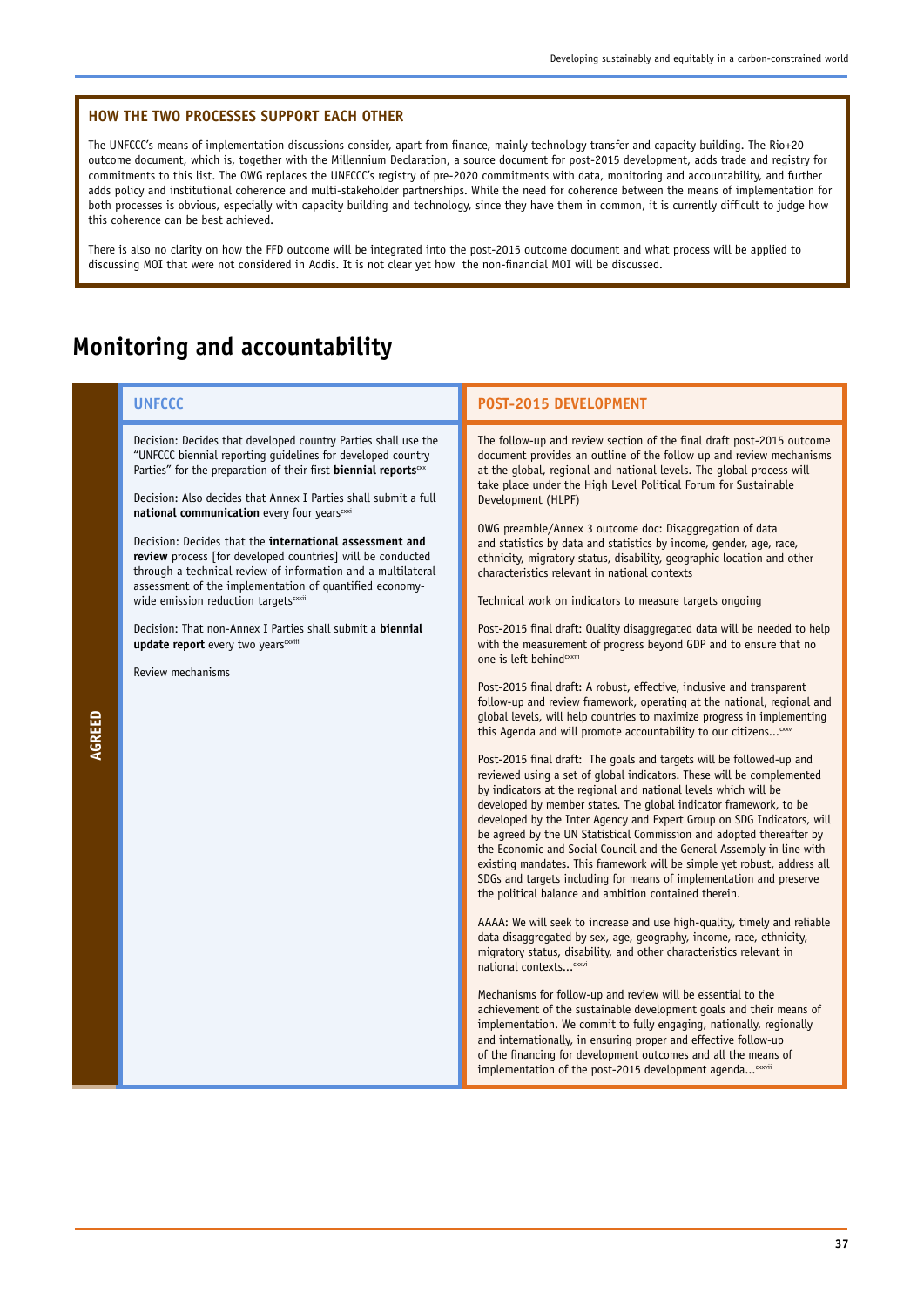| AGREED                                                                                                                                                                                                                                                                                                                                                                                                                                                                                       |                                                                                                                                                                                                                                                                                                                                                                                                                                                                                                                                                                           | We appreciate the role played by the United Nations financing for<br>development follow-up process. We recognize the inter-linkages<br>between the financing for development process and the means of<br>implementation of the post-2015 development agenda, and emphasize<br>the need of a dedicated follow-up and review for the financing for<br>development outcomes as well as all the means of implementation<br>of the post-2015 development agenda, which is integrated with the<br>post-2015 follow-up and review process to be decided at the United<br>Nations summit for the adoption of the post-2015 development agenda.<br>The follow-up process should assess progress, identify obstacles and<br>challenges to the implementation of the financing for development<br>outcomes, and the delivery of the means of implementation, promote<br>the sharing of lessons learned from experiences at the national and<br>regional levels, address new and emerging topics of relevance to the<br>implementation of this agenda as the need arises, and provide policy<br>recommendations for action by the international community. We will<br>also enhance coordination, promote the efficiency of United Nations<br>processes and avoid duplication and overlapping of discussions <sup>cxxvii</sup><br>To ensure a strengthened follow-up process at the global level, we<br>encourage the Secretary-General to convene an inter-agency task<br>forceThe inter-agency task force will report annually on progress in<br>implementing the financing for development outcomes and the means<br>of implementation of the post-2015 development agenda and advise<br>the intergovernmental follow-up thereto on progress, implementation<br>gaps and recommendations for corrective action, while taking into<br>consideration the national and regional dimensions <sup>exxviii</sup> |  |  |
|----------------------------------------------------------------------------------------------------------------------------------------------------------------------------------------------------------------------------------------------------------------------------------------------------------------------------------------------------------------------------------------------------------------------------------------------------------------------------------------------|---------------------------------------------------------------------------------------------------------------------------------------------------------------------------------------------------------------------------------------------------------------------------------------------------------------------------------------------------------------------------------------------------------------------------------------------------------------------------------------------------------------------------------------------------------------------------|--------------------------------------------------------------------------------------------------------------------------------------------------------------------------------------------------------------------------------------------------------------------------------------------------------------------------------------------------------------------------------------------------------------------------------------------------------------------------------------------------------------------------------------------------------------------------------------------------------------------------------------------------------------------------------------------------------------------------------------------------------------------------------------------------------------------------------------------------------------------------------------------------------------------------------------------------------------------------------------------------------------------------------------------------------------------------------------------------------------------------------------------------------------------------------------------------------------------------------------------------------------------------------------------------------------------------------------------------------------------------------------------------------------------------------------------------------------------------------------------------------------------------------------------------------------------------------------------------------------------------------------------------------------------------------------------------------------------------------------------------------------------------------------------------------------------------------------------------------------------------------------------------|--|--|
| STILL NEEDED                                                                                                                                                                                                                                                                                                                                                                                                                                                                                 | Defined categories of mitigation activity, appropriate to<br>countries' differing levels of development, and common<br>metrics associated with each, to promote transparency and<br>comparability, while respecting CBDRRC. Developed countries<br>should commit to economy-wide carbon budgets, as in the<br>Kyoto Protocol<br>Further alignment of metrics and indicators for adaptation<br>and agreements on effective regular reporting on adaptation<br>actions<br>System-wide gender equity standards for data generation,<br>disaggregation and progress reporting | Further development and definition of the follow up and review<br>mechanisms at the global, regional and national levels<br>An independent review body to guide the national differentiation of<br>targets, where required<br>The indicators are being developed through a member state-led<br>process under the Inter Agency and Expert Group. Discussions on<br>process and indicators are ongoing and the final list of indicators is<br>expected for March 2016<br>System-wide gender equity standards for data generation,<br>disaggregation and progress reporting                                                                                                                                                                                                                                                                                                                                                                                                                                                                                                                                                                                                                                                                                                                                                                                                                                                                                                                                                                                                                                                                                                                                                                                                                                                                                                                         |  |  |
|                                                                                                                                                                                                                                                                                                                                                                                                                                                                                              |                                                                                                                                                                                                                                                                                                                                                                                                                                                                                                                                                                           |                                                                                                                                                                                                                                                                                                                                                                                                                                                                                                                                                                                                                                                                                                                                                                                                                                                                                                                                                                                                                                                                                                                                                                                                                                                                                                                                                                                                                                                                                                                                                                                                                                                                                                                                                                                                                                                                                                  |  |  |
| <b>HOW THE TWO PROCESSES SUPPORT EACH OTHER</b>                                                                                                                                                                                                                                                                                                                                                                                                                                              |                                                                                                                                                                                                                                                                                                                                                                                                                                                                                                                                                                           |                                                                                                                                                                                                                                                                                                                                                                                                                                                                                                                                                                                                                                                                                                                                                                                                                                                                                                                                                                                                                                                                                                                                                                                                                                                                                                                                                                                                                                                                                                                                                                                                                                                                                                                                                                                                                                                                                                  |  |  |
| The post-2015 process is still in the process of defining indicators and its follow-up and review mechanism. In both areas they could be drawing<br>from UNFCCC experience and existing indicators and monitoring frameworks. This would also avoid duplicating processes and increase efficiency.<br>It would be greatly in the interest of all countries to simplify the data gathering process by using the same data and indicators for both processes<br>where possible.                |                                                                                                                                                                                                                                                                                                                                                                                                                                                                                                                                                                           |                                                                                                                                                                                                                                                                                                                                                                                                                                                                                                                                                                                                                                                                                                                                                                                                                                                                                                                                                                                                                                                                                                                                                                                                                                                                                                                                                                                                                                                                                                                                                                                                                                                                                                                                                                                                                                                                                                  |  |  |
| Many targets in the post-2015 framework will require national differentiation. Learning from the UNFCCC process, an initial bottom-up process<br>with countries indicating their intended contributions followed by a review by a 'neutral entity', such as the UNFCCC secretariat or the High Level<br>Political Forum respectively, to assess whether the national contributions add up to the required level, could be one model to approach national<br>differentiation for SDG targets. |                                                                                                                                                                                                                                                                                                                                                                                                                                                                                                                                                                           |                                                                                                                                                                                                                                                                                                                                                                                                                                                                                                                                                                                                                                                                                                                                                                                                                                                                                                                                                                                                                                                                                                                                                                                                                                                                                                                                                                                                                                                                                                                                                                                                                                                                                                                                                                                                                                                                                                  |  |  |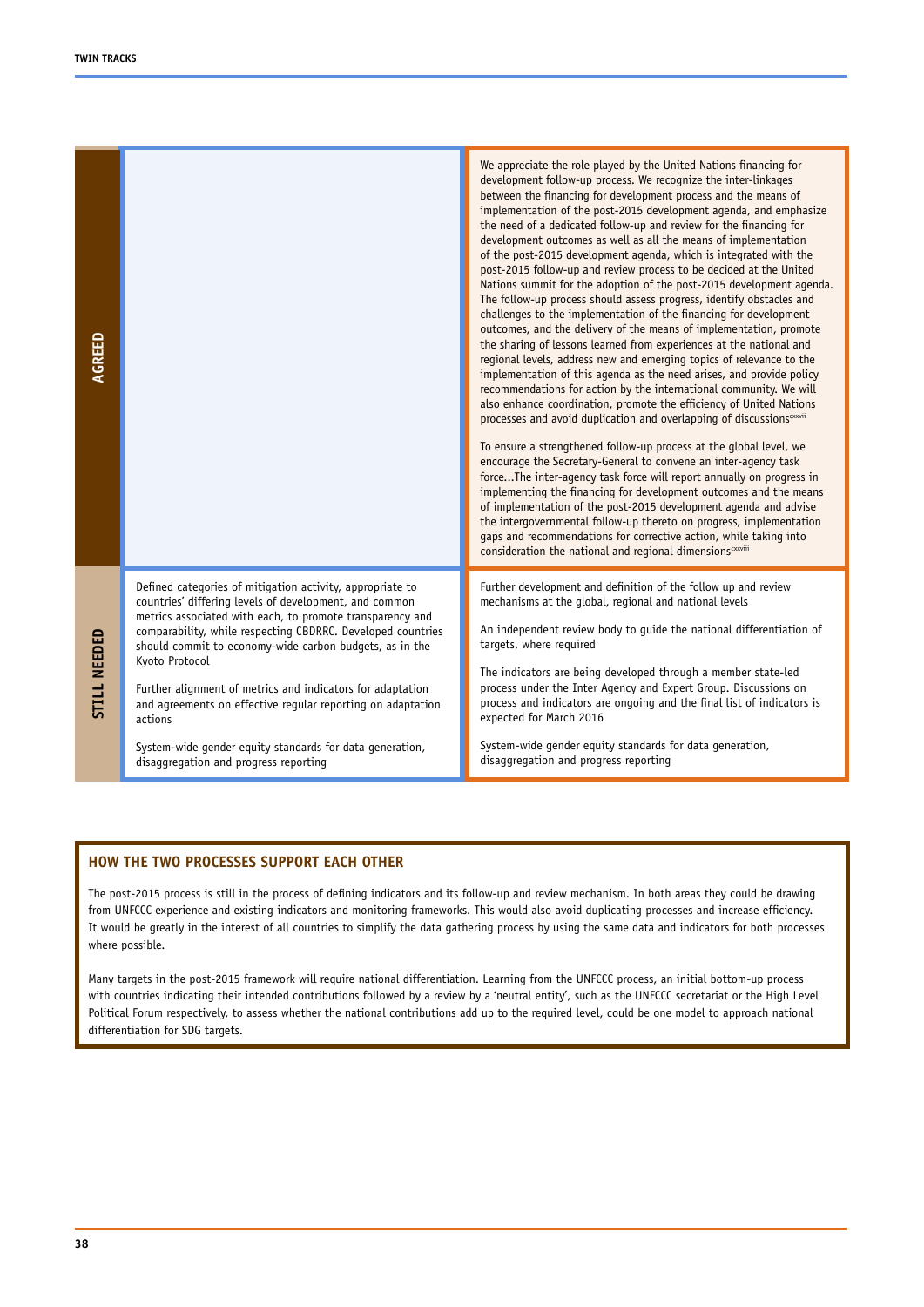### **Development Strategies for Implementation**

|                 | <b>UNFCCC</b>                                                                                                                                                                                                                                                                                                                                                                                                                                                                                                                                                                                                                                                                                           | <b>POST-2015 DEVELOPMENT</b>                                                                                                                                                                                                                                                                                                                                                                                                                                                                                                                                                                                                                                                                                                                                                                                                                                                                                                           |
|-----------------|---------------------------------------------------------------------------------------------------------------------------------------------------------------------------------------------------------------------------------------------------------------------------------------------------------------------------------------------------------------------------------------------------------------------------------------------------------------------------------------------------------------------------------------------------------------------------------------------------------------------------------------------------------------------------------------------------------|----------------------------------------------------------------------------------------------------------------------------------------------------------------------------------------------------------------------------------------------------------------------------------------------------------------------------------------------------------------------------------------------------------------------------------------------------------------------------------------------------------------------------------------------------------------------------------------------------------------------------------------------------------------------------------------------------------------------------------------------------------------------------------------------------------------------------------------------------------------------------------------------------------------------------------------|
| AGREED          | Decision: Encourages developing country Parties to develop<br>low-emission development strategies, recognising the need<br>for financial and technical support by developed country Parties<br>for the formulation of these strategies <sup>cx</sup><br>Decision: Reiterates its invitation to developed country Parties<br>to submit information on the progress made towards the<br>formulation of their low-emission development strategies <sup>cxi</sup><br>Decision: Also agrees that planning for adaptation at the<br>national level is a continuous, progressive and iterative<br>process, the implementation of which should be based on<br>nationally identified priorities <sup>exxii</sup> | OWG: Each country has primary responsibility for its own economic<br>and social development and the role of national policies, domestic<br>resources and development strategies cannot be overemphasised<br>SDG target 13.2: Integrate climate change measures into national<br>policies, strategies and planning <sup>oxiv</sup><br>SDG target 15.9: By 2020, integrate ecosystem and biodiversity<br>values into national and local planning, development processes,<br>poverty reduction strategies and accounts <sup>oxxv</sup><br>AAAA: Cohesive nationally owned sustainable development strategies,<br>supported by integrated national financing frameworks, will be at<br>the heart of our efforts. We reiterate that each country has primary<br>responsibility for its own economic and social development and that<br>the role of national policies and development strategies cannot be<br>overemphasized <sup>oxvi</sup> |
| NEEDED<br>STILL | Call to all countries to develop low-emission development<br>strategies in line with the global emission reduction goal <sup>oxiii</sup><br>A requirement to integrate climate resilience into such<br>strategies, where possible                                                                                                                                                                                                                                                                                                                                                                                                                                                                       | Implementation compact that quides national sustainable<br>development planning                                                                                                                                                                                                                                                                                                                                                                                                                                                                                                                                                                                                                                                                                                                                                                                                                                                        |

### **HOW THE TWO PROCESSES SUPPORT EACH OTHER**

The outcomes of both processes apply to all countries whilst taking into account the specific national contexts. Hence, national implementation plans will be required everywhere. National zero-emission, climate-resilient development strategies, aiming to phase out emissions before 2050, offer the obvious means for a country to implement a long-term (ideally to 2050) vision of their development planning that will help them to achieve sustainable development and ensure that decisions made in the short term do not lead to a lock-in unsustainable development that precludes decarbonisation from being achieved. Obviously, the near-term actions would require more detailed strategic planning, while the longterm vision will provide focus and will aid prioritisation.

The process of elaborating development strategies that deliver on both processes in an integrated manner helps to identify the strategies, policies and measures a country plans to implement to transform all relevant sectors of its economy to achieve the SDGs, as well as its climate commitments.

When it comes to implementation, some of the same institutions will likely be involved in delivering the SDGs and the UNFCCC agreement. Creating integrated development plans affords the opportunity of getting ministries and departments to collaborate more closely to deliver progress for their society, economy and environment.

This provides an opportunity for policy coherence and efficiencies in delivering more than the sum of the parts. Existing institutions could also help countries to develop such plans.

<sup>6</sup> For instance, a coal power station has a lifetime of forty years or more, so decisions made on whether to construct such infrastructure have obvious implications on a country's ability to have an energy system using 100% renewable sources by 2050.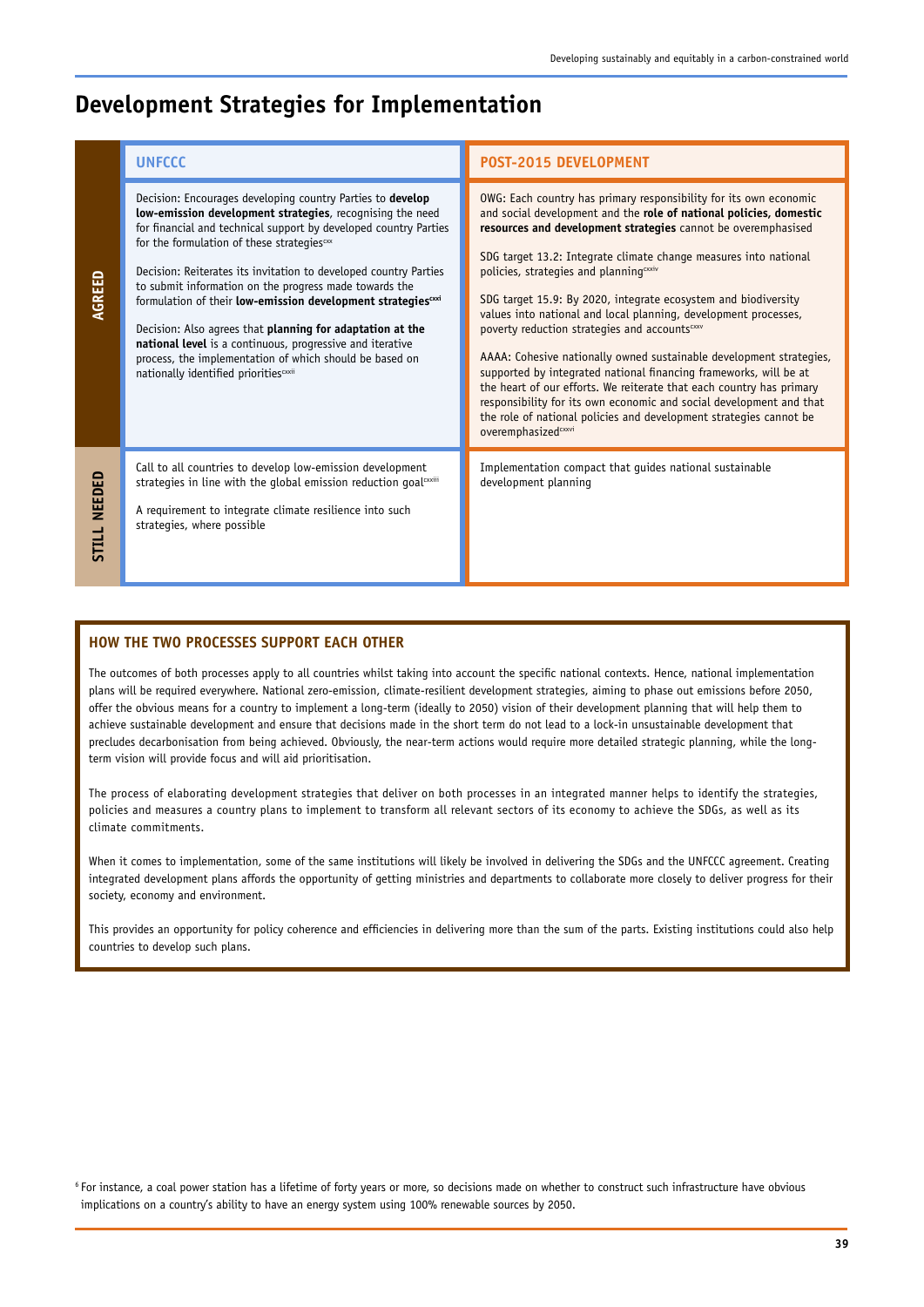| <b>Endnotes</b> |                                                                                                                                                                                                 |  |
|-----------------|-------------------------------------------------------------------------------------------------------------------------------------------------------------------------------------------------|--|
| $\mathbf{i}$    | OWG proposal for Sustainable Development Goals, https://sustainabledevelopment.un.org/index.php?page=view&type=400&nr=1579&menu=1300<br>reference for all later quotes of SDG goals and targets |  |
| jj.             | OWG proposal for Sustainable Development Goals, Goal 13                                                                                                                                         |  |
| iii             | OWG proposal for Sustainable Development Goals, preamble                                                                                                                                        |  |
| i٧              | Post-2015 outcome document, final draft para 27                                                                                                                                                 |  |
| v               | Addis Ababa Action Agenda, para 59                                                                                                                                                              |  |
| vi              | <b>UNFCCC Article 3</b>                                                                                                                                                                         |  |
| vii             | UNFCCC Article 3                                                                                                                                                                                |  |
| viii            | UNFCCC Article 3                                                                                                                                                                                |  |
| iх              | <b>UNFCCC Article 3</b>                                                                                                                                                                         |  |
| x               | <b>UNFCCC Article 3</b>                                                                                                                                                                         |  |
| xi              | Post-2015 outcome document, final draft, declaration para 10                                                                                                                                    |  |
| xii             | <b>UNFCCC Article 2</b>                                                                                                                                                                         |  |
| xiii            | $1/CP.16$ para 1                                                                                                                                                                                |  |
| xiv             | $1$ /CP.16 para 4                                                                                                                                                                               |  |
| XV              | Post-2015 outcome document, final draft, Preamble                                                                                                                                               |  |
| xvi             | UNFCCC preamble                                                                                                                                                                                 |  |
| xvii            | Addis Ababa Action Agenda Para 4                                                                                                                                                                |  |
| xviii           | Outcome doc of MDG and post-2015 high level event at UNGA in September 2013: http://www.un.org/millenniumgoals/pdf/Outcome%20<br>documentMDG.pdf                                                |  |
| xix             | Report of the Secretary General A/68/202, Para 9                                                                                                                                                |  |
| XX              | UNEP, The Emissions Gap Report, 2014, A UNEP Synthesis Report                                                                                                                                   |  |
| xxi             | Report of the Secretary General A/68/202, Para 111                                                                                                                                              |  |
| xxii            | UNFCCC 1/CP.17                                                                                                                                                                                  |  |
| xxiii           | $1/CP.16$ para 8                                                                                                                                                                                |  |
| xxiv            | 23/CP.18                                                                                                                                                                                        |  |
| XXV             | 18/CP.20                                                                                                                                                                                        |  |
| <b>XXVI</b>     | 5/CP.17 para 3                                                                                                                                                                                  |  |
| xxvii           | Post-2015 outcome document, final draft, para 10                                                                                                                                                |  |
| xxviii          | Post-2015 outcome document, final draft, para 18                                                                                                                                                |  |
| xxix            | Post-2015 outcome document, final draft, para 19                                                                                                                                                |  |
| XXX             | 3/CP.18 para 7 and 7ai                                                                                                                                                                          |  |
| xxxi            | Report of the Secretary General A/68/202, Para 85                                                                                                                                               |  |
| xxxii           | United Nations Human Rights Council, Resolution 7/23                                                                                                                                            |  |
| xxxiii          | UNFCCC preamble                                                                                                                                                                                 |  |
| xxxiv           | <b>UNFCCC Article 4.8</b>                                                                                                                                                                       |  |
| XXXV            | Post-2015 outcome document, final draft, para 21                                                                                                                                                |  |
| XXXV1           | 8/CP.20 para 3                                                                                                                                                                                  |  |
| xxxvii          | 5/CP.7 para 12                                                                                                                                                                                  |  |
|                 | xxxviii Report of the Secretary General A/68/202, Para 55                                                                                                                                       |  |
| xxxix           | $1$ /CP17 para 7                                                                                                                                                                                |  |
| xl              | Addis Ababa Action Agenda, para 31                                                                                                                                                              |  |
| xli             | 1/CMP.6 preamble                                                                                                                                                                                |  |
| xlii            | $1/CP.18$ para 7                                                                                                                                                                                |  |
| xliii           | $1/CP/16$ para 53                                                                                                                                                                               |  |
| xliv            | 1/CP.19                                                                                                                                                                                         |  |
| xlv             | 5/CP.17 para 1, 1a and 1b                                                                                                                                                                       |  |
| xlvi            | $1$ /CP.16 para 20                                                                                                                                                                              |  |
| xlvii           | 1/CP.16 para 14                                                                                                                                                                                 |  |
| xlviii          | $1/CP.16$ para 2b                                                                                                                                                                               |  |
| xlix            | 1/CP.17 para 113                                                                                                                                                                                |  |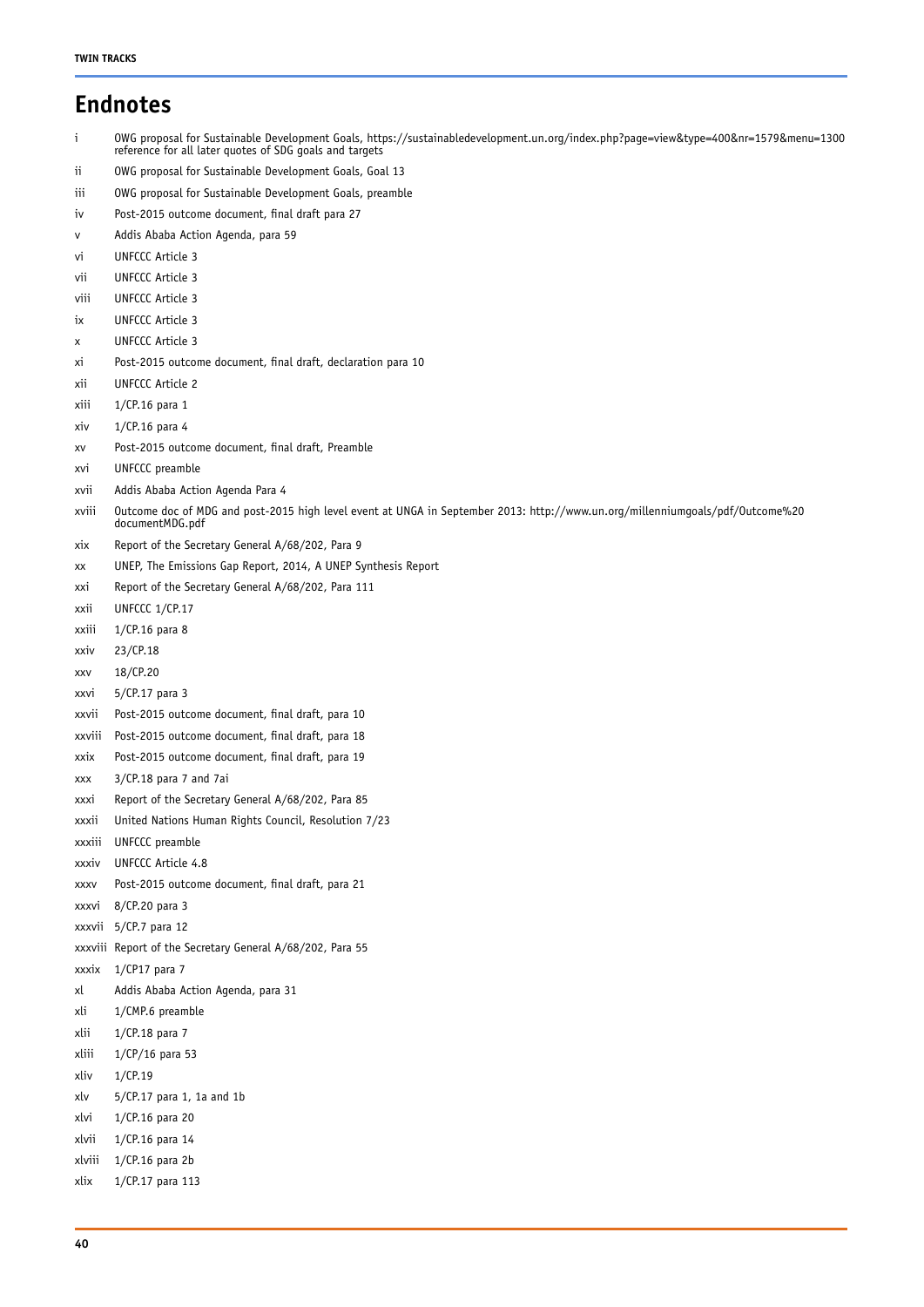| t             | 2/CP.19 para 5c                                                                                                                                                             |
|---------------|-----------------------------------------------------------------------------------------------------------------------------------------------------------------------------|
| li.           | 2/CP.19 para 11                                                                                                                                                             |
| lii           | http://unfccc.int/resource/docs/2014/cop20/eng/10a02.pdf                                                                                                                    |
| liii          | Addis Ababa Action Agenda, para 31                                                                                                                                          |
| liv           | KP Article 2.1ai                                                                                                                                                            |
| l٧            | KP Article 2.1aiv                                                                                                                                                           |
| lvi           | KP Article 10                                                                                                                                                               |
| lvii          | KP Article 10b                                                                                                                                                              |
| lviii         | KP Article 10bi                                                                                                                                                             |
| lix           | <b>KP Annex A</b>                                                                                                                                                           |
| lx            | KP Article 2.1av                                                                                                                                                            |
| lxi           | Report of the Secretary General A/68/202, Para 64                                                                                                                           |
| lxii          | http://unfccc.int/focus/mitigation/technical_expert_meetings/items/8179.php                                                                                                 |
| lxiii         | http://www.un.org/climatechange/summit/action-areas/                                                                                                                        |
| lxiv          | http://www.undp.org/content/undp/en/home/ourwork/environmentandenergy/focus_areas/sustainable-energy/universal-access.html                                                  |
| lxv           | Rai, Richa and Madhoolika Agrawal, 2012, "Impact of Tropospheric Ozone on Crop Plants" Proceedings of the National Academy of Sciences, India<br>Section B, 82, (2) 241-257 |
| lxvi          | 55 UNFCCC Article 4.1e                                                                                                                                                      |
| lxvii         | 56 KP Article 2.1aiii                                                                                                                                                       |
| <b>Lxviii</b> | 57 KP Article 10                                                                                                                                                            |
| lxix          | 58 KP Annex B                                                                                                                                                               |
| lxx           | 59 IPCC AR5 WG2, Chapter 7                                                                                                                                                  |
| lxxi          | http://www.fao.org/agriculture/lead/themes0/climate/en/                                                                                                                     |
| lxxii         | worldwatch.org/files/pdf/Livestock and Climate Change.pdf                                                                                                                   |
| lxxiii        | UNFCCC preamble                                                                                                                                                             |
| lxxiv         | KP Article 10                                                                                                                                                               |
| lxxv          | KP Article 10b                                                                                                                                                              |
| lxxvi         | KP Article 10bi                                                                                                                                                             |
| lxxvii        | KP Article 2.1aii                                                                                                                                                           |
| lxxviii       | 9/CP.19 preamble, 1/CP.17 section C preamble                                                                                                                                |
| lxxix         | 15/CP.19 para 4                                                                                                                                                             |
| lxxx          | 1/CP.17 section C preamble                                                                                                                                                  |
| lxxxi         | 5/CP.17 para 3                                                                                                                                                              |
|               | Ixxxii Report of the Secretary General A/68/202, Para 89                                                                                                                    |
|               | lxxxiii Van der Werf, GR, Morton, DC, DeFries, RS, Olivier, JGJ, Kasibhatla, PS, Jackson, RB, Collatz, GJ and Randerson, JT, 2009                                           |
|               | lxxxiv Shiel, D, 2014, Trends in Plant Sciences, 19 (4): 209211 http://www.cifor.org/library/4454/how-plants-water-our-planet-advances-and-<br>imperatives/?pub=4454        |
| <b>LXXXV</b>  | NWP conclusions from June 2014; http://unfccc.int/resource/docs/2014/sbsta/eng/02.pdf                                                                                       |
|               | Ixxxvi Addis Ababa Action Agenda, para 34                                                                                                                                   |
|               | lxxxvii 1/CP.20 para 19                                                                                                                                                     |
|               | lxxxviii NWP conclusions from June 2014; http://unfccc.int/resource/docs/2014/sbsta/eng/02.pdf                                                                              |
|               | Ixxxix WHO. Quantitative risk assessment of the effects of climate change on selected causes of death, 2030s and 2050s. Geneva: World Health<br>Organization, 2014.         |
| хc            | IPCC AR5 WGII, Chapter 22                                                                                                                                                   |
| XCI           | WHO. Air pollution estimates: summary of results and method descriptions. Geneva: World Health Organization, 2014.                                                          |
| xcii          | KP Article 2.1avii                                                                                                                                                          |
| xciii         | <b>KP Annex B</b>                                                                                                                                                           |
| xciv          | http://www.un.org/climatechange/summit/action-areas/                                                                                                                        |
| XCV           | http://ec.europa.eu/clima/policies/transport/aviation/index_en.htm                                                                                                          |
| <b>XCVI</b>   | $1/CP.19$ para 5 and 5b                                                                                                                                                     |
| xcvii         | http://www.un.org/climatechange/summit/action-areas/                                                                                                                        |
| xcviii        | http://www.who.int/gho/urban_health/situation_trends/urban_population_growth_text/en/                                                                                       |
| xcix          | <b>UNFCCC</b> preamble                                                                                                                                                      |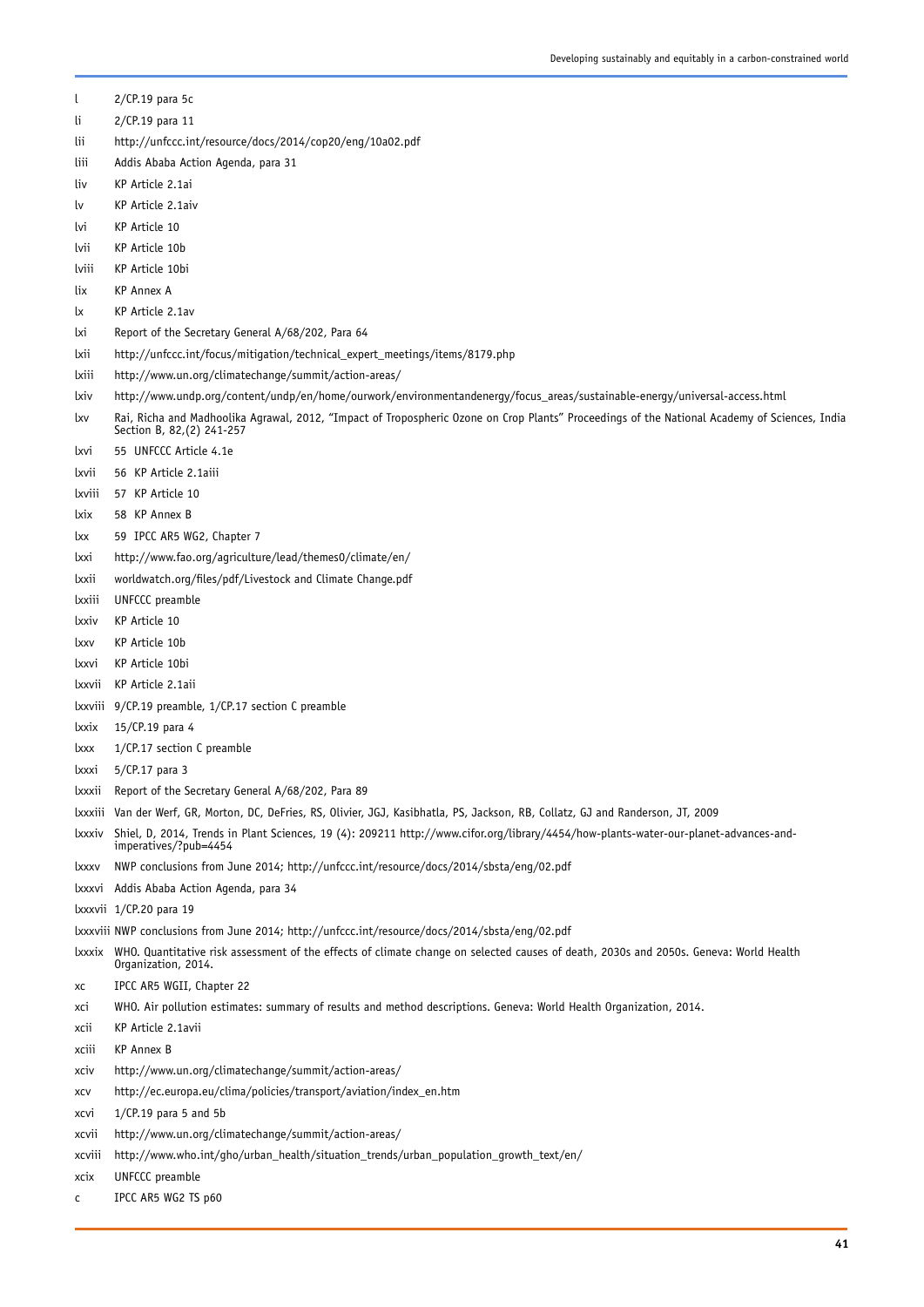#### **TWIN TRACKS**

| сi      | IPCC AR5 WG2 TS p60                                                          |
|---------|------------------------------------------------------------------------------|
| cii     | Addis Ababa Action Agenda, para 60                                           |
| ciii    | Addis Ababa Outcome document, para 65                                        |
| civ     | http://www.fao.org/news/story/en/item/248479/icode/                          |
| CV      | Addis Ababa Outcome document, para 61                                        |
| cvi     | Addis Ababa Outcome document, para 62                                        |
| cvii    | KP Article 10                                                                |
| cviii   | <b>KP Annex B</b>                                                            |
| cix     | http://www.un.org/climatechange/summit/action-areas/                         |
| СX      | IPCC AR5 WGIII Chapter 10                                                    |
| cxi     | Addis Ababa Outcome document, para 66                                        |
| cxii    | $1$ /CP16 para 2d                                                            |
| cxiii   | Addis Ababa Outcome document, para 9                                         |
| cxiv    | Addis Ababa Outcome document, para 103                                       |
| CXV     | Addis Ababa Outcome document, para 115                                       |
| cxvi    | Addis Ababa Outcome document, para 116                                       |
| cxvii   | Addis Ababa Outcome document, para 117                                       |
| cxviii  | Addis Ababa Outcome document, para 120                                       |
| cxix    | Addis Ababa Outcome document, para 123                                       |
| CXX     | 3/CP.17 para 3                                                               |
| cxxi    | $7/CP.20$ para 3                                                             |
| cxxii   | 7/CP.20 para 16                                                              |
| cxxiii  | $1$ /CP.18 section V preamble                                                |
| cxxiv   | Post-2015 outcome document, final draft, para 43                             |
| CXXV    | Post-2015 outcome document, final draft, para 56                             |
| cxxvi   | Addis Ababa Action Agenda, para 9                                            |
| cxxvii  | 9/CP.18 para 5                                                               |
|         | cxxviii Addis Ababa Outcome document, para 130                               |
| cxxix   | Addis Ababa Outcome document, para 131                                       |
| CXXX    | Addis Ababa Outcome document, para 133                                       |
| cxxxi   | $2/CP.17$ para 121 and 121f                                                  |
| cxxxii  | Report of the Secretary General A/68/202, Para 98                            |
|         | cxxxiii 1/CP.18 para 23                                                      |
|         | cxxxiv 3/CP.18 para 1                                                        |
| CXXXV   | UNFCCC Article 4.5                                                           |
|         | $c$ xxxvi $2/CP.17$ para 135                                                 |
|         | cxxxvii 2/CP.17 para 144                                                     |
|         | cxxxviii 1/CP.16 para 123 a,b,c                                              |
|         | $c$ xxxix $2/CP.17$ para 13                                                  |
| cxl     | 2/CP.17 para 14                                                              |
| cxli    | 2/CP.17 para 23                                                              |
| cxlii   | 2/CP.17 para 41f                                                             |
| cxliii  | 2/CP.17 para 38                                                              |
| cxliv   | $1$ /CP.18 para 10                                                           |
| cxlv    | $5/CP.17$ para 2                                                             |
| cxlvi   | OWG proposal for Sustainable Development Goals, para 12                      |
| cxlvii  | OWG proposal for Sustainable Development Goals, Target 13.2                  |
| cxlviii | OWG proposal for Sustainable Development Goals, Target 15.9                  |
| cxlix   | UNFCCC 1/CP.16, paras 45 (developed countries) and 65 (developing countries) |